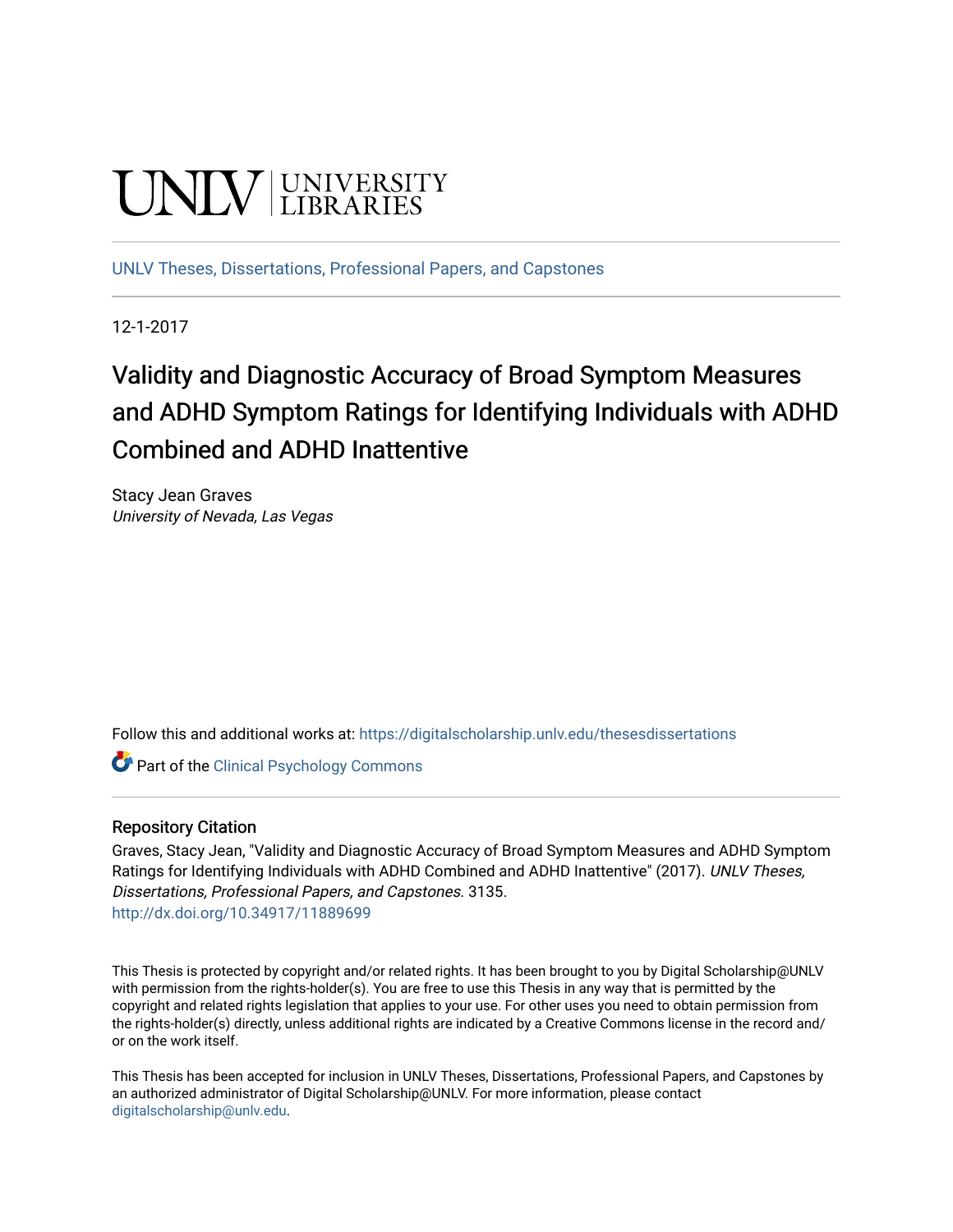## VALIDITY AND DIAGNOSTIC ACCURACY OF BROAD SYMPTOM MEASURES AND ADHD SYMPTOM RATINGS FOR IDENTIFYING INDIVIDUALS WITH ADHD COMBINED AND ADHD INATTENTIVE

By

Stacy Jean Graves

Bachelor of Science – Psychology Virginia Polytechnic Institute & State University 2011

A thesis submitted in partial fulfillment of the requirements for the

Master of Arts – Psychology

Department of Psychology College of Liberal Arts The Graduate College

University of Nevada, Las Vegas December 2017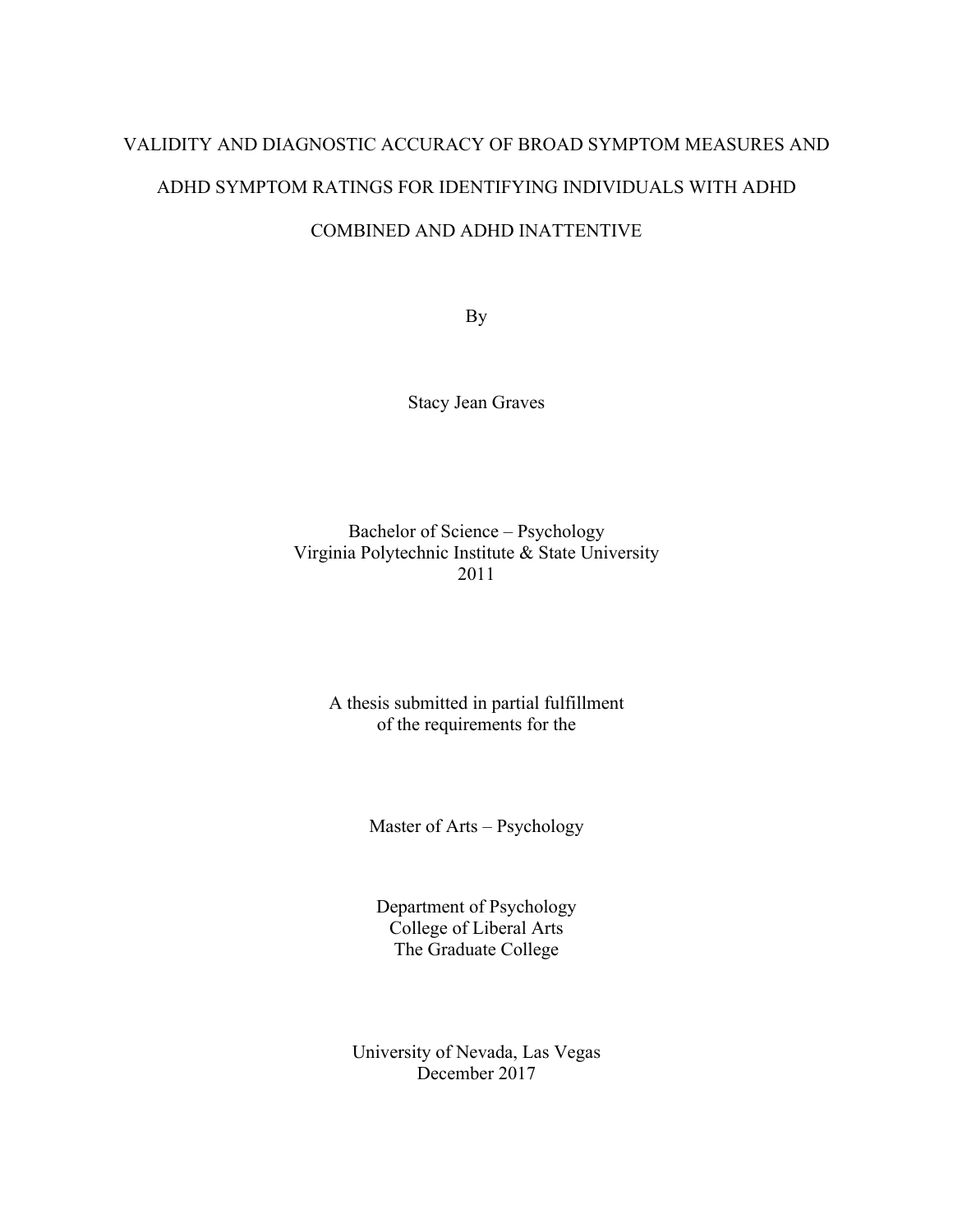

The Graduate College The University of Nevada, Las Vegas

August 9, 2017

This thesis prepared by

Stacy Jean Graves

entitled

#### VALIDITY AND DIAGNOSTIC ACCURACY OF BROAD SYMPTOM MEASURES AND ADHD SYMPTOM RATINGS FOR IDENTIFYING INDIVIDUALS WITH ADHD COMBINED AND ADHD INATTENTIVE

is approved in partial fulfillment of the requirements for the degree of

Master of Arts – Psychology Department of Psychology

Michelle G. Paul, Ph.D. *Examination Committee Member*

Andrew J. Freeman, Ph.D. *Examination Committee Member*

LeAnn G. Putney, Ph.D. *Graduate College Faculty Representative*

Daniel N. Allen, Ph.D. Kathryn Hausbeck Korgan, Ph.D. *Examination Committee Chair Graduate College Interim Dean*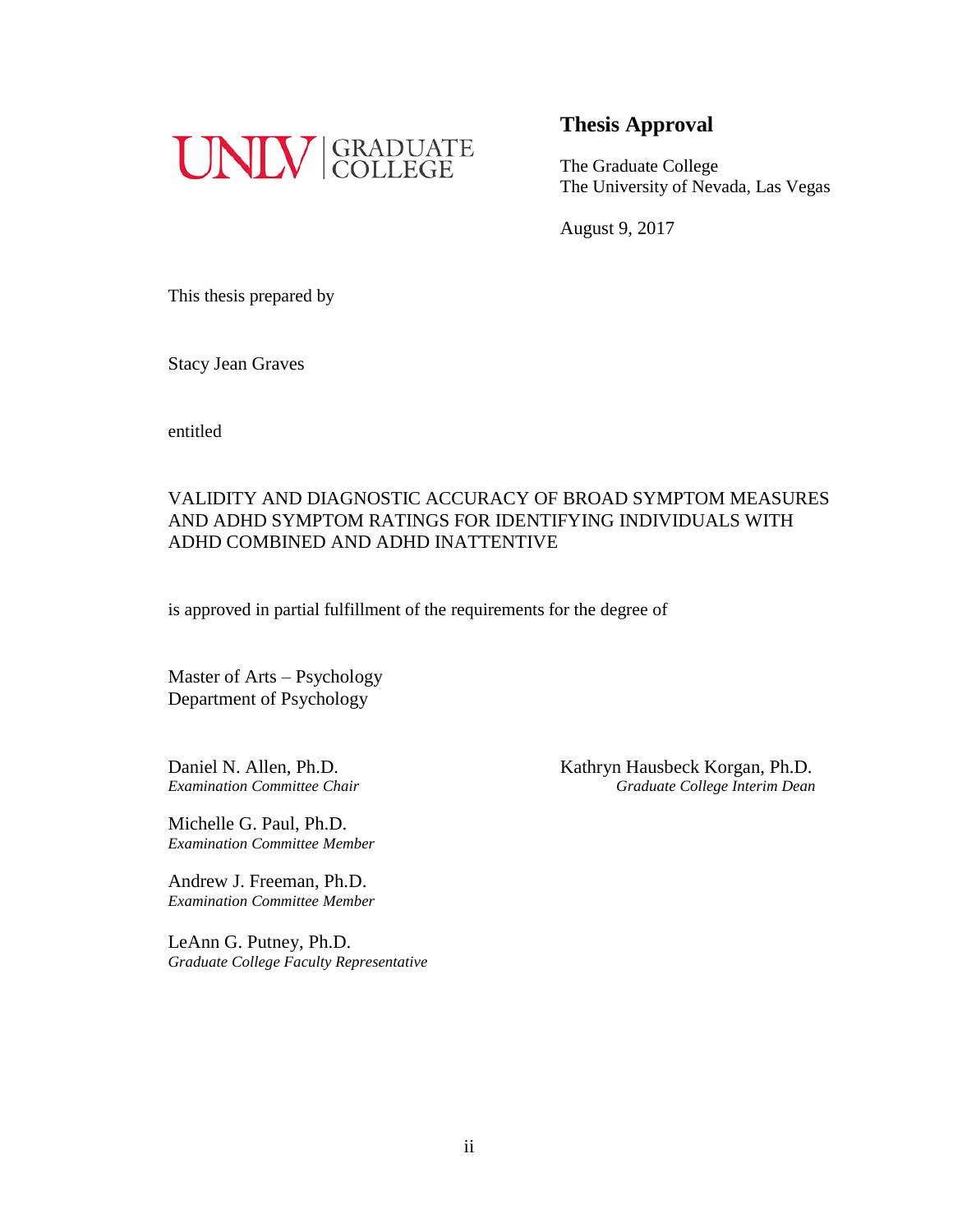#### Abstract

Neuropsychological assessments conducted with children with Attention Deficit Hyperactivity Disorder (ADHD) often includes broad measures of behavioral disturbances, as well as specific measures of ADHD symptomatology. However, it is unclear the extent to which these two types of measures share substantial common variance or are useful in improving diagnostic accuracy. In efforts to increase efficiency, the current study examined these matters to provide clinicians with information that might help improve the selection of behavioral ratings for evaluation purposes.

Participants included in this study were evaluated for clinical purposes at a community based private practice. Participants included 253 of these children diagnosed with ADHD-Inattentive (n=163) or ADHD-Combined (*n*=90). Children were an average of 10.4 years old (range  $= 6 - 16$  years, *SD*=2.9), 70.4% male, and had an average Full Scale IQ of 98.7 (*SD* = 12.7). ADHD diagnoses were established through comprehensive evaluations, including administration of the Behavior Assessment System for Children, Second Edition (BASC-2) and DSM–IV ADHD Symptom Rating Scale (SRS).

Convergent and discriminate validity were examined between the respective mothers' ratings of Attention Problems/Inattention and Hyperactivity on the BASC-2 and SRS parent ratings by correlating the SRS and BASC-2 scores. Examination of the pattern of the correlations provides direct evidence for the convergent and discriminant validity of the SRS. Receiver Operating Characteristic (ROC) analysis was used to determine differences in sensitivity and specificity when the BASC-2 and SRS scores were used to differentiate ADHD Inattentive and Combined subtypes. Results indicated that SRS Impulsivity, SRS Hyperactivity, and BASC-2 Hyperactivity had significantly better classification accuracy than BASC-2 Attention Problems and SRS Inattention, although they did not differ from each other. Finally, mixed model

iii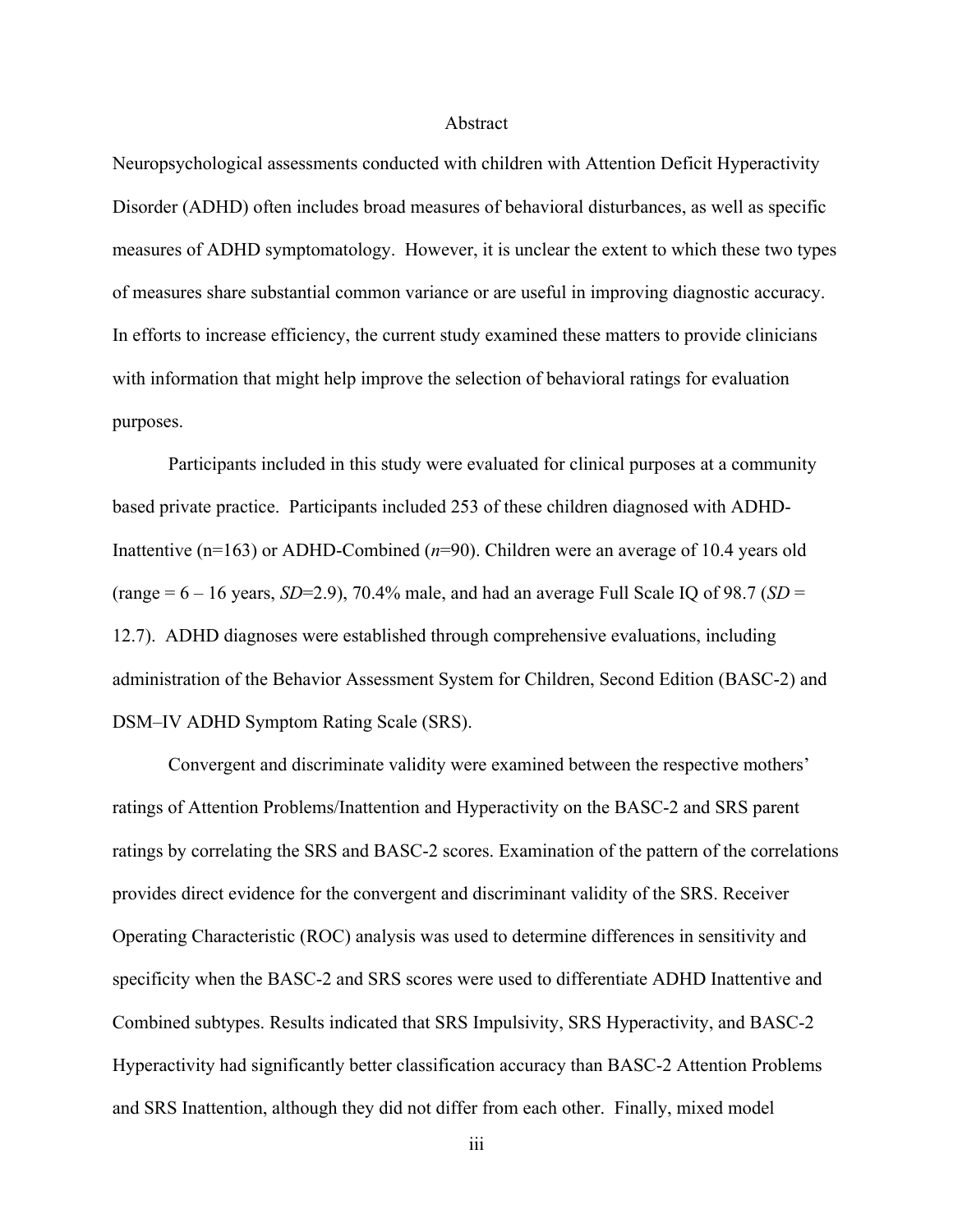repeated measures ANOVA's were conducted to identify if there were significant interactions between ADHD Inattentive and Combined subtypes and the BASC-2 and SRS scores. Results of the analyses indicated the presence of significant interaction effects for the SRS and BASC-2 that were accounted for by both ADHD subtypes receiving similar scores on inattention but the Combined subtype demonstrating higher impulsivity and hyperactivity scores than the Inattentive subtype.

Results of the current study support using the BASC-2 and SRS in the evaluation of children of ADHD. Both measures appear to be sensitive to differences in symptomatology based on ADHD Inattentive and Combined subtypes. Both subtypes had elevated scores on ratings of inattention, although children who are diagnosed with ADHD inattentive subtype received lower scores on ratings of hyperactivity and impulsivity. These data suggest that scores reflecting hyperactive and impulsive symptoms from the SRS and BASC-2 have greater predictive discrimination than scores reflecting inattentive symptoms when diagnosing ADHD Combined and ADHD Inattentive subtypes.

From a clinical perspective, these results suggest that the selection of behavioral rating scales to evaluate children with ADHD should be guided by the reason for referral. In cases where the primary referral question is to establish a diagnosis of ADHD, the ADHD-SRS may be more efficient as its items map directly on DSM symptoms used to make a diagnosis of ADHD.

When a broader assessment of cognitive and behavior disturbances are required, the BASC-2 not only provides measures of inattention and hyperactivity, but additional information on behavioral disturbances that commonly occur in ADHD and are important for treatment and educational planning. Both scales may be used together when diagnostic questions and more general assessment is needed.

iv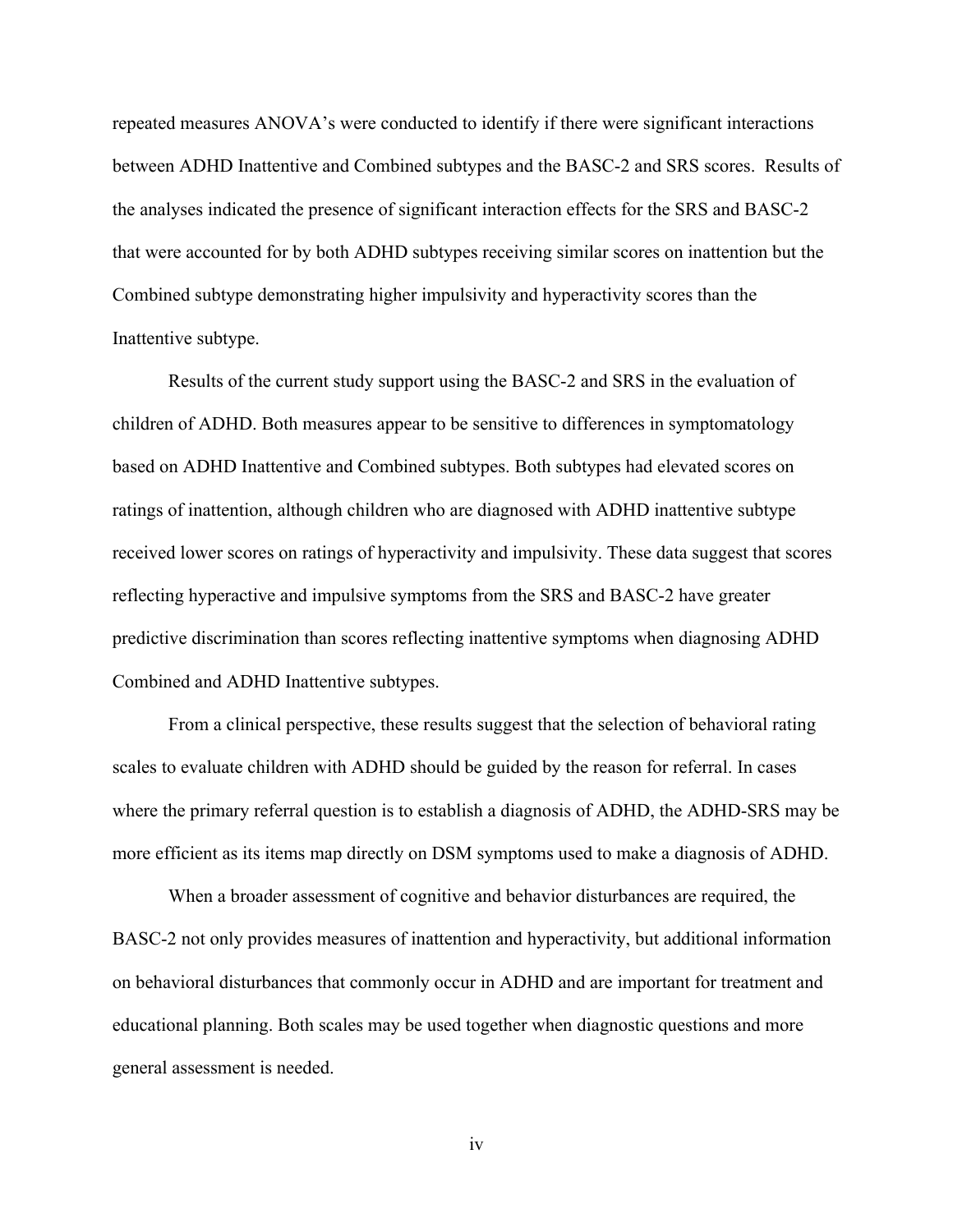#### Acknowledgments

I would like to extend my sincerest appreciation to my committee chair and advisor, Dr. Daniel Allen, for his support and mentorship throughout this process. I would also like to thank my committee members, Drs. Paul, Freeman, and Putney for their time and meaningful contributions. Also, thank you to my fellow lab members for their hard work and dedication to complete this project. Lastly, I would like to thank my family and friends for their encouragement and emotional support throughout my academic pursuits.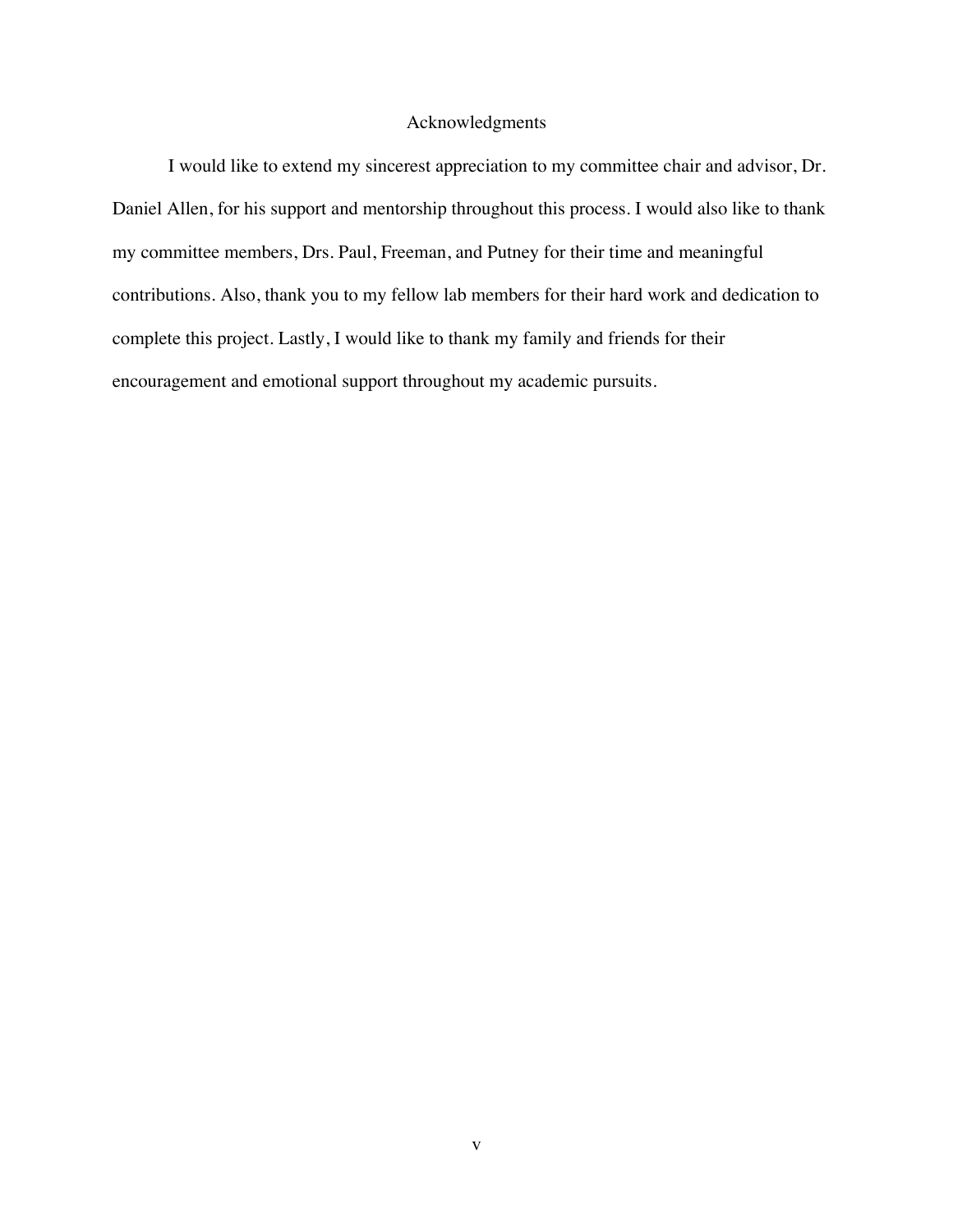#### Table of Contents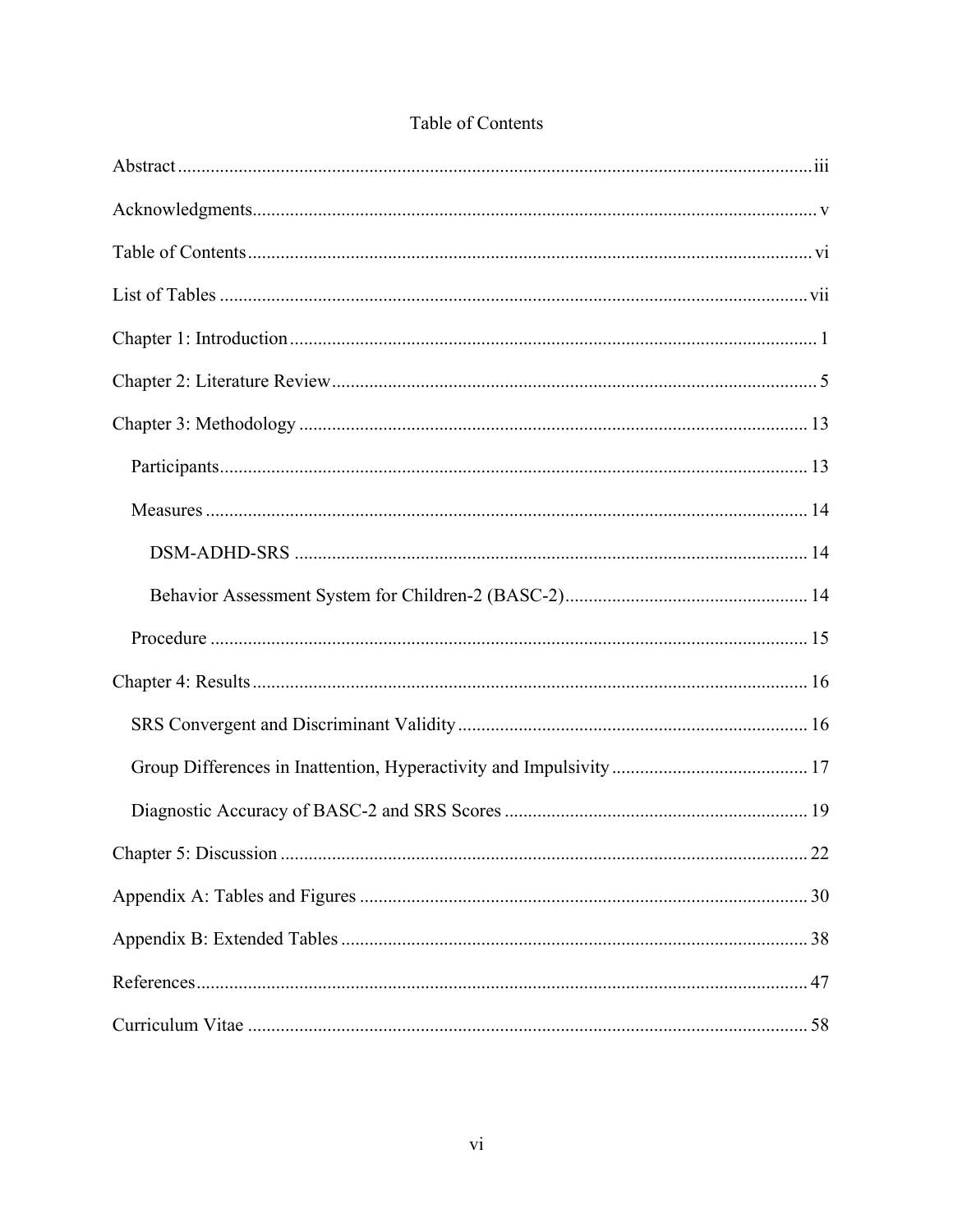### List of Tables

| Table 1: Demographic and clinical information for participants with ADHD Inattentive and    |
|---------------------------------------------------------------------------------------------|
|                                                                                             |
| Table 2: Correlations between ADHD Symptom Ratings Scale (SRS) composite scores and         |
|                                                                                             |
| Table 3: Receiver Operating Characteristic (ROC) Area under the ROC Curve (AUC)             |
| differences between BASC-2 and SRS scores, Ordered from greatest to Least Area Under the    |
|                                                                                             |
| Table 4: Classification Accuracy Statistics and Different Optimal Threshold Values for the  |
| Behavior Assessment System for Children (BASC-2) and ADHD Symptom Rating Scale (SRS)        |
|                                                                                             |
|                                                                                             |
| Table 6: Correlations between all ADHD Symptom Ratings Scale (SRS) scores and Behavioral    |
|                                                                                             |
| Table 7: Classification Accuracy Statistics for the SRS Impulsivity subscale 41             |
| Table 8: Classification Accuracy Statistics for the BASC-2 Hyperactivity subscale 42        |
| Table 9: Classification Accuracy Statistics for the SRS Hyperactivity subscale 44           |
| Table 10: Classification Accuracy Statistics for the BASC-2 Attention Problems subscale  45 |
| Table 11: Classification Accuracy Statistics for the SRS Inattention subscale  46           |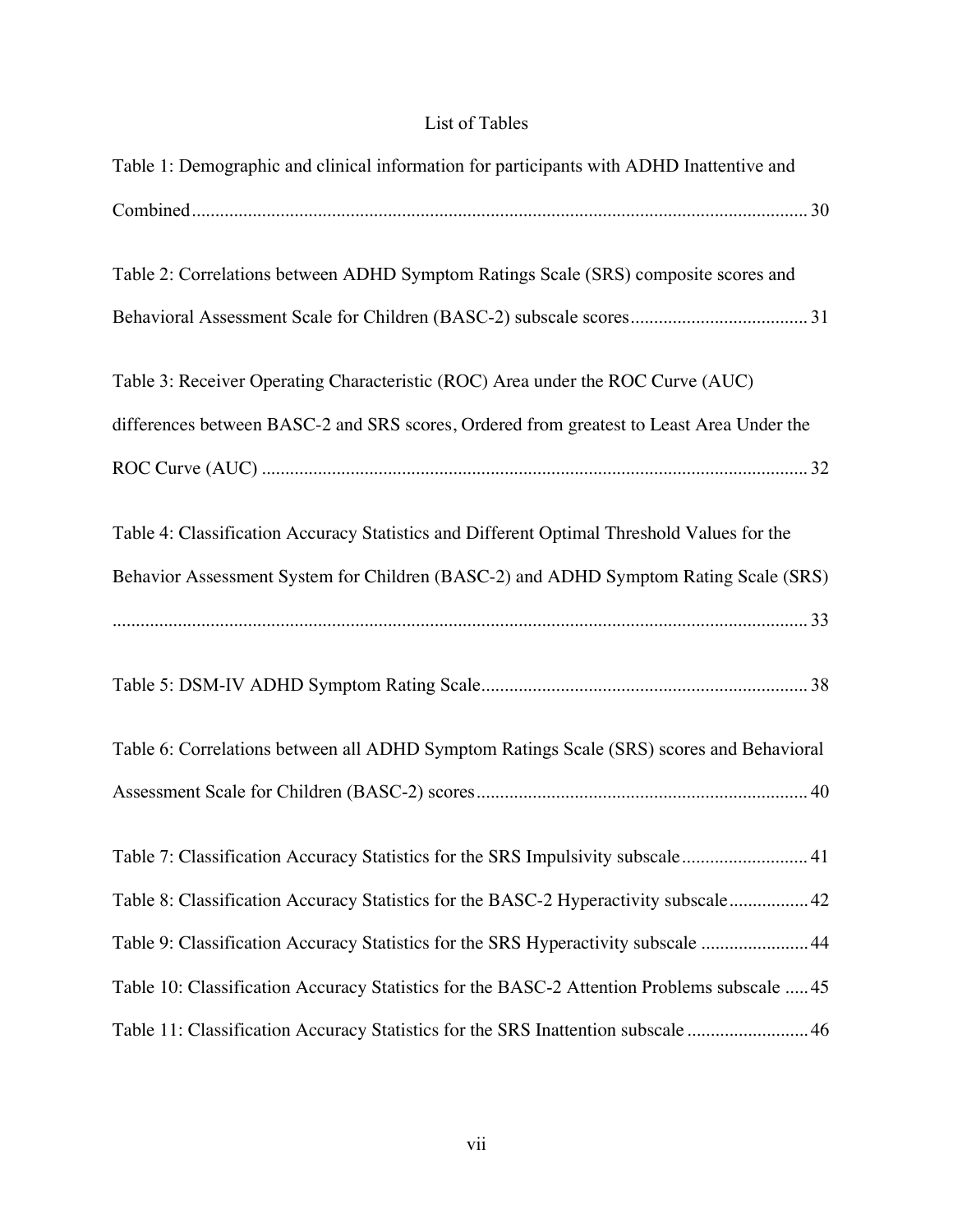#### Chapter 1: Introduction

Attention Deficit Hyperactivity Disorder (ADHD) is a neurodevelopmental disorder defined by a persistent pattern of behaviors, which include inattention, hyperactivity, and impulsivity that interferes with functioning or development (American Psychiatric Association [APA], 2013). Children with ADHD are often referred for psychoeducational and neuropsychological evaluations in order to confirm diagnosis of ADHD and provide information about the nature and severity of cognitive and behavioral disturbances that might interfere with performance at school and in other environments. Because behavior is a primary consideration in the diagnosis of ADHD, it is commonplace for these evaluations to include behavioral rating scales designed to assess the severity of ADHD symptoms of inattention, hyperactivity and impulsivity, as described in the DSM-V, as well as other behavioral disturbances.

ADHD symptoms have historically been grouped according to three general constructs that include inattention, impulsivity, and hyperactivity (Glutting et al., 2005; Parke et al., 2015). Assessment may be informal and rely on data gained through clinical interviews with parents or teachers in order to make a diagnosis. Alternatively, more structured approaches may be used such as questionnaires or rating scales that are completed by teachers or parents and provide severity ratings for each of the 18 symptoms described in the DSM. This information is primarily used for diagnostic purposes but may also provide insights into behavioral disturbances that impair functioning at school, in the home, and with peers.

Among these assessment techniques, it is quite common for behavior to be assessed using behavioral rating scales such as the Behavior Assessment System for Children (BASC-2). Because of the prevalence of attentional disturbances, hyperactivity, and impulsivity across many psychiatric and neurodevelopmental disorders, these scales often include ratings for these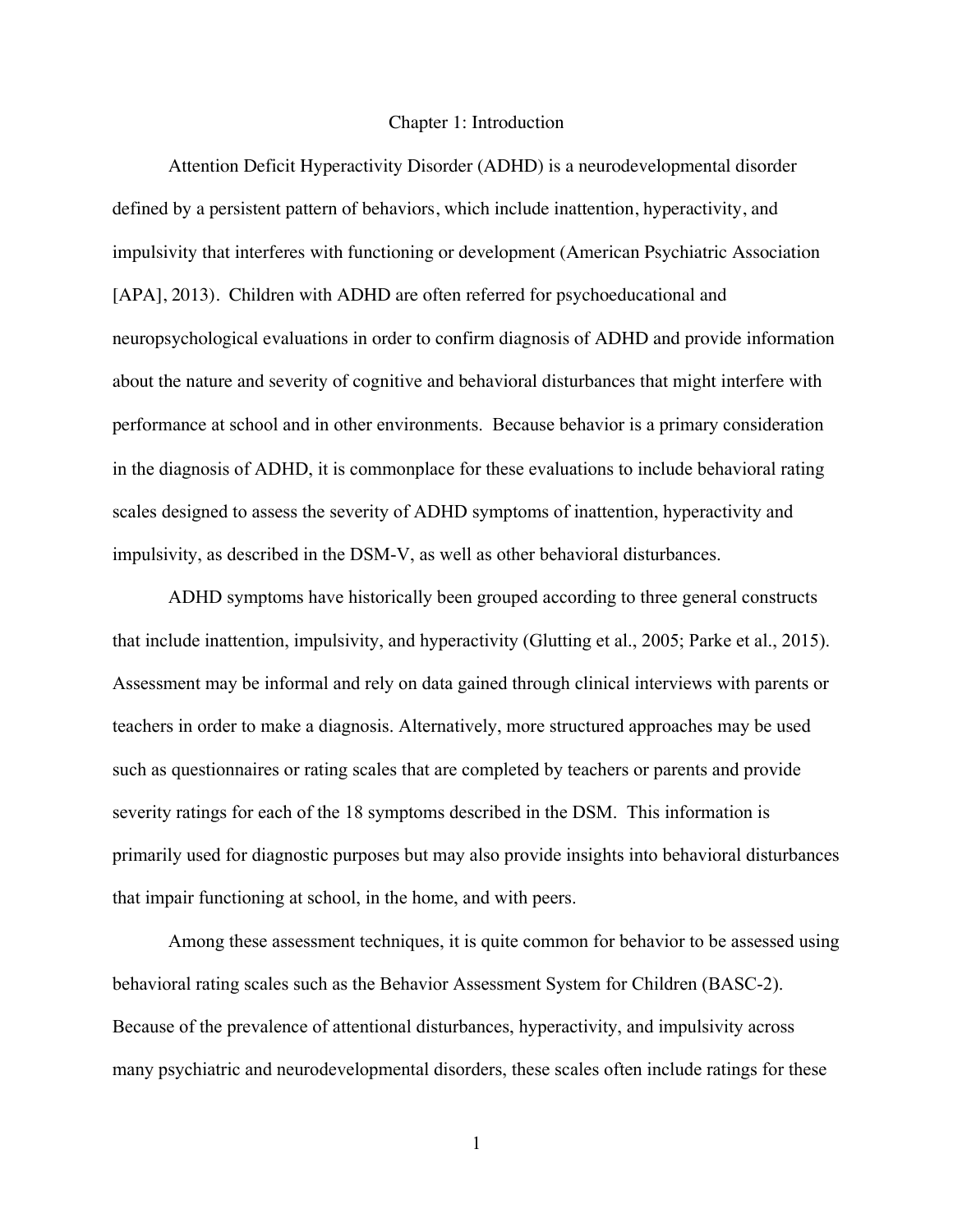symptoms. They generally provide a much more comprehensive assessment of behavior than is required to make a diagnosis of ADHD. For example, the BASC-2 includes ratings for negative behaviors such as depression, anxiety, aggression and somatization (among others), as well as ratings for positive behaviors such as leadership, social skills, functional communication, and adaptability. Thus, behavior rating scales like the BASC-2 may be used to inform diagnosis but a main goal in using them is to develop a comprehensive picture of the child's functioning.

More focused rating scales are also available that assist in identifying the key symptoms of ADHD based on DSM-IV criteria. Rather than providing more general characterization of overall functioning, these scales provide information that is particularly useful in making a diagnosis of ADHD. One such scale, the DSM-IV ADHD Symptom Rating Scale (SRS), is an 18-item scale adapted from the ADHD Rating Scale-IV (DuPaul, Power, Anastopoules, & Reid, 1998). The SRS can be completed by parents or teachers and its 18 items map directly onto the criteria A symptoms from the DSM-IV for ADHD. Of course, symptoms noted on scales such as the SRS may also assist in educational planning and supplement other broader assessment procedures, but they are expected to have particular utility for making a diagnosis.

Despite the common use of behavioral ratings in the evaluation of children with ADHD, associations between the scores obtained with these different types of behavioral ratings scales have not been extensively examined. One would expect that considerable overlap would occur between, for example, ratings of inattention used to establish a diagnosis of ADHD and ratings of attention disturbance that are made on a more comprehensive behavioral rating scale. It may be that if they do share substantial common variance, one might be substituted for the other in order to decrease time and increase the efficiency of the evaluation. Alternatively, it may be that each of these measure reflect unique aspects of functioning so that when used together, they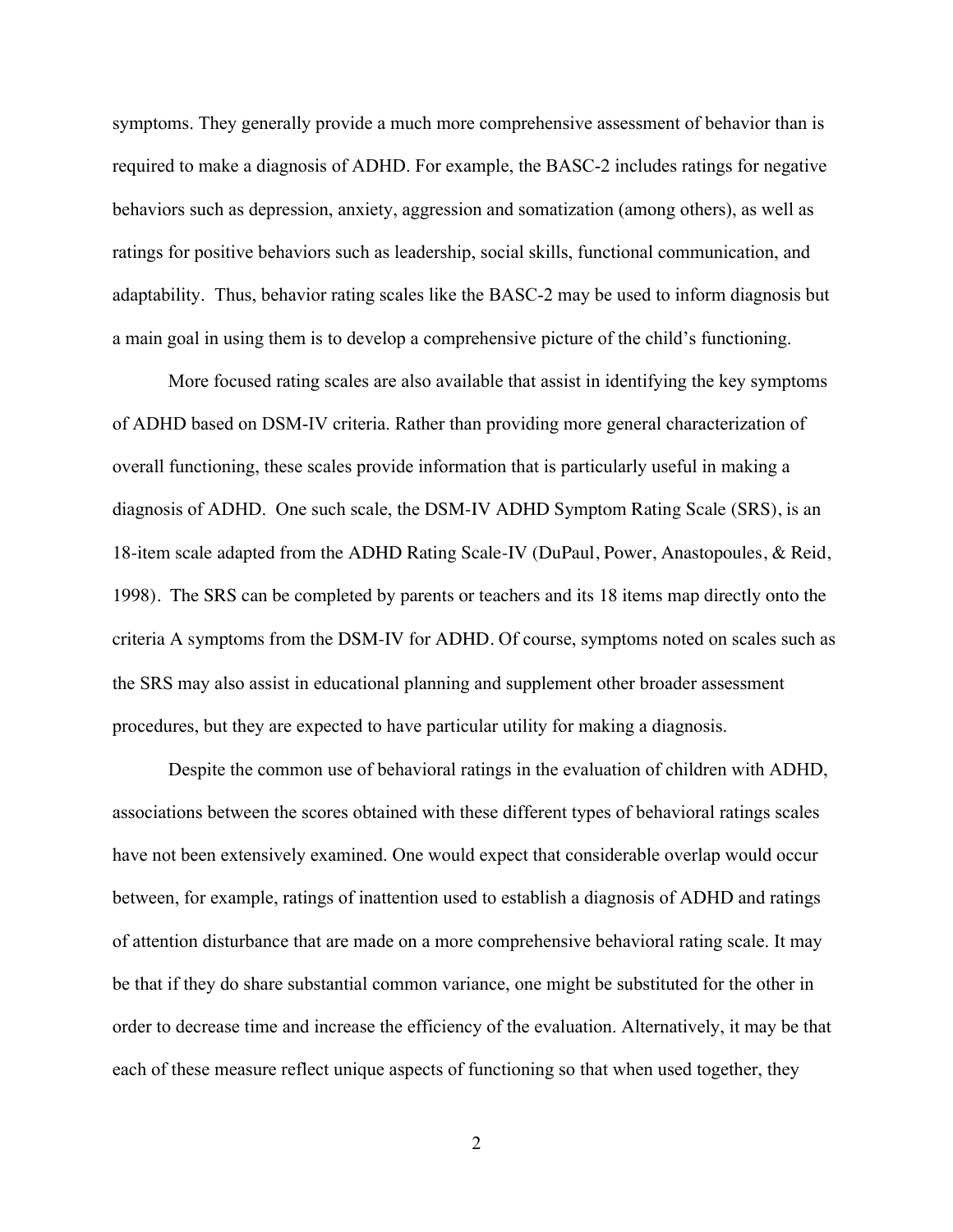provide a fuller picture of the client. It may also be that the type of assessment selected is determined by the referral question. For example, when diagnosis is the primary reason for referral and there is some indication that ADHD is probable, clinicians may opt for a rating scale focusing on diagnostic criteria. Such a scale could be anticipated to have greater sensitivity and specificity than a more general behavioral rating scale. When limited information is available that would suggest a potential diagnosis or when there are broader concerns related to social or academic functioning, clinicians may select a more comprehensive behavioral rating scale as part of the assessment process.

Thus, the lack of information regarding relations between available scales commonly used to assess symptoms in children with ADHD limits understanding of selection and application of these scales to address specific referral questions. To address this issue, the current study will investigate diagnostic and behavioral ratings in a large sample of children with ADHD who were referred for neuropsychological evaluation because of parent or teacher concerns about their behavior. The study was designed to address the following research questions:

Do SRS scores demonstrate convergent and discriminant validity based on correlations with BASC-2 subscale scores?

Will anticipated differences be present between ADHD subtypes on the BASC-2 and SRS attention, hyperactivity and impulsivity scores?

Will the SRS demonstrate better classification accuracy for ADHD subtypes when compared to the BASC-2?

The results of the current study may influence the way psychoeducational and neuropsychological evaluations are conducted for children with ADHD, and provide valuable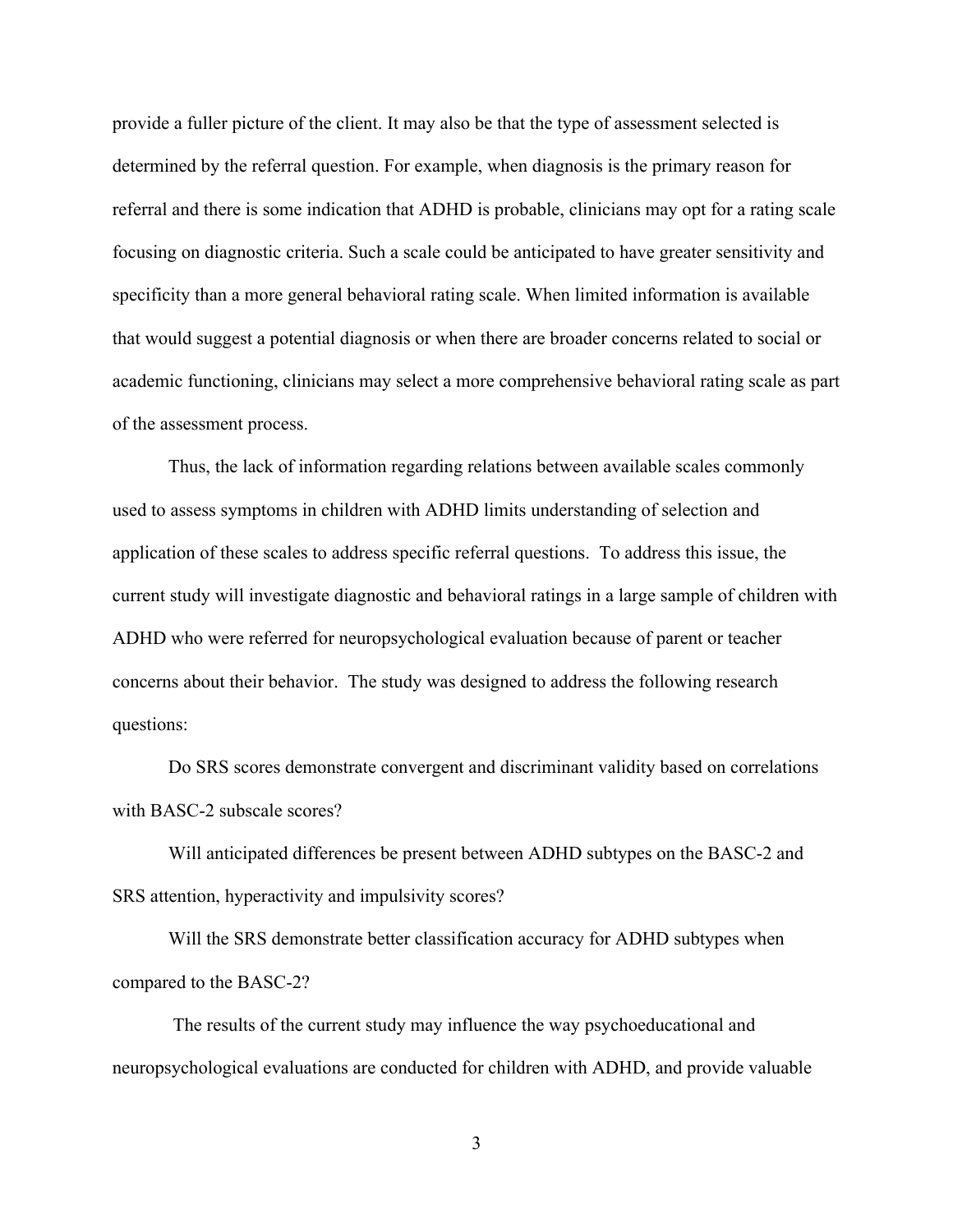information regarding the constructs that are assessed by diagnostic and behavioral ratings. To provide background information for the current study, the following sections include information on ADHD including the factor structure, diagnostic criteria, behavior rating scales used for diagnostic information, and hypotheses for the study.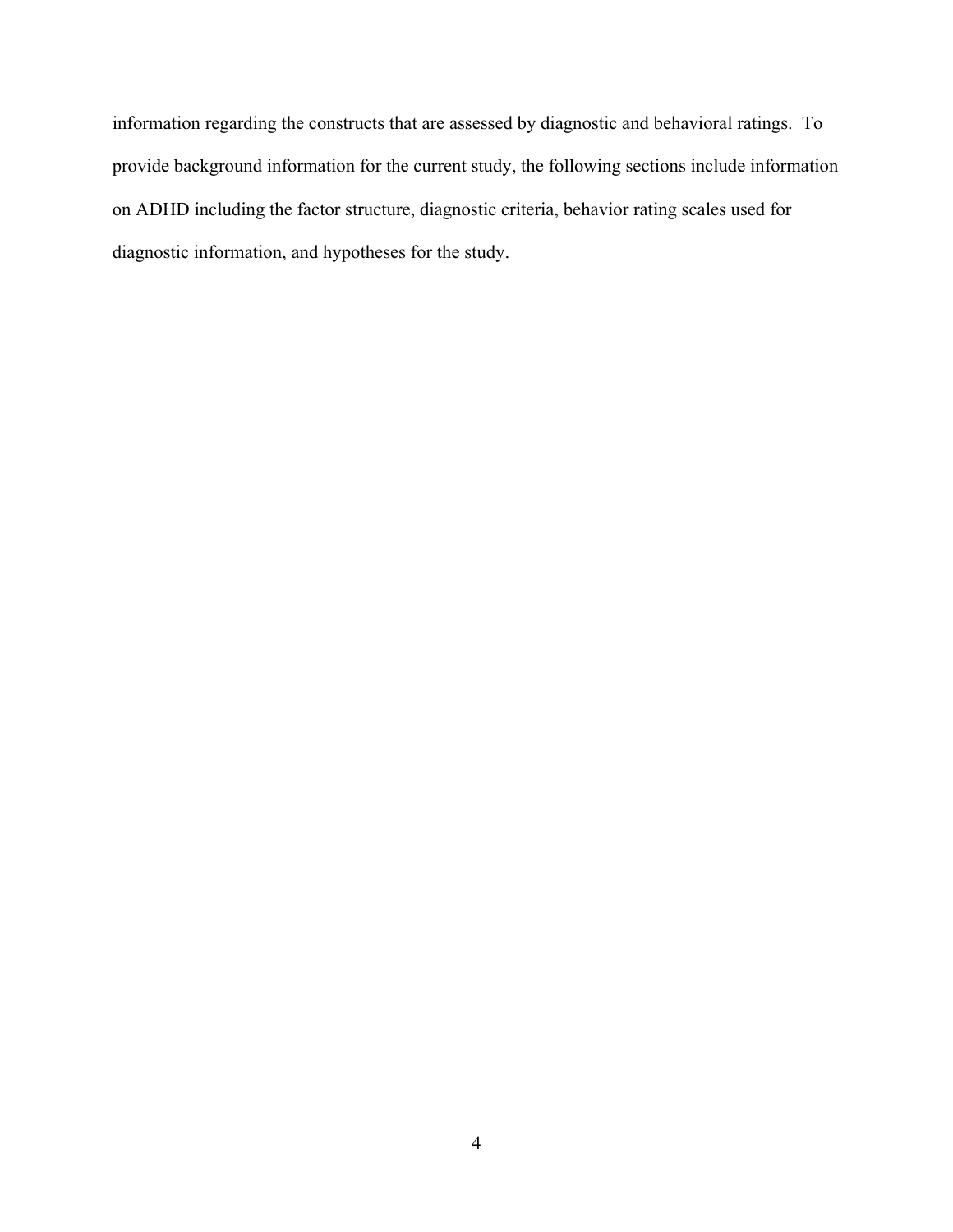#### Chapter 2: Literature Review

Attention Deficit/Hyperactivity Disorder (ADHD) is a neurodevelopmental disorder that interferes with functioning or development and affects approximately 5% of children (Polanczyk et al., 2007). It is a behavioral disorder characterized by a persistent pattern of behavioral disturbances that includes abnormally high levels of inattention, hyperactivity, and/or impulsivity (American Psychiatric Association [APA], 2013). Symptoms are considered to be present and meaningful if they exceed what is considered normative behavior of a child of the same age and cognitive level (Cantwell, 1996). In order to capture inattention and/or hyperactivity symptoms, the diagnostic process typically includes thorough interviews with the patient and parents, diagnostic tests, and an in-depth review of the patient's developmental history.

Psychoeducational and neuropsychological assessment conducted with children who have ADHD often includes behavioral ratings of symptoms specific to ADHD as well as ratings of other behavioral disturbances (e.g., depression, anxiety). In these evaluations, behavioral and symptom ratings scales are among primary assessment measures used to diagnose ADHD and serve as efficient tools for assessing current symptom severity (Volpe, Briesch, & Gadow, 2011). Rating scales also provide useful information in helping predict future outcomes, including academic achievement (Weyandt et al., 2013), aggressive behavior (Diamantopoulou, Rydell, Thorell, & Bohlin, 2007), and later development of socio-economic problems (Moffitt et al., 2011).

For a child to be diagnosed with ADHD, the behavioral disturbance must be to a degree that is out of normal range when compared to same-age children without ADHD. To meet diagnostic criteria, symptoms of inattention, hyperactivity, and/or impulsivity must persist for at least 6 months. Diagnosis and early intervention in children with ADHD is associated with better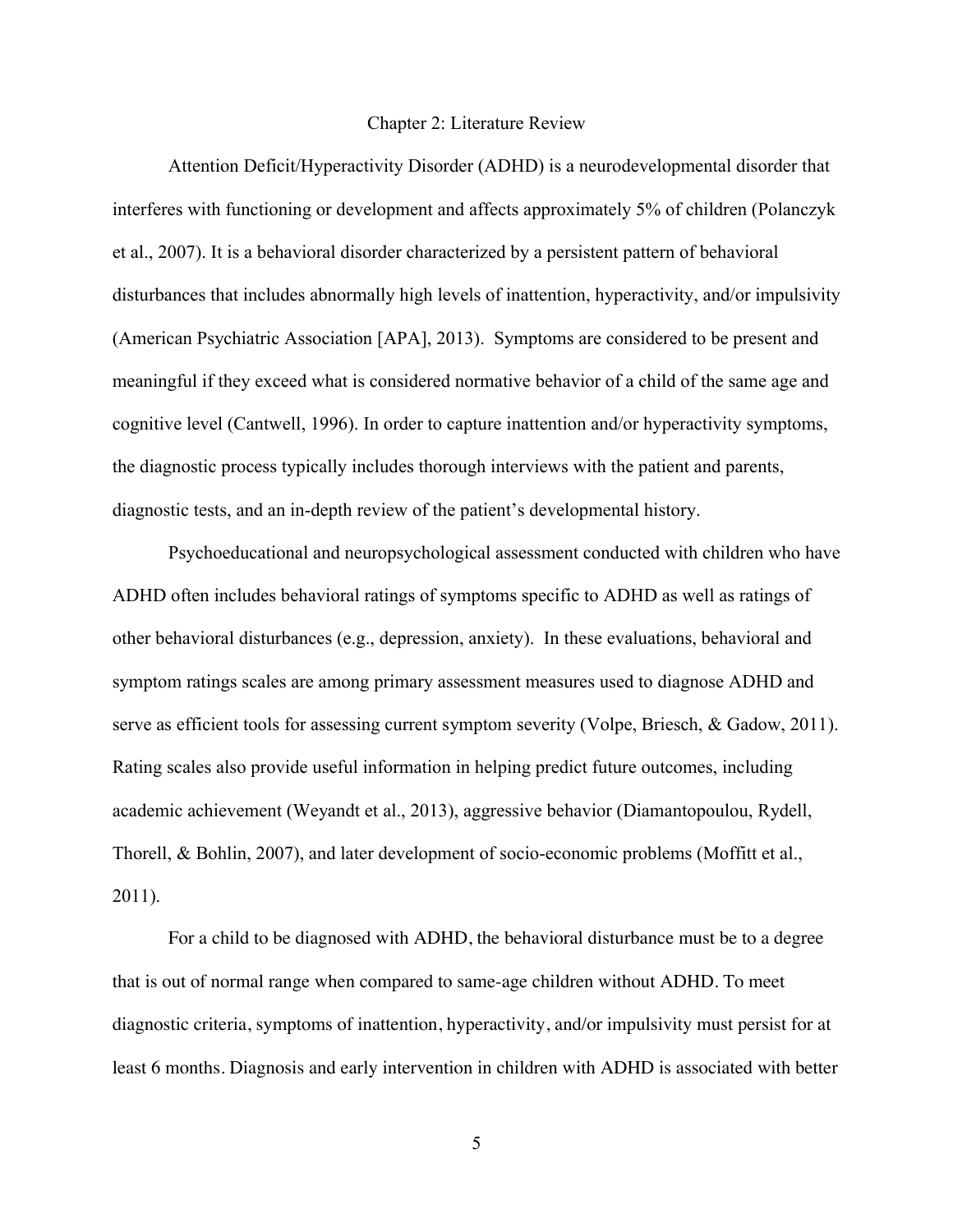long-term academic and occupational functioning outcomes (Moffitt & Melchior, 2007; Moffit et al., 2011). Previous research has also found that higher levels of ADHD symptoms were significantly related to difficulty with academic adjustment, study skills, and GPA as well as lower levels of career decision-making and self-efficacy (Moffitt & Melchior, 2007; Norwalk, Norvilitis & MacLean, 2009).

The latent structure of ADHD symptomatology has been a heavily debated issue among researchers, centering around whether symptoms are best categorized by two dimensions consisting of inattention and hyperactivity/impulsivity (Barkley, 2014; Bauermeister et al., 2012; DuPaul, Reid, Anastopoulos, Lambert, Watkins & Power, 2016; Reiersen & Todorov, 2013; Toplak et al., 2012), or into three distinct dimensions of inattention, hyperactivity and impulsivity. To the extent that behavioral ratings scales are used to make distinction between symptoms domains, this controversy has some relevance. It is unclear from prior factor analytic studies whether identification of two versus three symptoms domains reflect measurement characteristics inherent to the scales used to assess symptoms, differences in the types of analyses employed, or other methodological issues (see Parke et al., 2015). However, previous literature conducting exploratory and confirmatory factor analyses has often found three distinct symptom dimensions of inattention, hyperactivity, and impulsivity, (Amador-Campos, Forns-Santacana, Guàrdia-Olmos & Peró-Cebollero,2006; Hardy et al., 2007; Ryser, Campbell & Miller, 2010), which is also the case for the SRS (Parke et al., 2015). Evaluation of the psychometric properties of the SRS also revealed good internal consistency and discriminant validity (Mayfield et al., 2016).

Controversy also exists regarding the need to differentiate between ADHD subtypes. However, there is strong support that ADHD subtypes often present differently in clinical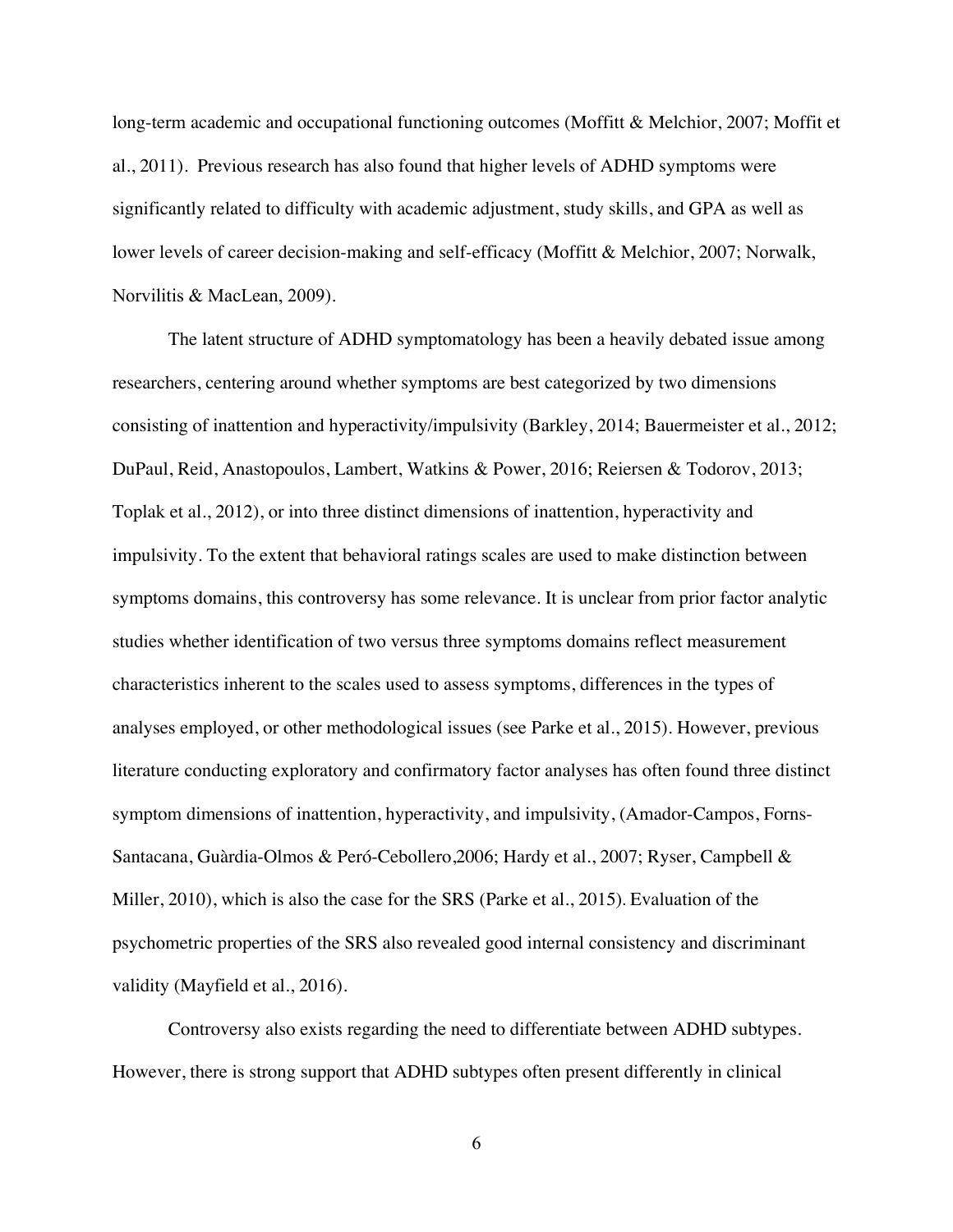settings (Parke et al., 2015). For example, children diagnosed with ADHD Combined subtype often have increased externalizing behaviors such as aggression and substance abuse (Hofvander et al., 2011; Wagner, 2012) while children with ADHD Inattentive subtype exhibited increased internalizing behaviors as well as neurocognitive deficits in the domains of processing speed (Goth-Owens, Martinez-Torteya, Martel, & Nigg, 2010), executive functioning (Willcutt et al., 2012), and fine motor skills (Egeland, Ueland, & Johansen, 2012).

In terms of comorbidity, children presenting with ADHD Combined are at increased risk for being diagnosed with Oppositional Defiant Disorder and Conduct Disorder than children with ADHD Inattentive subtype (Frick & Nigg, 2012). Children with predominantly inattentive symptoms are at increased risk for developing learning disorders and developing internalizing disorders such as anxiety and depression (Capdevila-Brophy et al., 2014). Furthermore, there are significant differences in functional impairment and treatment outcomes that warrant further investigation of ADHD subtypes.

Studies suggest children with a predominantly Combined presentation are more likely to have behavioral and social problems (Semrud-Clikeman, 2010) while those with a predominantly Inattentive subtype presentation demonstrate higher rates of social cognitive deficits (Maedgen & Carlson, 2000) and assertiveness (Solanto et al., 2009). Research has also found a positive association between an Inattentive subtype presentation and increased broad social functioning deficits, social withdrawal, and low leadership abilities (Marshall et al., 2014). Given the significant differences regarding clinical presentation, comorbidity, treatment recommendations, and neurocognitive functioning, it is informative to differentiate between ADHD subtypes. While the focus of the current paper is not to directly address the subtype controversy, results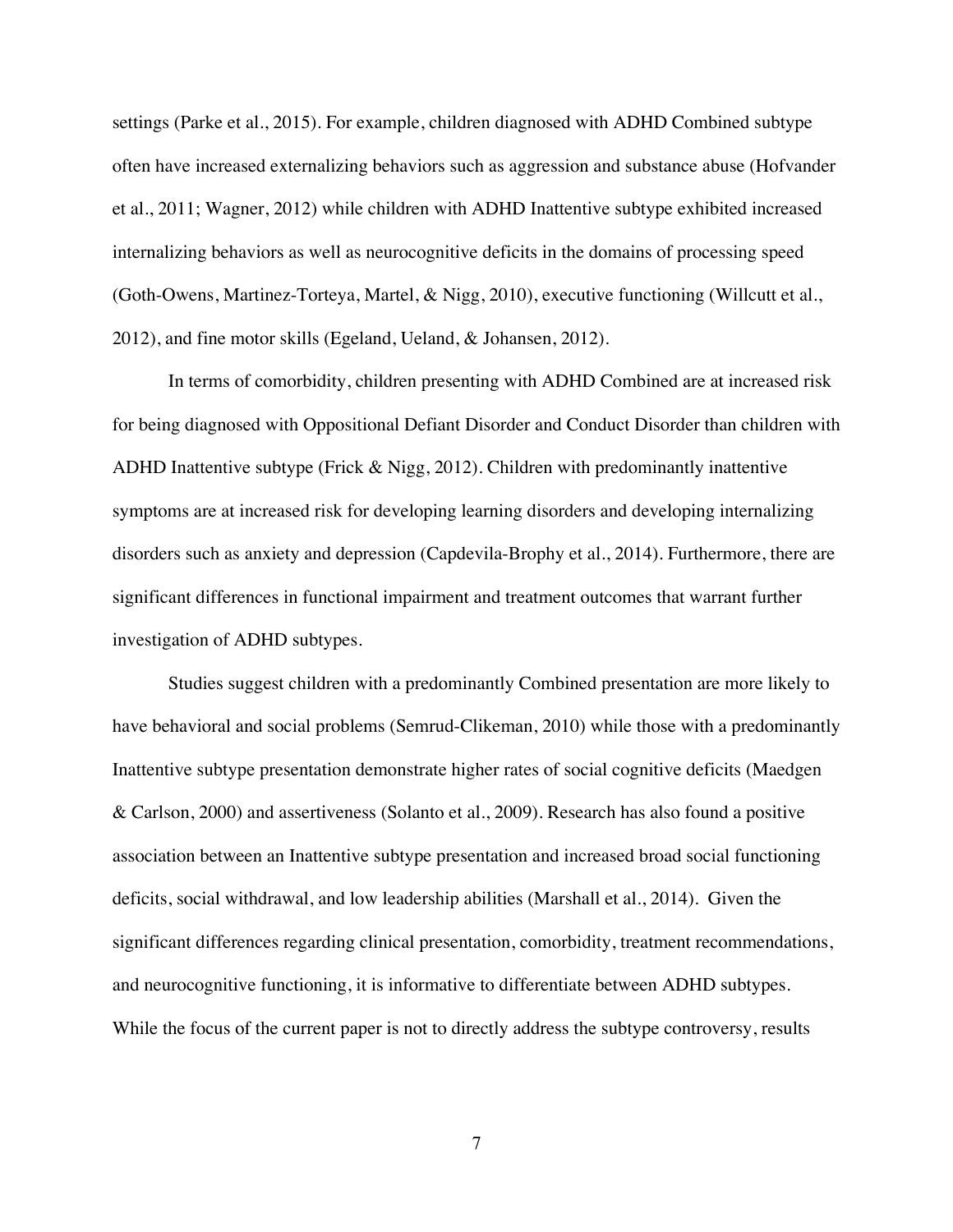that demonstrate differences in ADHD symptom profiles between subtypes could be viewed as indicating the subtypes distinctions are meaningful.

ADHD is frequently diagnosed by pediatricians and primary care providers, rather than by psychologists or psychiatrists (Langberg et al., 2008). One study reported that the American Psychiatric Association's DSM criteria were only used by 38% of the 3900 clinicians surveyed (Wasserman et al., 1999). It is presumed the other 62% based their diagnosis on a nonstandardized form of assessment and clinical judgment. Relatedly, DSM criteria are often not used for diagnosis by primary care physicians. The common use of non-standardized assessment by physicians is likely related to the structure of the health care system, which does not adequately compensate primary care providers for extensive mental health evaluations. Therefore, there is little incentive for more extensive evaluations or follow-up care after assessment (Bussing et al., 1998; Goldman et al., 1998). In an effort to improve diagnostic accuracy and specificity, the American Academy of Pediatrics published practice guidelines suggesting that pediatricians should use DSM-IV based instruments and DSM-IV criteria when they conduct ADHD evaluations (Pliszka, 2007). The practice guidelines also aimed to reduce the rapid increase in prescribed stimulant medication to treat ADHD in children (Hoagwood, Kelleher, Feil & Comer, 2000).

Symptom ratings are highly weighted in diagnostic decisions as they are low-cost and efficient tools to gather information about a child's symptoms (Volpe, Briesch, & Gadow, 2011). Although parent rating scales are not the only diagnostic tool, parent-reported behavior ratings play a critical role in the diagnosis of ADHD because they assess behavior at home and at school (Barkley, 2015). Using multiple informants to obtain information is recommended when making a diagnosis of ADHD (Pliszka, 2007; Raiker et al, 2017). A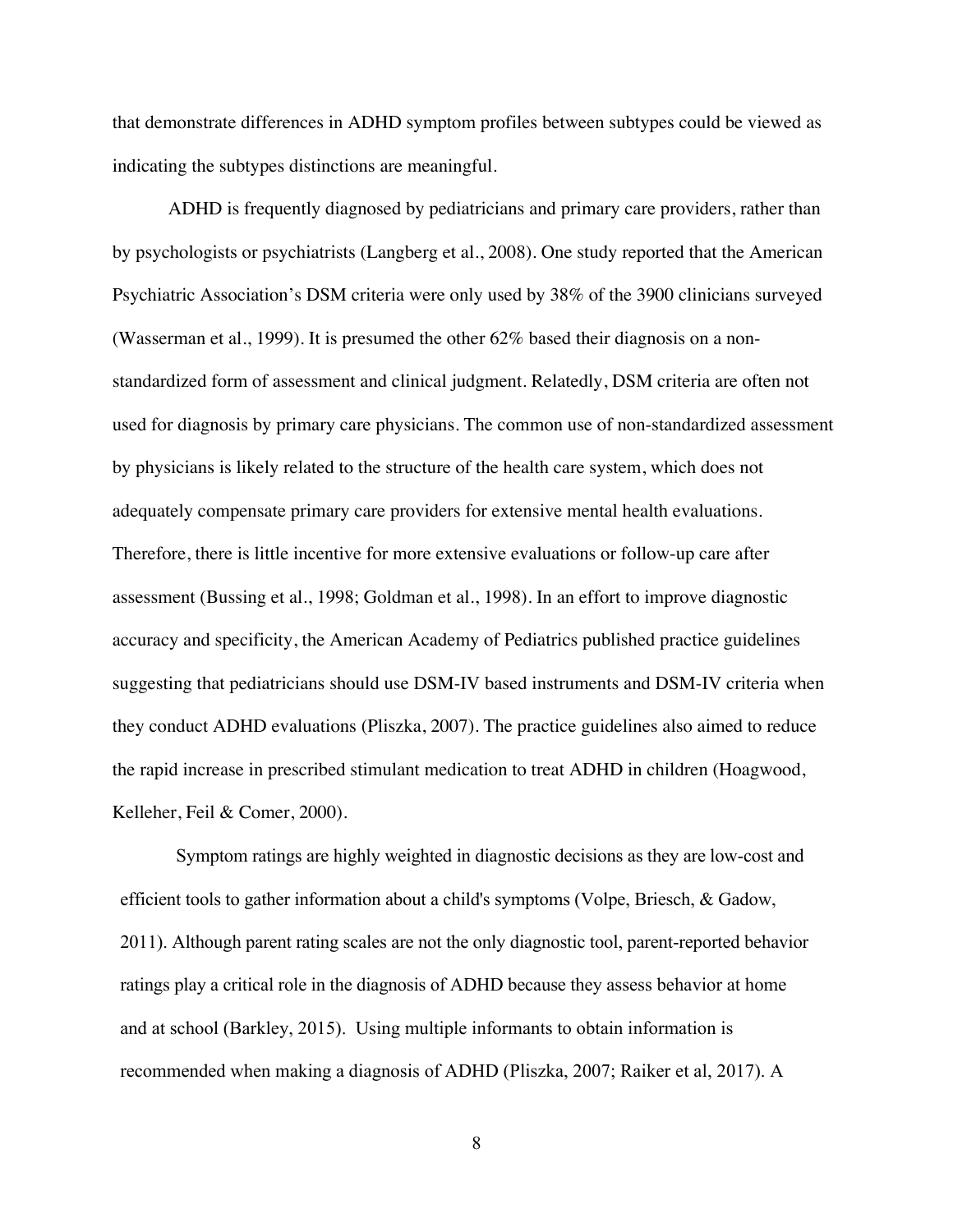thorough review of ADHD symptoms in children and adolescents often includes obtaining rating scales from several sources, including the parent(s), teacher(s), and the child or adolescent. Significant differences have been found between parent and teacher ADHD behavior ratings (Burns et al., 2013; Burns, Servera, Bernard, Carrillo, & Geiser, 2014; Bussing et al., 2008; Shemmassian & Lee, 2012). While both informants are considered accurate, teacher and parent ratings may differ due to situational effects and differences in perception of the child's behavior (Gresham, Elliott, Cook, Vance, & Kettler, 2010; (Sigel, McGillicuddy-DeLisi, & Goodnow, 2014). For example, mothers often spend more time at home with children than fathers (Craig, 2006; Craig, 2011), and therefore may have a different perception on frequency and severity of ADHD symptoms (Parke, 2002; Phares, Lopez, Fields, Kamboukos, & Duhig, 2005).

Several factors are associated with variability in behavioral ratings, including the informants who provide the symptom ratings (teacher vs. parent), the setting in which the child is observed (classroom vs. home) and specificity of the rating scales to ADHD (Tripp, Schaughency & Clarke, 2006). Furthermore, Jarrett and colleagues (2016) found symptom rating scales that assess inattention separately from hyperactivity and impulsivity, such as the BASC-2 and SRS, provide increased diagnostic utility and validity when differentiating between ADHD subtypes.

Overestimates or underestimates of ADHD symptoms are likely to impact the probability that a child will be appropriately diagnosed (Mayfield et al., 2016). Research has found significant correlations between mother and father ratings of symptoms and that mothers' ratings are also significantly higher than fathers' ratings (Langberg et al., 2010). For example, mothers' higher ratings of inattention in their children is associated with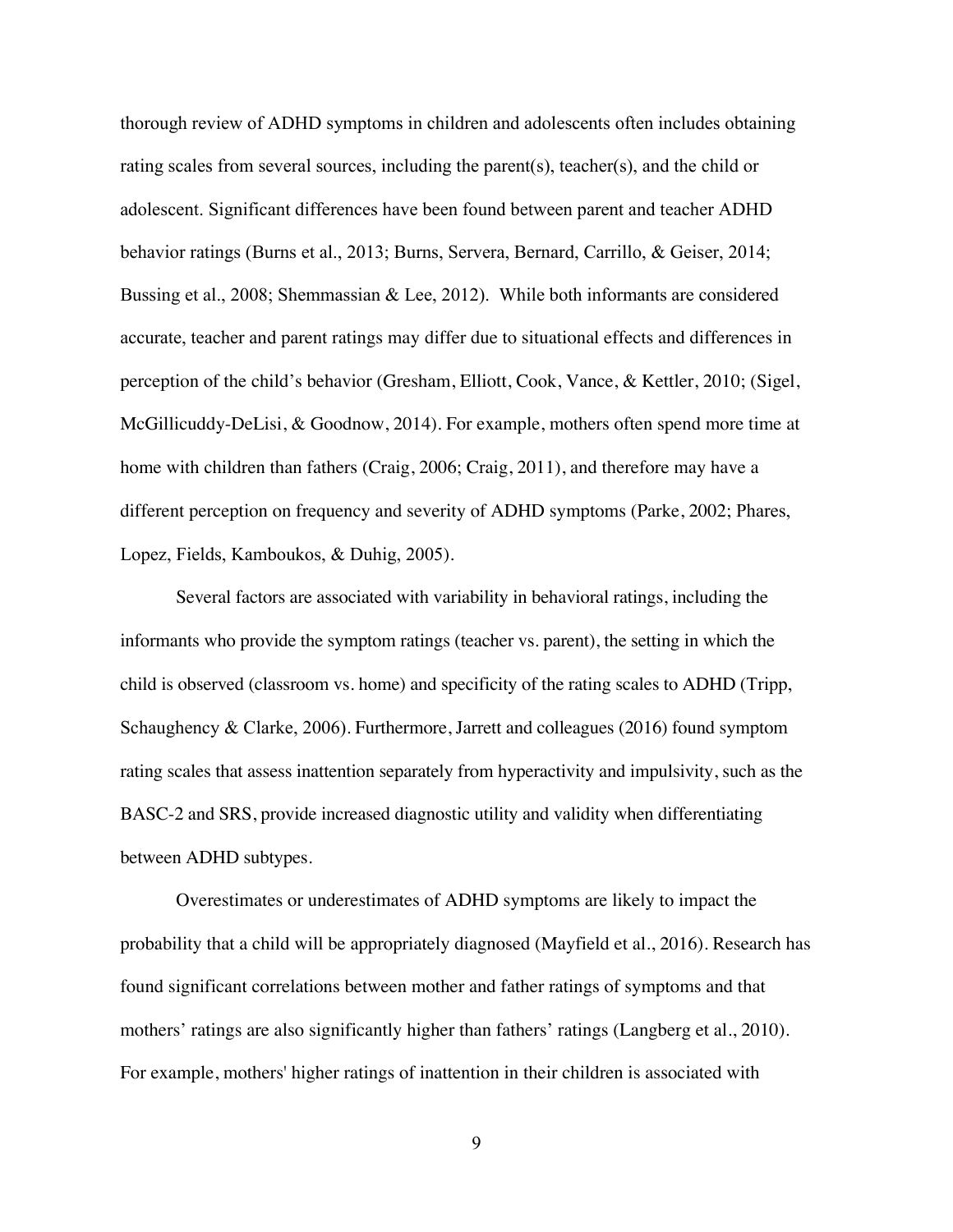greater likelihood of a diagnosis of ADHD (Sollie et al., 2013), increased academic difficulties (Burns et al., 2008; Burns, de Moura, Beauchaine, & McBurnett, 2014), and differences in diagnosed ADHD subtype (Sollie et al., 2013). Parental perception of ADHD symptomatology has also been shown to significantly impact parent-child interactions (Johnston & Mash, 2001; Zisser & Eyberg, 2012). Specific to the current study, Langberg et. al found that parental agreement on ADHD symptom ratings were significantly lower than symptom ratings for broadband externalizing behaviors and oppositional defiant disorder. Since rating scales are often completed by mothers and fathers, it is critical for clinicians to consider the parent's gender when examining and utilizing ADHD symptom ratings in the diagnostic process.

Furthermore, the selection of evidence based assessment methods is critical for the evaluation of ADHD. Pelham and colleagues (2005) provided a selective review of the ADHD assessment literature and made a number of conclusions, including that rating scales designed to assess ADHD and that are completed by parents and teachers are the most efficient assessment methods. Brief rating scales for ADHD tend to be the most efficient and correlate well with DSM-based rating scales. Other empirically based procedures such as structured interviews do not appear to improve validity when added to ratings provided by parents and teachers. They argue that because DSM diagnosis does not impact treatment, time devoted to establishing a diagnosis should be limited and brief behavioral ratings scales, such as the SRS, may help increase efficiency during this phase of the evaluation.

Because ADHD is primarily diagnosed by ratings of behavior recorded on standardized behavioral rating scales, convergent validity of ratings from different scales is an important issue in assessment and diagnosis. Prior studies examining behavioral ratings scales have focused on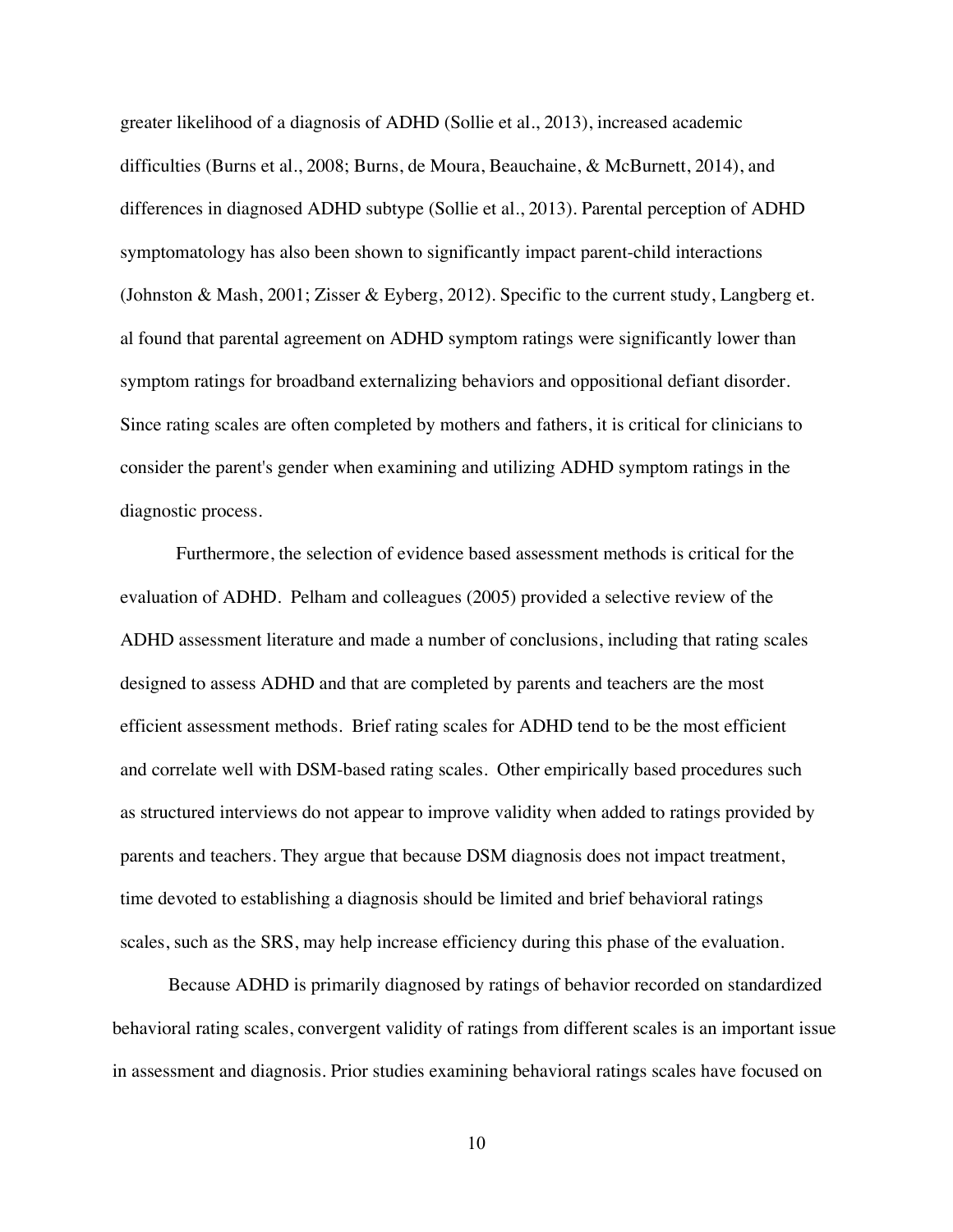using scores to differentiate individuals with ADHD from normal control participants. While this type of comparison is important for establishing the overall validity and discriminant power of the tests when assessing ADHD, it is also important to understand how behavioral ratings might distinguish between various clinical populations, including between the different subtypes and presentations of ADHD. The current study examined the extent to which two ratings scales, the BASC-2 Parent ratings scales and the ADHD Symptom rating scale (SRS), share substantial common variance in rating of inattention, hyperactivity and impulsivity in order to establish convergent and discriminant validity of the SRS. Also, each scale's ability to discriminate between ADHD Inattentive and ADHD Combined subtypes was examined. Results may aid clinicians in selection of ratings scales for ADHD based on their unique contributions to the evaluation and diagnostic process. Based on the review of the current literature, the following hypotheses are made:

Hypothesis 1: The SRS hyperactivity, impulsivity, and inattention scores will demonstrate significant associations with corresponding BASC-2 subscale scores (Attention Problems and Hyperactivity) supporting convergent validity. The SRS scores will demonstrate non-significant correlations with BASC-2 Anxiety and Somatization subscales, supporting discriminant validity of the SRS scores.

Hypothesis 2: Children with Inattentive and Combined ADHD subtypes will not differ on attention ratings from the BASC-2 or SRS, but children with the combined subtype will receive higher hyperactivity and impulsivity ratings when compared to those with the inattentive subtype.

Hypothesis 3: The SRS will have greater sensitivity and specificity to differentiate ADHD-Inattentive subtype from ADHD-Combined subtype than the BASC-2 because its items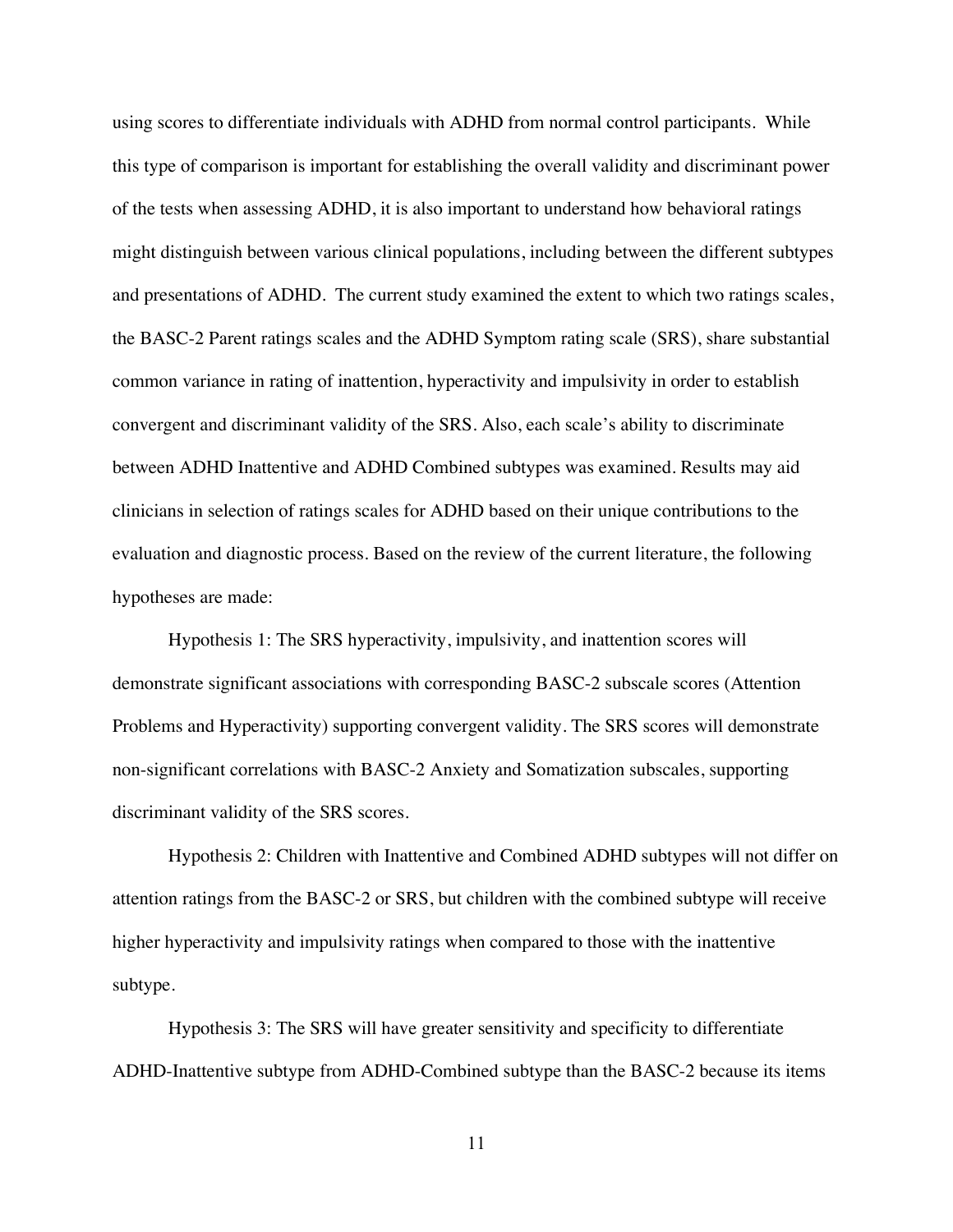map directly on to the diagnostic criteria for ADHD while the BASC-2 is designed as a more general measure of behavioral disturbances.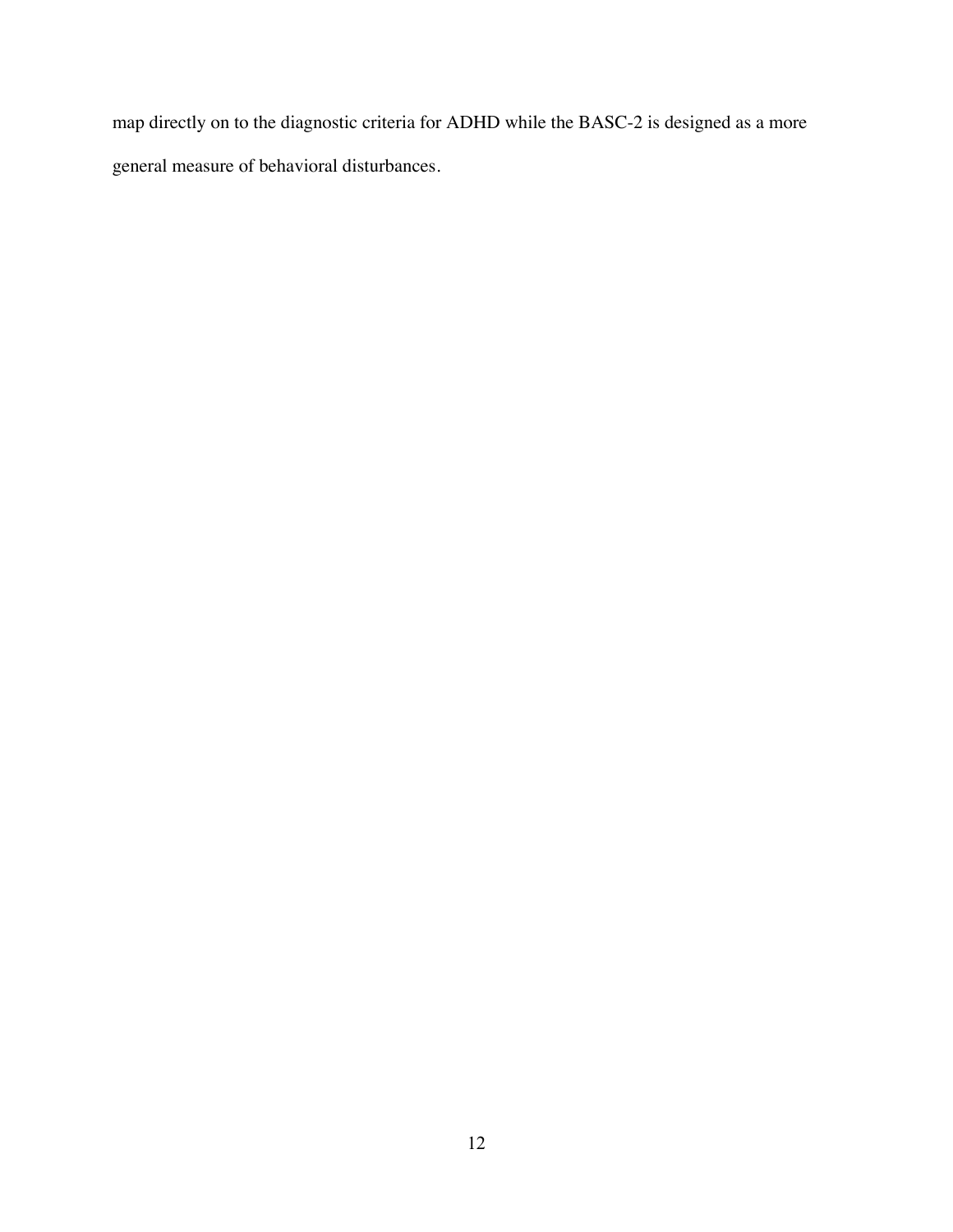Chapter 3: Methodology

#### **Participants**

The participants in the study included 253 children with diagnoses of ADHD. These children were selected from a consecutive series of 619 cases and were evaluated in a private psychological assessment practice over a twelve-year period. They were referred for a neuropsychological and psychoeducational evaluation for ADHD or another childhood disorder. Presenting symptoms were varied and included attention difficulties, academic problems, mood and anxiety symptoms, and behavior disturbances at school and home. Children were referred for neuropsychological evaluations by schools, pediatricians, and neurologists to address these concerns and many were subsequently diagnosed with ADHD.

Children will be included in this study if they: 1) were between the ages of 6 and 16 years, 2) have a DSM-IV diagnosis of ADHD, 3) had no comorbid intellectual disability, pervasive developmental disorder, or history of neurological disorder including traumatic brain injury, and 4) had a BASC-2 and SRS completed by their mothers as part of the evaluation.

Based on demographic characteristics of the entire sample of 619 cases, the children included in this study were on average 10.4 years old and had Full Scale IQ scores of 98.7. The current sample included 70.4% male children; and that 64.4% of the children were diagnosed with ADHD Inattentive subtype, with the remaining 35.6% diagnosed with ADHD Combined subtype. This breakdown by ADHD subtype allowed enough participants to evaluate hypotheses where between group differences were expected. The ADHD diagnoses were established by a pediatric neuropsychologist according to *DSM-IV* diagnostic criteria, based on child and parent interview, behavioral assessment, neuropsychological testing,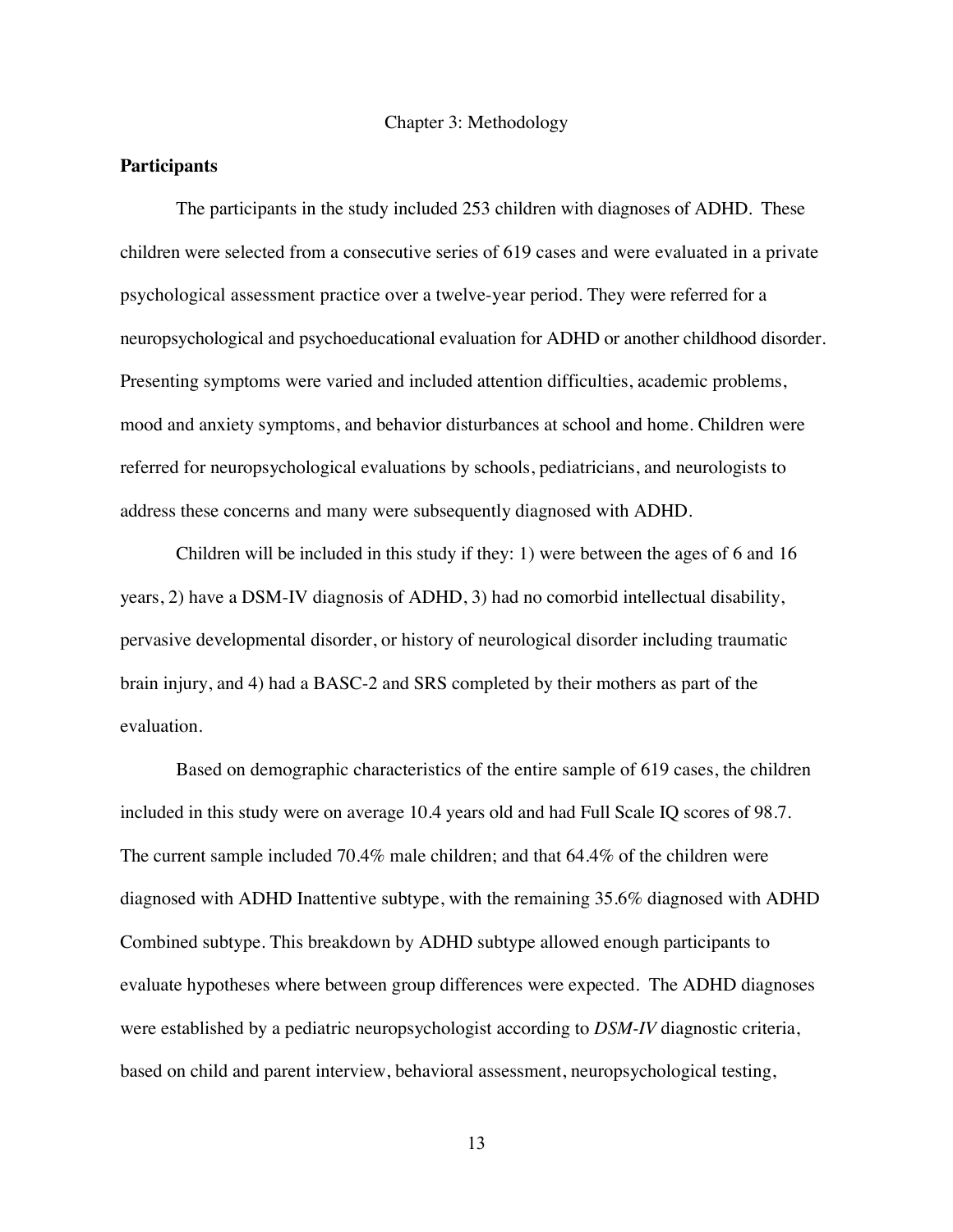review of educational and medical history, and other relevant information. Research was conducted in accordance with local Institutional Review Board (IRB) policies.

#### **Measures**

**DSM-ADHD-SRS***.* ADHD Symptoms were assessed with the DSM-IV ADHD Symptom Rating Scale (DSM-ADHD-SRS), which is an 18-item scale adapted from the ADHD Rating Scale-IV (DuPaul, Power, Anastopoules, & Reid, 1998). A copy of the scale is included in Appendix 1. The DSM-ADHD-SRS was completed by the child's parents. For the purposes of this study, we only considered the mother's ratings. The SRS operationalizes the 18 Criteria A symptoms from the DSM-IV for ADHD. Consistent with the DSM-IV, nine items were designed to explicitly capture symptoms of inattention, seven to capture hyperactivity, and three to capture impulsivity. Frequencies of behavioral symptoms were quantified using a four-point frequency scale including:  $0 =$  never or rarely,  $1 =$  sometimes,  $2 =$  often, and  $3 =$  very often. Subscale scores were derived from the sum of the items scores on each factor. Previous work demonstrated that the scale has high internal consistency (Cronbach's  $\alpha$  = .88; Thaler, Bello, & Etcoff, 2013).

**Behavior Assessment System for Children-2 (BASC-2)**. The BASC-2 is a behavioral assessment designed for use in evaluating children and adolescents with cognitive, emotional and learning disabilities (Reynolds & Kamphaus, 2004). The BASC-2 has comprehensive rating scales that assess the child's behavior from teacher, parent and self-report perspectives. For the purposes of this study we considered only questionnaires completed by a child's mother. The BASC-2 Anxiety and Somatization scores were included based on examination of correlations among BASC-2 subscale scores reported in the BASC-2 test manual for the standardization sample. The Anxiety and Somatization scores demonstrated the lowest correlations with the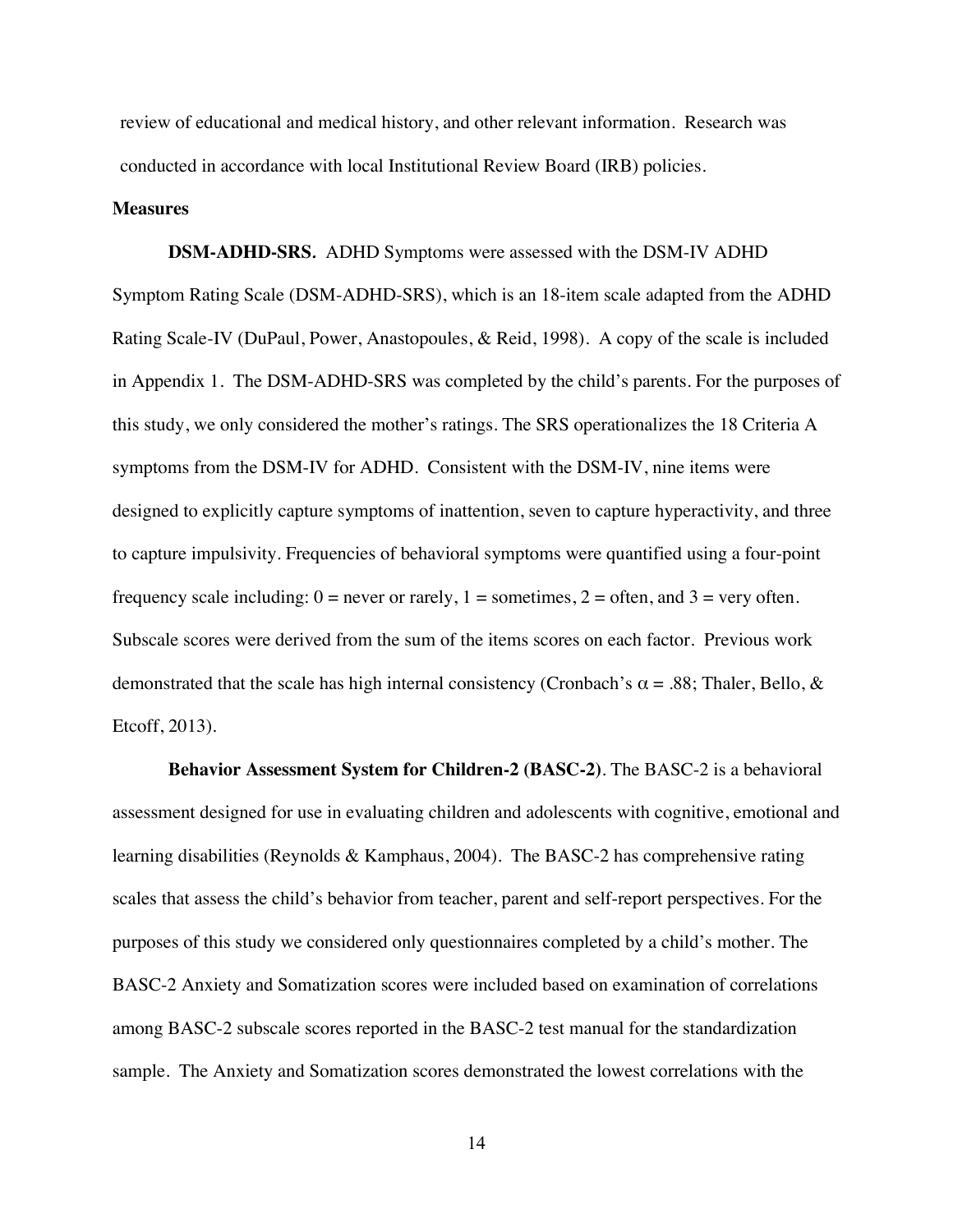BASC-2 Attention Problems (*r*'s = .06 and .09, respectively) and Hyperactivity (r's = .24 and .29, respectively) (Reynolds & Kamphaus, 2004). They were included in the analysis to evaluate the discriminant validity of the SRS hyperactivity, inattention, and impulsivity scores with the expectation that there would be negligible correlations between the SRS scores and the BASC-2 somatization and anxiety scores.

#### **Procedure**

Children with attention, academic, and behavioral concerns were referred for clinical evaluations to a pediatric neuropsychologist. Standard components of the evaluation included assessment of general intelligence, attentional difficulties, academic achievement, executive functioning skills and behavior. Test batteries varied based on specific clinical considerations for the children being evaluated. A pediatric neuropsychologist or clinical psychology doctoral candidate administered assessments according to standardized administration procedures under the supervision of the neuropsychologist. Assessments took place in a single session in a private practice setting.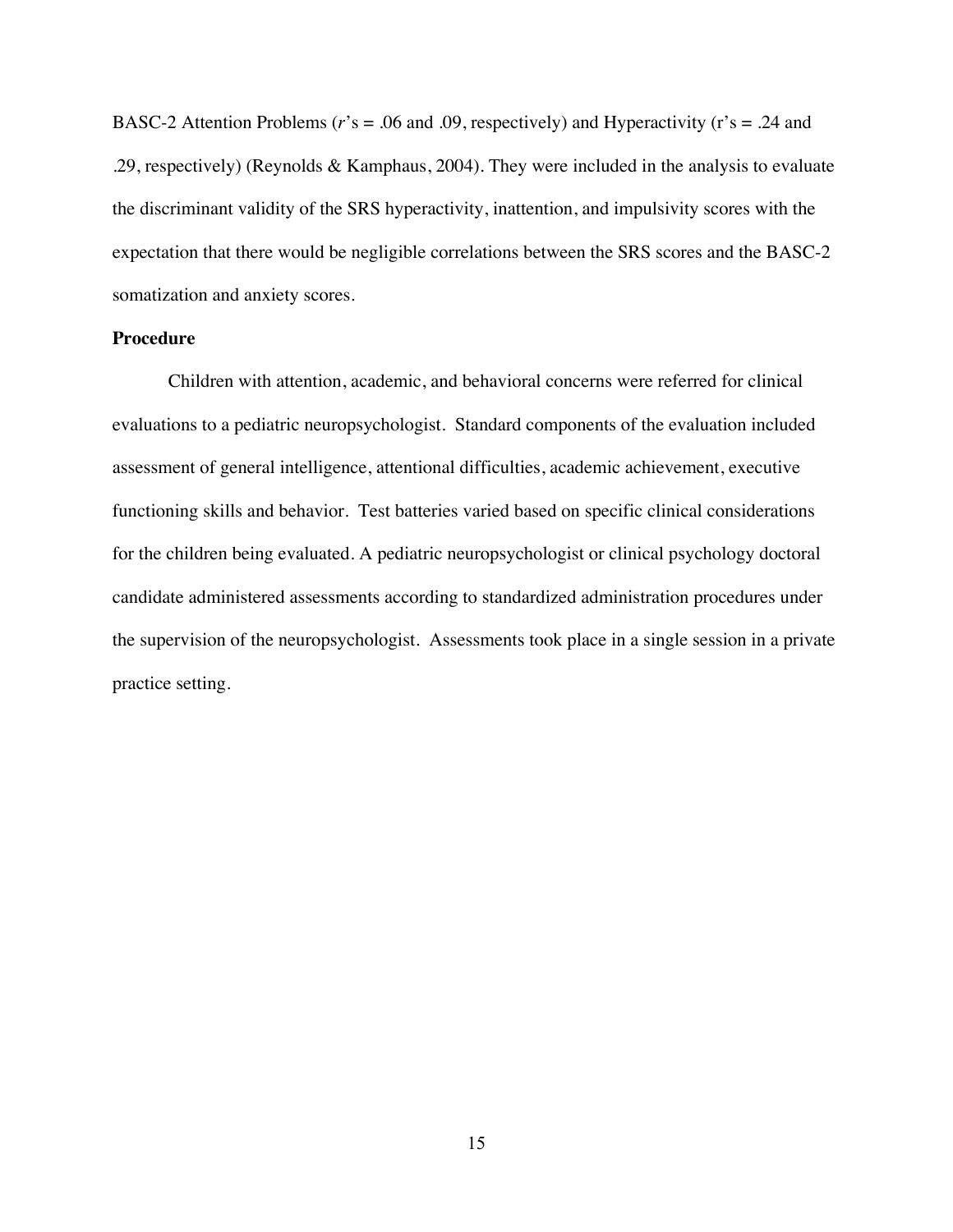#### Chapter 4: Results

Initial screening and evaluation of the data took place in order to ensure accuracy of the data and assumptions of ANOVA and regression were met. Demographic data and scores on the BASC-2 and SRS are provided in Table 1. Significant differences were present between groups on age, FSIQ and presence of comorbid diagnosis. Children with ADHD-Inattentive subtype were older, had lower IQs, and more comorbid adjustment disorders than youth with ADHD-Combined subtype. Groups did not significantly differ on age, gender, ethnicity, or gross household income, height, or weight.

#### **SRS Convergent and Discriminant Validity**

In order to examine convergent and discriminant validity for the SRS composite scores, correlations were calculated between the SRS hyperactivity, inattention, and impulsivity composite scores and BASC-2 subscale scores for Attention Problems, Hyperactivity, Anxiety, and Somatization. In order to compare correlations, Fisher's *r* to *z* procedure was used to transform each correlation to a z score (Fisher, 1915). *Z-*scores were then used to compare differences in dependent correlations using the equations 3 and 10 from Steiger (1980). These calculations were conducted using software designed by Lee and Preacher (2013). Table 2 includes abbreviated correlation results between the SRS and BASC-2 scores. A complete correlation matrix is provided in Appendix B, Table 6.

For convergent validity, it was predicted that the SRS Hyperactivity (SRS HP), Impulsivity (SRS IM), and Inattention (SRS IA) subscale scores would demonstrate a significant association with the corresponding BASC-2 Attention Problems (BASC-2 AP) and Hyperactivity (BASC-2 HP) subscale scores. Supporting convergent validity of the SRS IA score, a significant correlation was present between SRS IA and BASC-2 AP and this correlation was significantly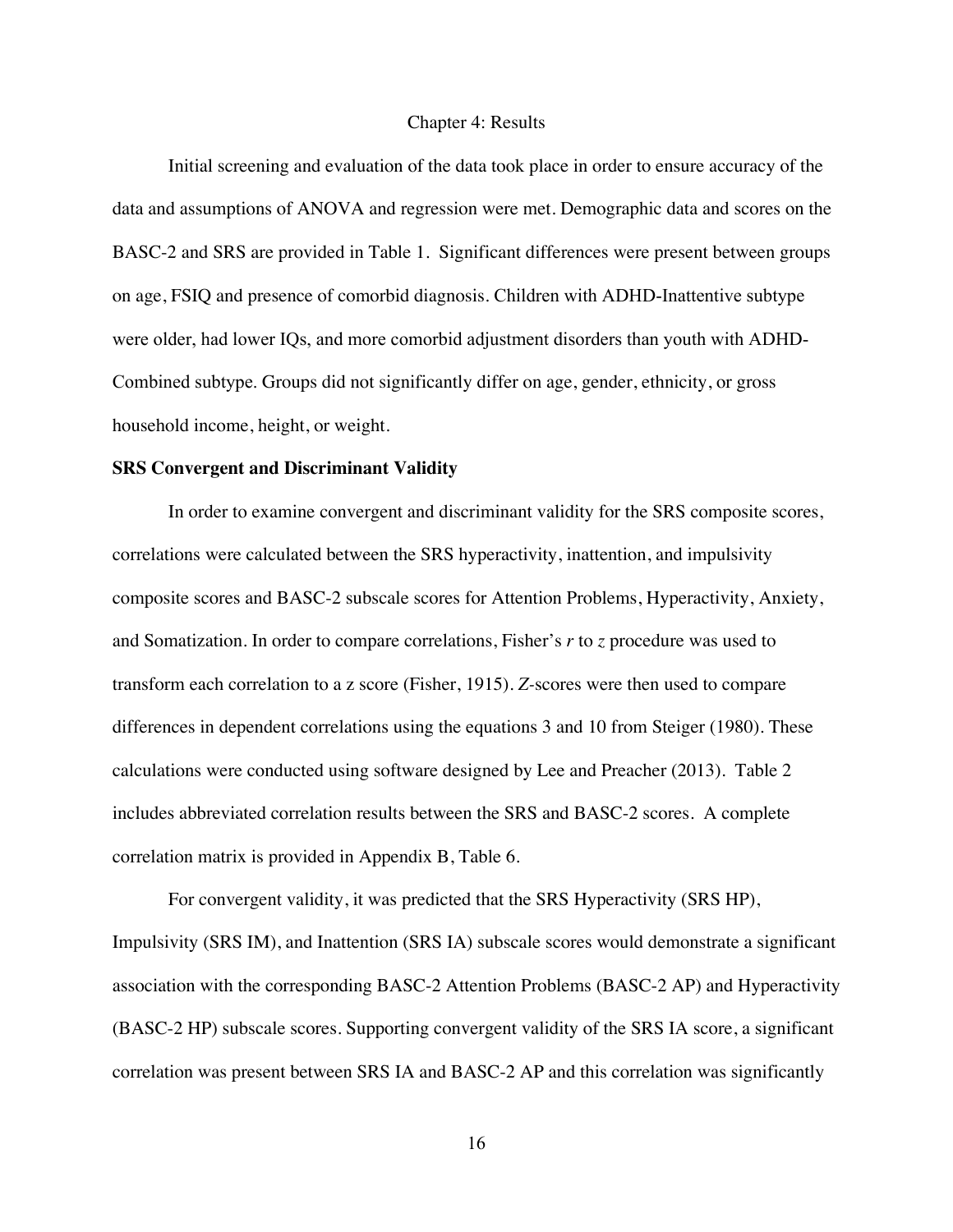larger than comparable correlations between SRS HP and BASC-2 AP ( $z = 4.83$ ,  $n = 253$ ,  $p <$ .0001) or SRS IM and BASC-2 AP  $(z = 5.48, n = 253, p < .0001)$ . For convergent validity of the SRS HP score, a significant correlation was observed between SRS HP and BASC-2 HP and this correlation was significantly larger than comparable correlations between SRS IA and BASC-2 HP  $(z = 5.72, n = 253, p < .0001)$ . Finally, for convergent validity of the SRS IM score, a significant correlation was present between SRS IM and BASC-2 HP and this correlation was significantly larger than comparable correlations between SRS IA and BASC-2 HP ( $z = 4.49$ ,  $n =$  $253, p < .0001$ ).

For discriminant validity, it was expected that there would be non-significant correlations with BASC-2 Anxiety and Somatization subscales. As Table 2 indicates, the correlation between the SRS IA and BASC-2 AP scores was significantly larger than the correlation between SRS IA and BASC-2 AX (*z* = 7.31, *n* = 253, *p* < .0001) or SRS IA and BASC-2 SM (*z* = 5.40 *n* = 253, *p* < .0001). Similarly, the correlation between the SRS HP and BASC-2 HP was significantly larger than the correlation between SRS HP and BASC-2 AX ( $z = 9.24$ ,  $n = 253$ ,  $p < .0001$ ) or BASC-2 SM  $(z = 9.24, n = 253, p < .0001)$ . Finally, the correlation between SRS IM and BASC-2 HP was significantly larger than correlation between SRS IM and BASC-2 AX ( $z = 8.23$ ,  $n =$ 253,  $p < .0001$ ) or BASC-2 SM ( $z = 8.56$ ,  $n = 253$ ,  $p < .0001$ ).

#### **Group Differences in Inattention, Hyperactivity, and Impulsivity**

Given support from the correlation analyses for the convergent and discriminant validity of the SRS scores, mixed model analysis of variance (ANOVA) was used to examine differences in ADHD symptoms between the Inattention and Combined subgroups. In these analyses, it was anticipated that the ADHD subgroups would differ on symptoms of hyperactivity and impulsivity, but not on symptoms of inattention. Separate analyses were conducted for the SRS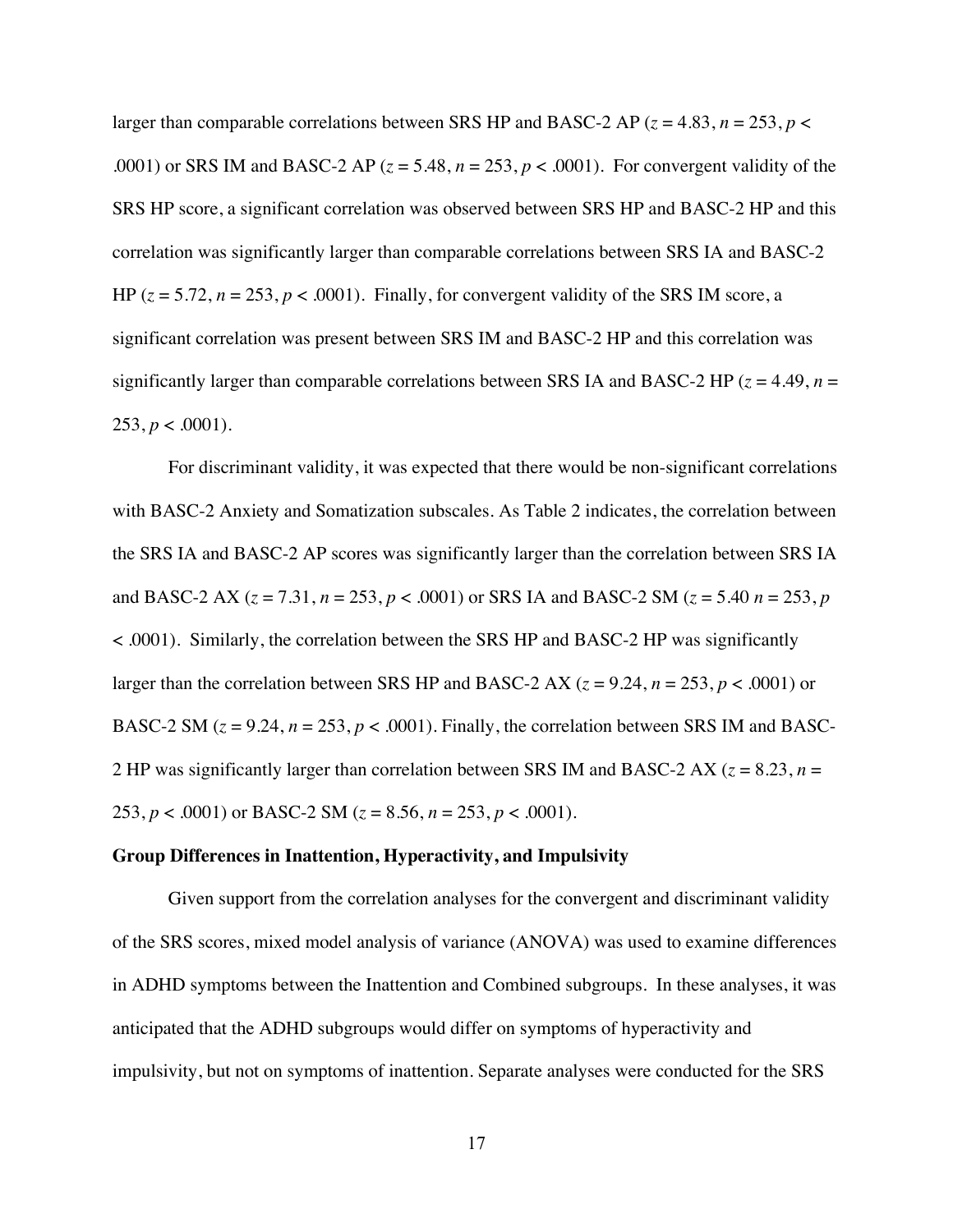and BASC-2 scores. The ANOVAs included diagnosis as the between subjects factor and either SRS or BASC-2 symptom scores as the within subjects factor. Descriptive statistics for the SRS and BASC-2 scores by group are presented in Table 1.

For the SRS, the mixed model ANOVA indicated significant main effects for diagnosis,  $F(1, 251) = 57.93, p < .001, \eta^2 = .188$ , and for SRS scores,  $F(2, 502) = 150.72, p < .001, \eta^2 =$ .375, as well as a significant diagnosis by SRS interaction effect,  $F(2,502) = 70.42$ ,  $p < .001$ ,  $\eta^2$ = .219. Figure 1 presents the interaction effect. Post hoc analyses indicated that there were significant differences between groups on Impulsivity,  $t(251) = 9.68$ ,  $p < .001$ , and Hyperactivity,  $t(251) = 9.50$ ,  $p < .001$ , but the groups did not differ on Inattention,  $t(251) =$ 1.11, *p* =.27. Including Age, FSIQ and comorbid diagnoses in the analyses resulted in a significant effect for diagnosis,  $F(1, 242) = 45.55$ ,  $p < .001$ ,  $\eta^2 = .158$ , and a significant diagnosis by SRS interaction effect,  $F(2,484) = 51.58, p < .001, \eta^2 = .176$ , although the main effect for SRS was not significant,  $F(2,484) = 0.35$ ,  $p = .71$ ,  $\eta^2 = .001$  (see Figure 2 for interaction effect).

For the BASC-2, the mixed model ANOVA indicated significant main effects for diagnosis,  $F(1, 251) = 43.27$ ,  $p < .001$ ,  $\eta^2 = .156$ , and for BASC-2 scores,  $F(1, 251) = 46.24$ ,  $p$  $\leq$  .001,  $\eta^2 = 0.375$ , as well as a significant diagnosis by BASC-2 interaction effect, *F* (2,502) = 88.68,  $p < .001$ ,  $\eta^2 = .261$ . Figure 1 presents the interaction effect. Post hoc analyses indicated that there were significant differences between groups on Hyperactivity,  $t(251) = 9.48$ ,  $p < .05$ , but not on Attention Problems,  $t(251) = 1.59$ ,  $p > .05$ . Including Age, FSIQ and comorbid diagnoses in the analyses resulted in similar findings with a significant effect for diagnosis, *F* (1, 242) = 40.22,  $p < .001$ ,  $\eta^2 = .143$ , BASC-2,  $F(1, 242) = 15.11$ ,  $p < .001$ ,  $\eta^2 = .059$ , and a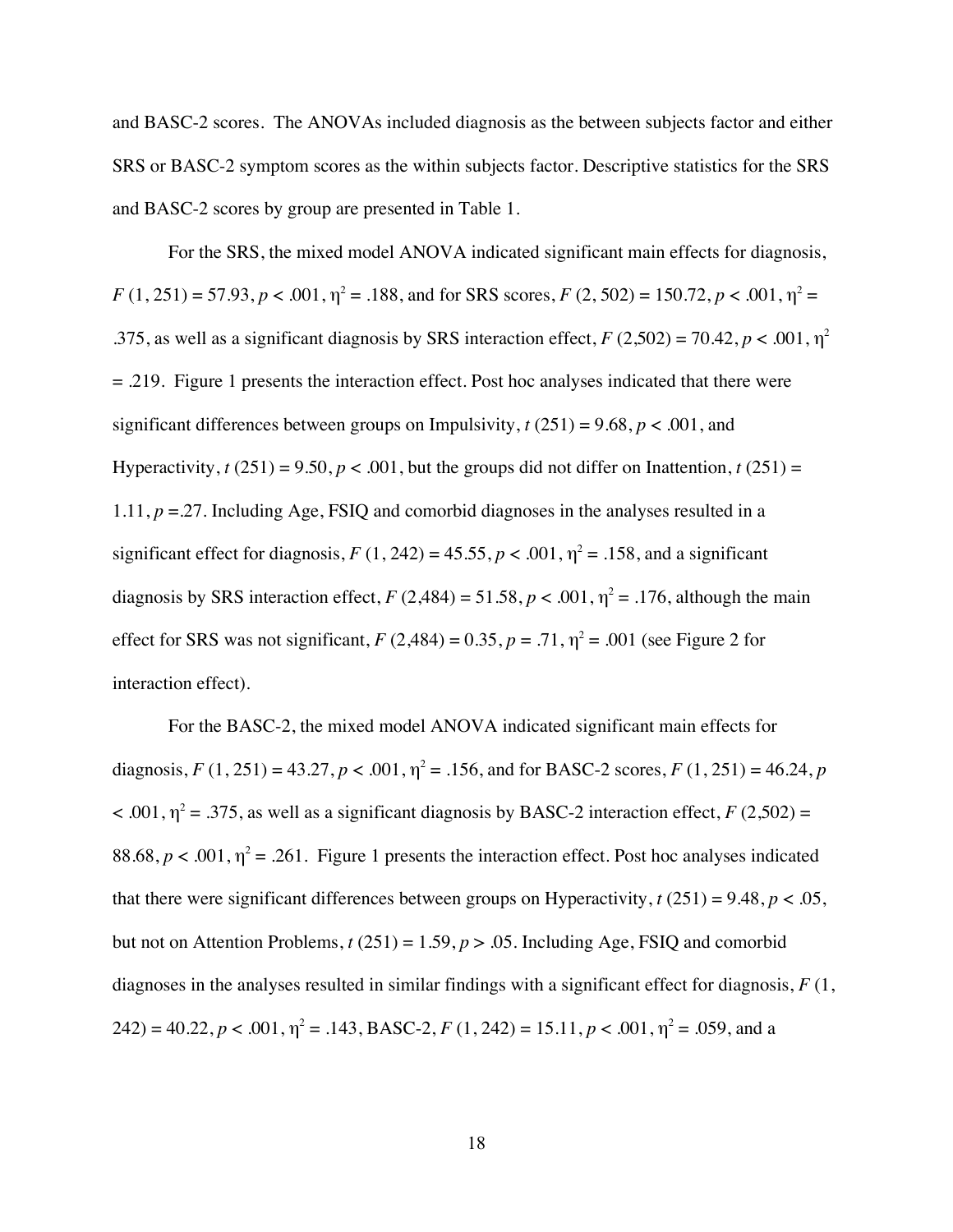significant diagnosis by BASC-2 interaction effect,  $F(1, 242) = 78.78$ ,  $p < .001$ ,  $\eta^2 = .246$  (see Figure 2 for interaction effect).

#### **Diagnostic Accuracy of BASC-2 and SRS Scores**

Based on the result of the mixed model ANOVAs indicating differences between the ADHD Inattentive and ADHD Combined subtypes on the rating of inattention, hyperactivity and impulsivity, Receiver Operating Characteristic (ROC) analyses were used to determine the ability of each of the BASC-2 and SRS subscales to distinguish between the classify the ADHD combined and inattentive subtype groups (true state = combined). ROC analyses were conducted using Analyse-it for Microsoft Excel 4.84.4 (2009).

Because the SRS items map directly onto the diagnostic criteria for ADHD and the BASC-2 is designed as a more general measure of behavioral disturbances, SRS scores were expected to have better predictive discrimination than the BASC-2 scores. ROC analyses were used to examine differences in sensitivity and specificity between the SRS and BASC-2 scores for ADHD subtype diagnoses. In these analyses, values were predicted using the ADHD Inattentive subtype as the control, because they were expected to exhibit primarily symptoms of inattention, while the ADHD Combined subtype has inattentive, hyperactive and impulsive symptoms. The three SRS scores (IA, HYP, and IMP) and two BASC-2 scores (AP and HYP) were simultaneously entered into the ROC analyses. The area under the curve (AUC) was used to determine each test score's ability to distinguish between the groups. An AUC of 1.0 indicates perfect classification, and an AUC of 0.5 indicates classification that is no better than chance (Hosmer & Lemeshow, 2000). Thus, related to this study, a larger AUC indicated increased predictive discrimination between participants with ADHD Inattentive and ADHD Combined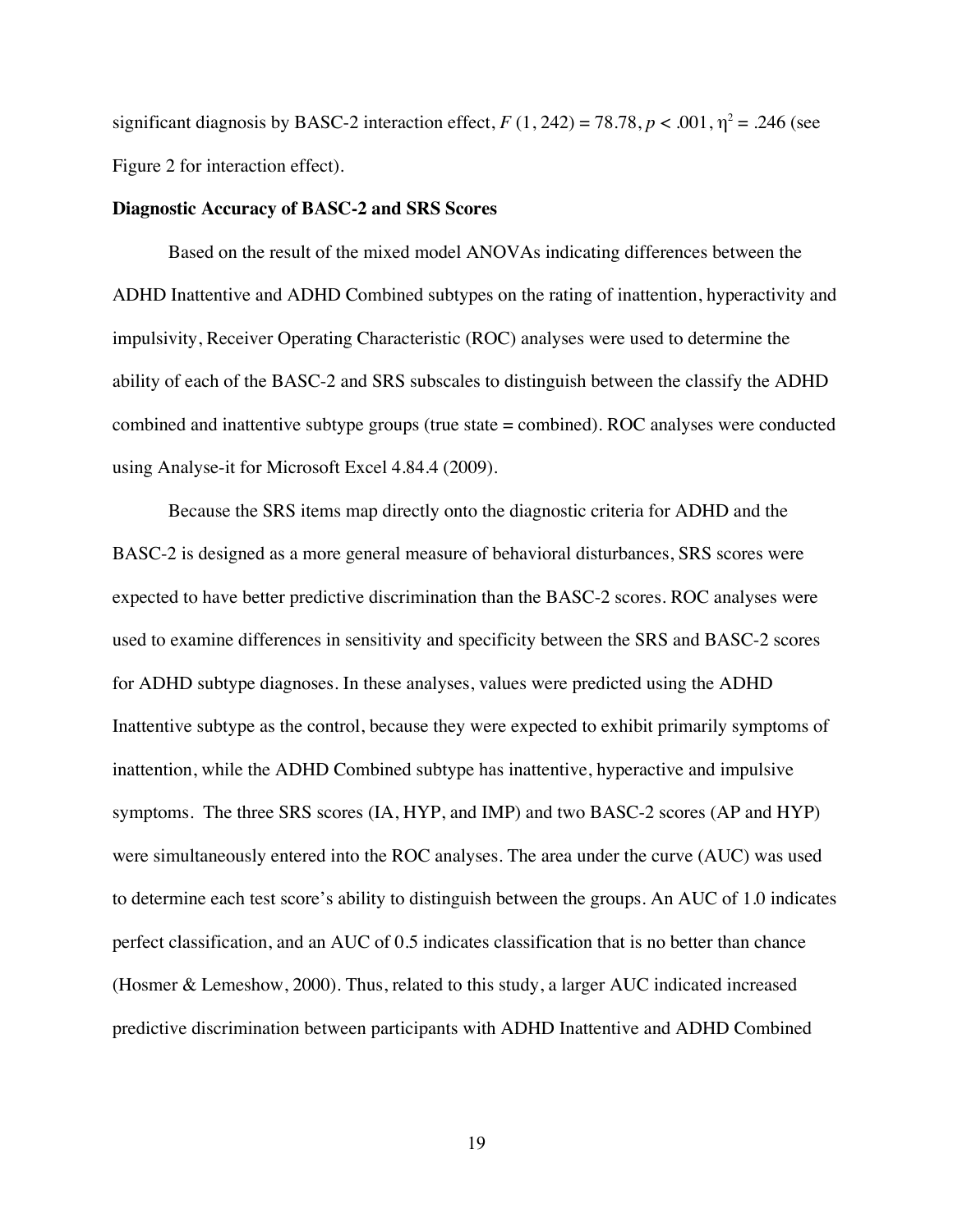subtypes. Comparisons between the AUCs for the BASC-2 and SRS scores were made using the method described by Hanley and McNeil (1983).

ROC curves for the BASC-2 and SRS scores are presented in Figure 3. Table 3 contains the AUCs, standard error of the AUCs, 95% confidence intervals and asymptotic significance levels for each AUC. Significance levels indicate each scores improvement over chance prediction. The results demonstrate that the SRS Impulsivity subscale had the highest AUC at 0.820, which is considered a good classification rate. Following this, in order of descending classification rate, were the BASC-2 Hyperactivity, SRS Hyperactivity, BASC-2 Attention Problems and SRS Inattention (see Figure 3 for the ROC curves). Asymptotic significance levels indicated the SRS Impulsivity, BASC-2 Hyperactivity, and SRS Hyperactivity provided significantly better classification than chance, although BASC-2 Attention Problems and SRS Inattention did not differ from chance.

When the AUCs for the SRS and BASC-2 scores were compared, no significant differences were present between the SRS Impulsivity, SRS Hyperactivity and BASC-2 Hyperactivity subscales. The SRS Impulsivity, BASC-2 Hyperactivity, and SRS Hyperactivity scores each had significantly larger AUC's compared to BASC-2 attention problems (p's < .001,  $z's = 6.44, 7.82, 6.04$ , respectively). Results suggest significantly better classification accuracy for the SRS Impulsivity, SRS Hyperactivity and BASC-2 Hyperactivity (Hanley & McNeil, 1983) compared to the BASC-2 Attention Problems and SRS Inattention.

Table 4 presents the sensitivity and specificity for each of the subscale scores included in the ROC analyses. Optimal cutoff scores to indicate the maximum likelihood of detecting ADHD combined while minimizing the likelihood of a false positive were estimated using two methods. The first involved summing the sensitivity and specificity for each score and identifying the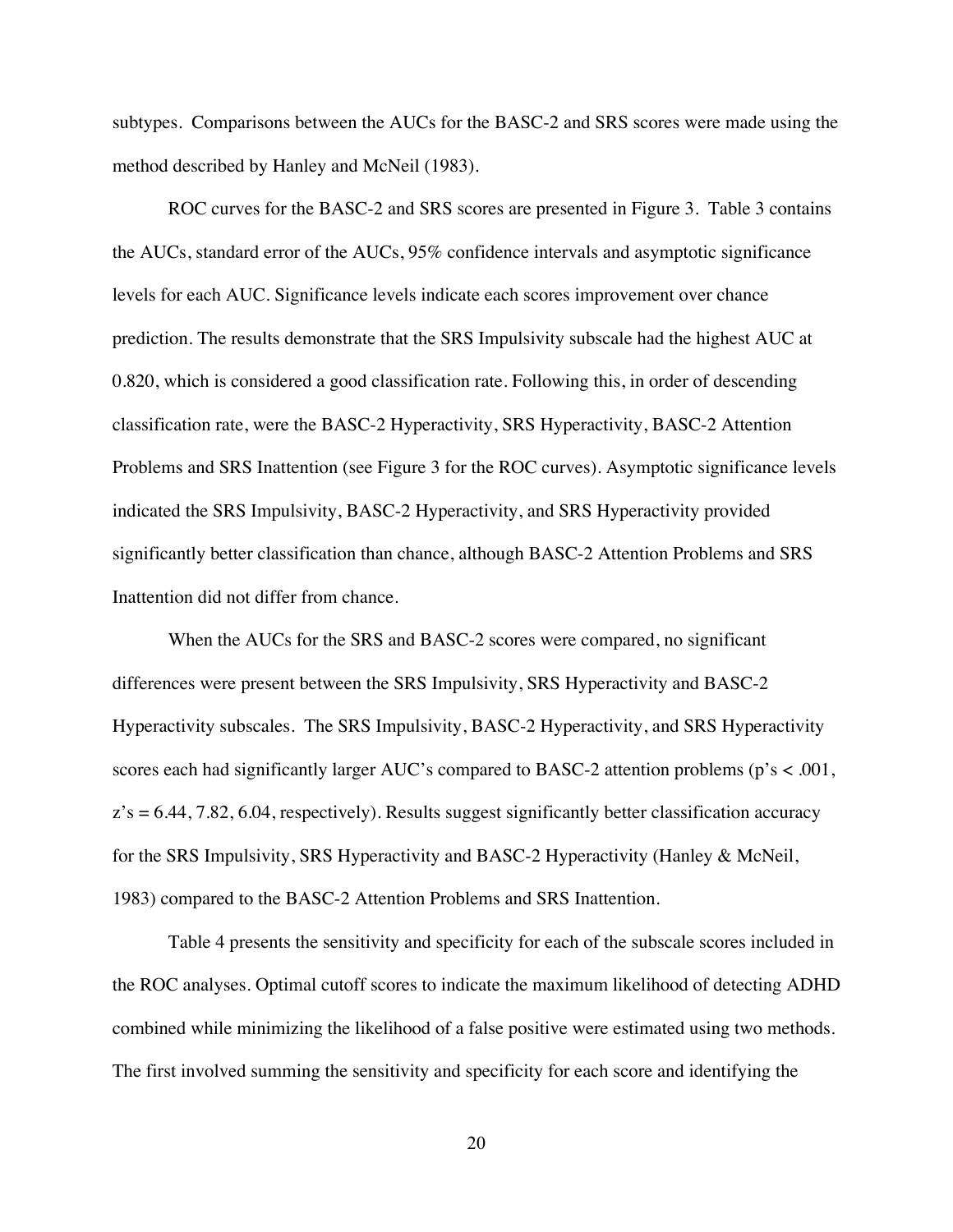highest sum (see Sn+Sp column in Table 4). The highest value maximizes Youden's index (Sn +  $Sp - 1$ ) and also maximizes the difference between the TP rate and FP rate (1-Sp) (Youden, 1950). The second was the Delong, Delong, and Clarke-Pearson method (1988), which is a nonparametric approach for determining optimal cutoff scores from correlated ROC curves. This approach considers the implicit correlations between the ROC curves when selecting an optimal cutoff. These cutoff scores are also presented in Table 4, and Figure 4 includes the decision thresholds for the test scores based on the Delong et al. (1988) method. Additionally, a full range of cutoff scores for each subscale are contained in Appendix B.

As can be seen from Table 4, for SRS Impulsivity, an average score of 0.67 had the highest Sn + Sp and correctly classified 186 participants (113 TP, 73 TN) or 73.5% of the sample. The Delong et al. cutoff score was 1.00 and correctly classified 195 participants (138 TP, 57 TN) or 78.3% of the sample. For BASC-2 Hyperactivity, a score of 52 had the highest Sn + Sp and correctly classified 164 participants (84 TP, 80 TN) or 64.8% of the sample. The Delong et al. cutoff score was 64 and correctly classified 188 participants (144 TP, 44 TN) or 74.3% of the sample. For SRS Hyperactivity, an average score of 0.67 had the highest  $Sn + Sp$ and correctly classified 169 participants (94 TP, 75 TN) or 66.8% of the sample. The Delong et al. cutoff score was 1.33 and correctly classified 193 participants (142 TP, 51 TN) or 76.3% of the sample. The SRS Inattention subscale and the BASC-2 Attention Problems subscales provided classification accuracies that were only slightly better than chance  $(AUC's < 0.56)$  so optimal cutoff scores were not identified for these scores.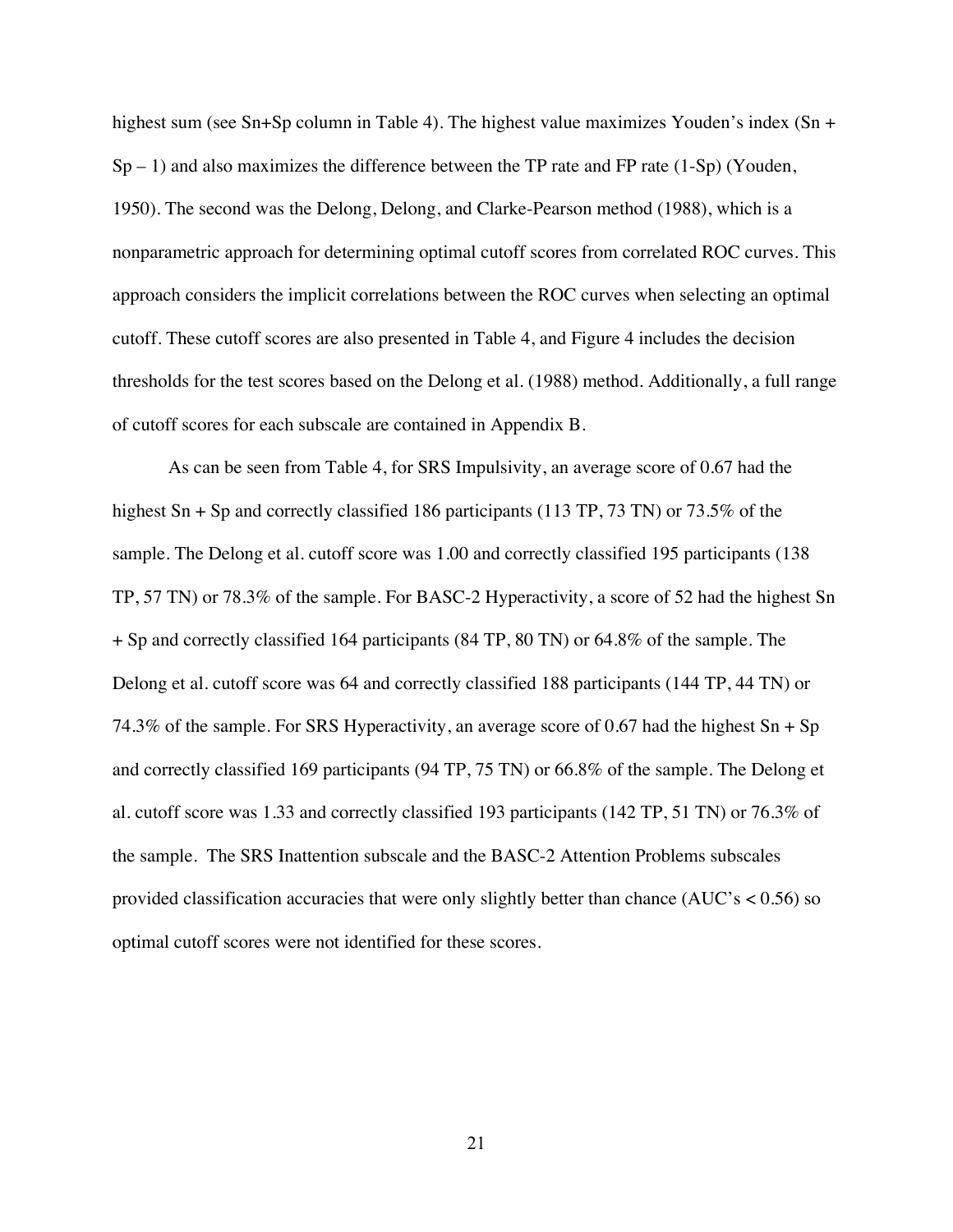#### Chapter 5: Discussion

Results of the current study provide support for using the BASC-2 and the DSM-ADHD-SRS in the evaluation of children with ADHD inattentive and combined subtypes in clinical evaluations. While these ratings share common variance, each measure provides unique information in establishing current levels of functioning. Findings with these measures are also consistent with prior research indicating that inattention and hyperactivity are related but unique symptom domains (Barkley, 2015; Bauermeister et al., 2012; Parke, 2015; Reiersen & Todorov, 2013).

Results of the correlation analyses between the BASC-2 and SRS scores provided evidence for the convergent and discriminant validity of the SRS scores. Convergent validity evidence was supported by significant positive correlations between the BASC-2 Hyperactivity subscale and the SRS Impulsivity and Hyperactivity subscales, but not the SRS Inattention subscale as expected. Similarly, the BASC-2 Attention Problems subscale was highly correlated with the SRS Inattention subscale but not the SRS Impulsivity or Hyperactivity subscales. These observed correlations are expected due to the related symptoms of hyperactivity and impulsivity, which are distinctly different from inattention symptoms. Support for discriminant validity was provided by the nonsignificant correlations between the BASC-2 Anxiety and Somatization subscales and the SRS Impulsivity, Hyperactivity or Inattention Subscales, with the exception of a weak correlation between the BASC-2 Somatization and SRS Inattention subscales.

Validity studies of other behavioral ratings scales report similar results. For example, Doyle and coauthors (1997) found significant correlations between the Child Behavior Checklist (CBCL) attention problems scale and the BASC-2 attention problems scale  $(r = .49)$  with smaller correlations with the BASC-2 anxiety and somatization subscales (*r*'s = .33 and .24,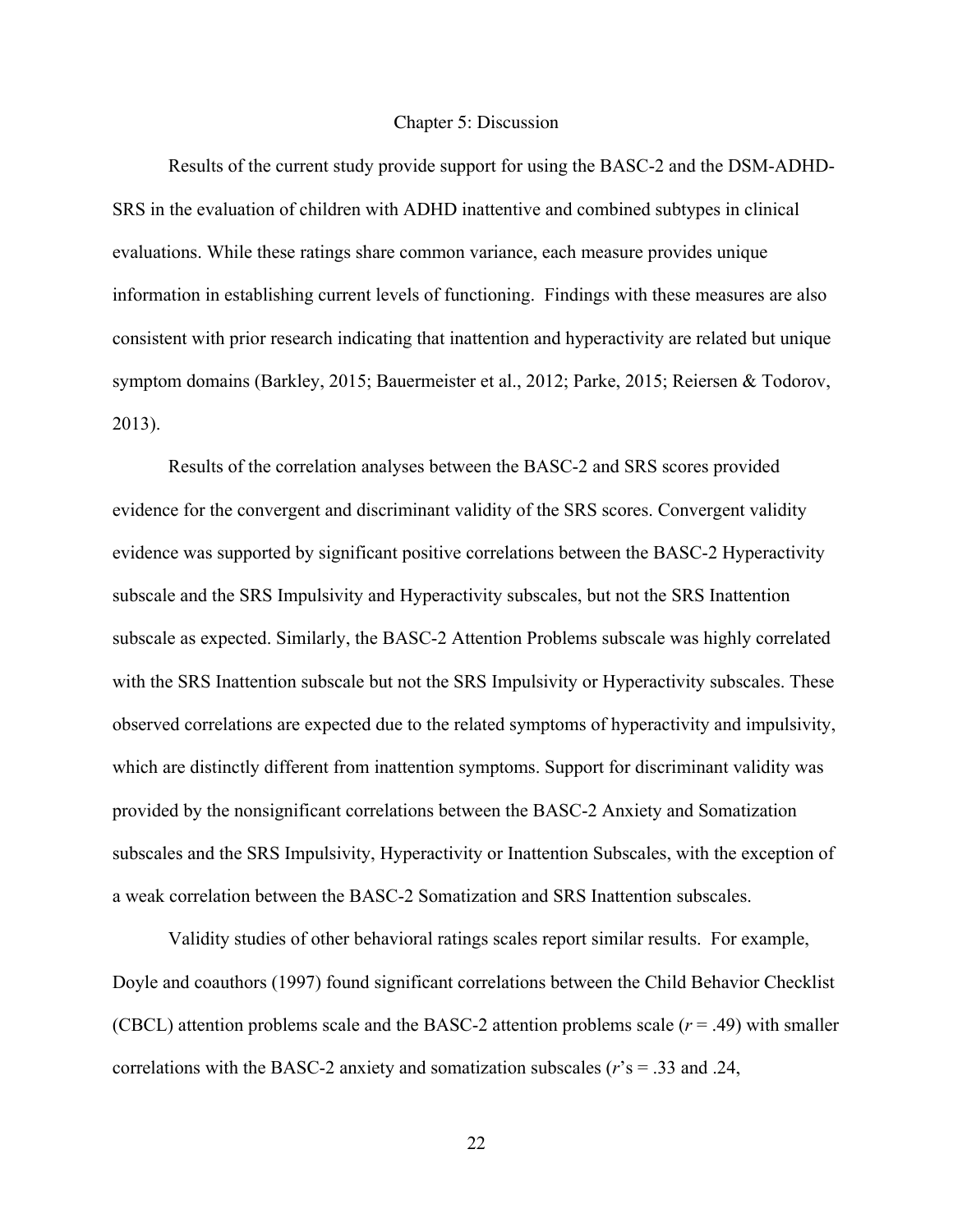respectively). It is interesting to note that the CBCL does not include a separate scale measuring hyperactive behaviors, but combine hyperactive and inattentive symptoms, so the correlation between the BASC-2 hyperactivity subscale and the CBCL attention problems was high ( $r = .50$ ) and comparable to its correlation with BASC-2 attention problems. Thus, the CBCL attention problems subscale does not differentiate well between the hyperactivity and inattention symptom of ADHD, at least as they are measure by the BASC-2, and so also has limited utility for differentiating ADHD subtypes. In contrast, the current results suggest that not only is the SRS capable of distinguishing between core symptom domains within ADHD, but also that it is not associated with some other behavioral disturbances that are sometimes present in children with ADHD or in more general child clinical populations. Although not directly examined here, these findings suggest that the BASC-2 and SRS may also be effective in discriminating between children with ADHD and those with anxiety, somatization, and possibly other symptoms as well.

Both measures appear to be sensitive to differences in symptomatology based on ADHD Inattentive and Combined subtypes. Both subtypes had elevated scores on ratings of inattention, although children who were diagnosed with ADHD inattentive subtype received lower scores on ratings of hyperactivity and impulsivity. Because the focus of this investigation was to determine the usefulness of behavioral ratings in differentiating ADHD subtypes, a control group was not included in the current study. Absent a control group, overall differences in sensitivity between the BASC-2 and SRS to the presence or absence of ADHD symptoms in normal children could not be directly evaluated. However, the BASC-2 is a well-validated measure shown in previous research to be sensitive to inattention and hyperactivity in children with ADHD (Doyle et al., 1997; Reynolds & Kamphaus, 2004). Examination of the BASC-2 scores in this sample were consistent with the existing research in that the ADHD combined group had clinically elevated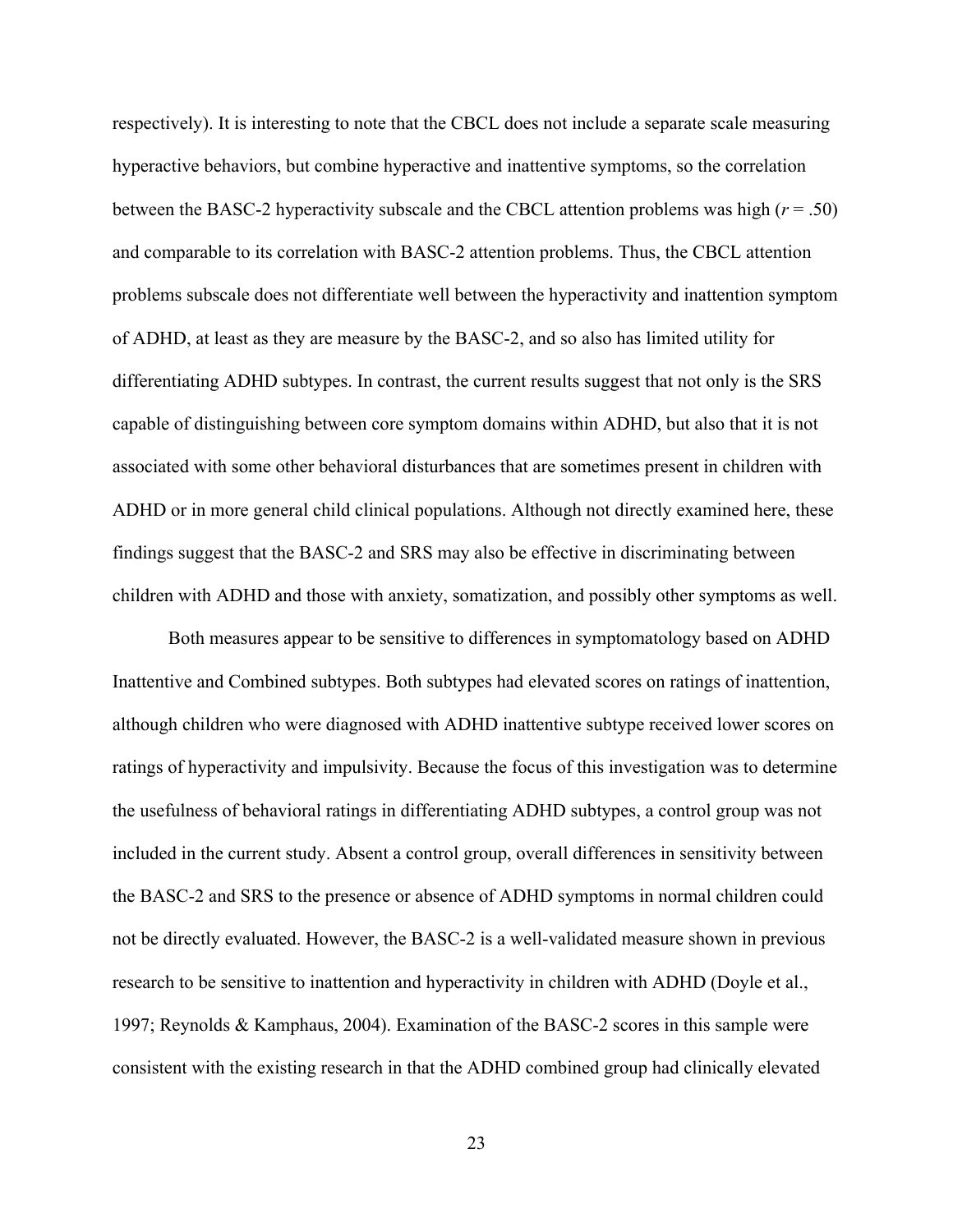scores on both the Attention Problems and Hyperactivity subscales, while the ADHD Inattentive subtype group demonstrated elevated scores on the Attention Problems subscale only. The findings on the BASC-2 do suggest that the results of the current study are generalizable to ADHD populations, and also provide support for the generalizability of the SRS findings.

More specifically, results of the current study provide further support for the sensitivity of the SRS and BASC-2 in distinguishing between ADHD Inattention and Combined subtypes. Unlike prior studies evaluating the capability of ADHD symptom rating scales to discriminate between normal controls and children affected by ADHD, the analysis of both the SRS and BASC-2 subscales conducted in this study allowed for direct comparisons of individual subscale scores for ADHD inattentive and combined subtypes. Results generally reflect that the SRS Impulsivity subscale and the SRS and BASC-2 Hyperactivity subscales demonstrated better utility than BASC-2 Attention Problems and SRS Inattention subscales in predicting a diagnosis of ADHD combined. The SRS Impulsivity score was the most sensitive to ADHD as indicated by an AUC of .82. An SRS Impulsivity average score of 1.00 correctly classified 186 participants or 73.5% of the sample. This cut score yielded a sensitivity of .69 and a specificity of .81, which are generally comparable with estimates reported in some prior studies of children with ADHD (e.g., Matier-Sharma, Perachio, Newcorn, Sharma & Halperin, 1995). The BASC-2 and SRS Hyperactivity scores were comparable to each other with AUCs of .80, and were not significantly different from the AUC for the SRS Impulsivity score. Prior research has provided support for the BASC-2 Hyperactivity subscale having good diagnostic utility in differentiating children with ADHD from at risk controls (Doyle, 1997). The current results extend this finding by showing that the BASC-2 and SRS Hyperactivity scores are also particularly useful for identifying and distinguishing between ADHD subtypes.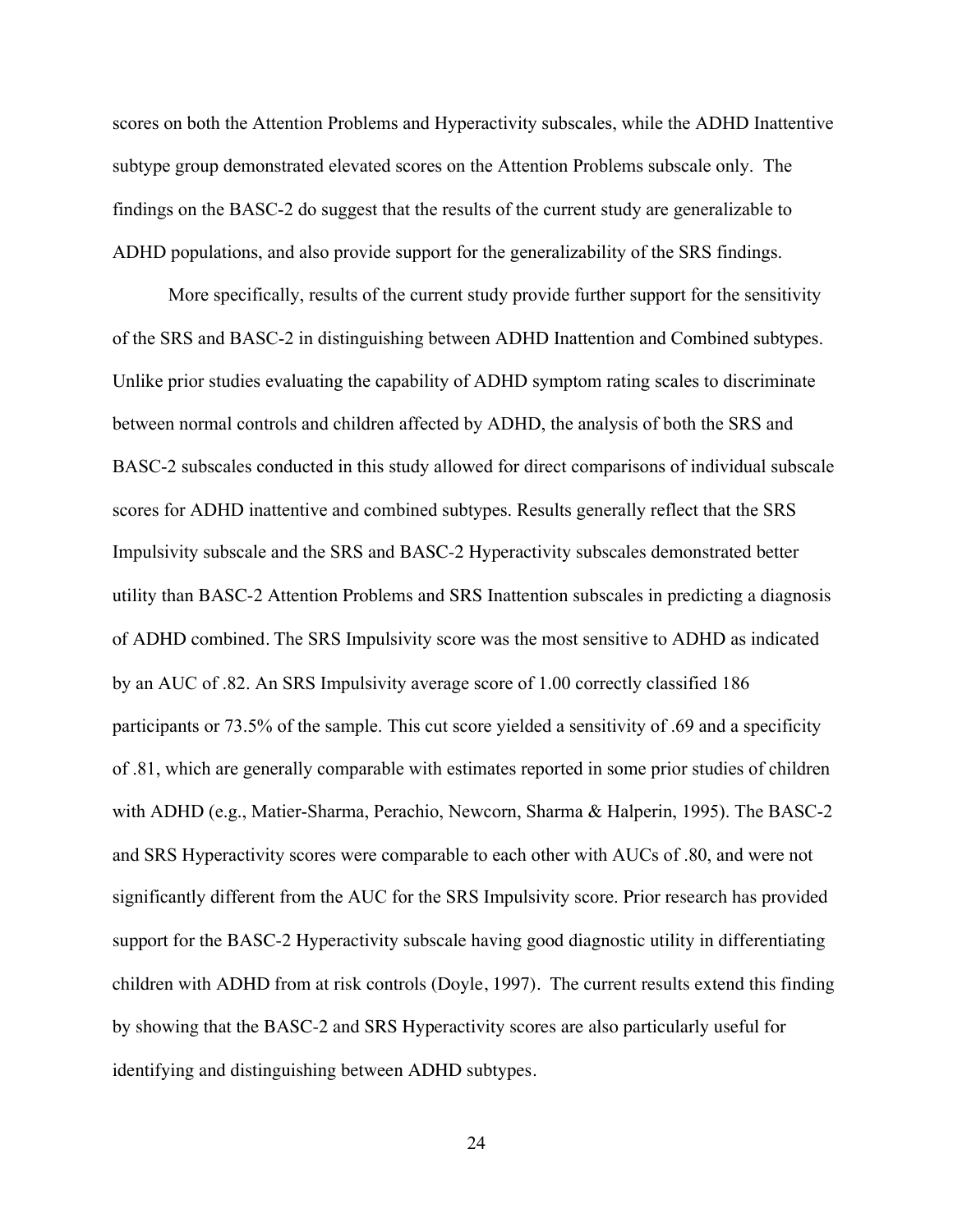A determination of a cut-off value should be made based on an understanding of the pretest probability and the cost of misdiagnosis of ADHD, as well as base rates of ADHD in the population being assessed. This means that for diagnostic tests such as the BASC-2 and SRS, the cut-off values identified in this study are not universal. In relation to the current study, suggestions are provided for cut scores for diagnostic classification of ADHD Inattentive and Combined subtypes using Youden's index and the Delong et al. method (Delong et al., 1998; Youden, 1950). However, when making clinical decisions on which optimal combinations of sensitivity and specificity to use, it is important to consider they will vary depending on the relevant costs and benefits given the referral question and clinical scenario. Also, is it very likely that different cut-off scores would be optimal under different conditions, as is the case when differentiating ADHD from normal samples, or differentiating between ADHD and other clinical disorders.

The ANOVA results provided additional evidence for the unique sensitivity of each scale to the symptoms of ADHD. In both cases, the scales differentiated the ADHD subtypes based on hyperactivity (and impulsivity) symptoms, which were selectively elevated in the Combined subtype when compared to the Inattentive subtype. These profile differences remained after group differences in age, IQ and comorbid diagnoses were considered, suggesting that the profile differences are robust to some common demographic, intellectual and diagnostic differences that occur between children with ADHD. This finding provides additional support for the application of the SRS and BASC-2 in the clinical evaluation of children with ADHD, since it is a group that is characterized by heterogeneity regarding these and other variables.

With regards to measure selection for evaluation purposes, the current results indicate that both the BASC-2 and SRS are useful for evaluating ADHD. Both scales show sensitivity to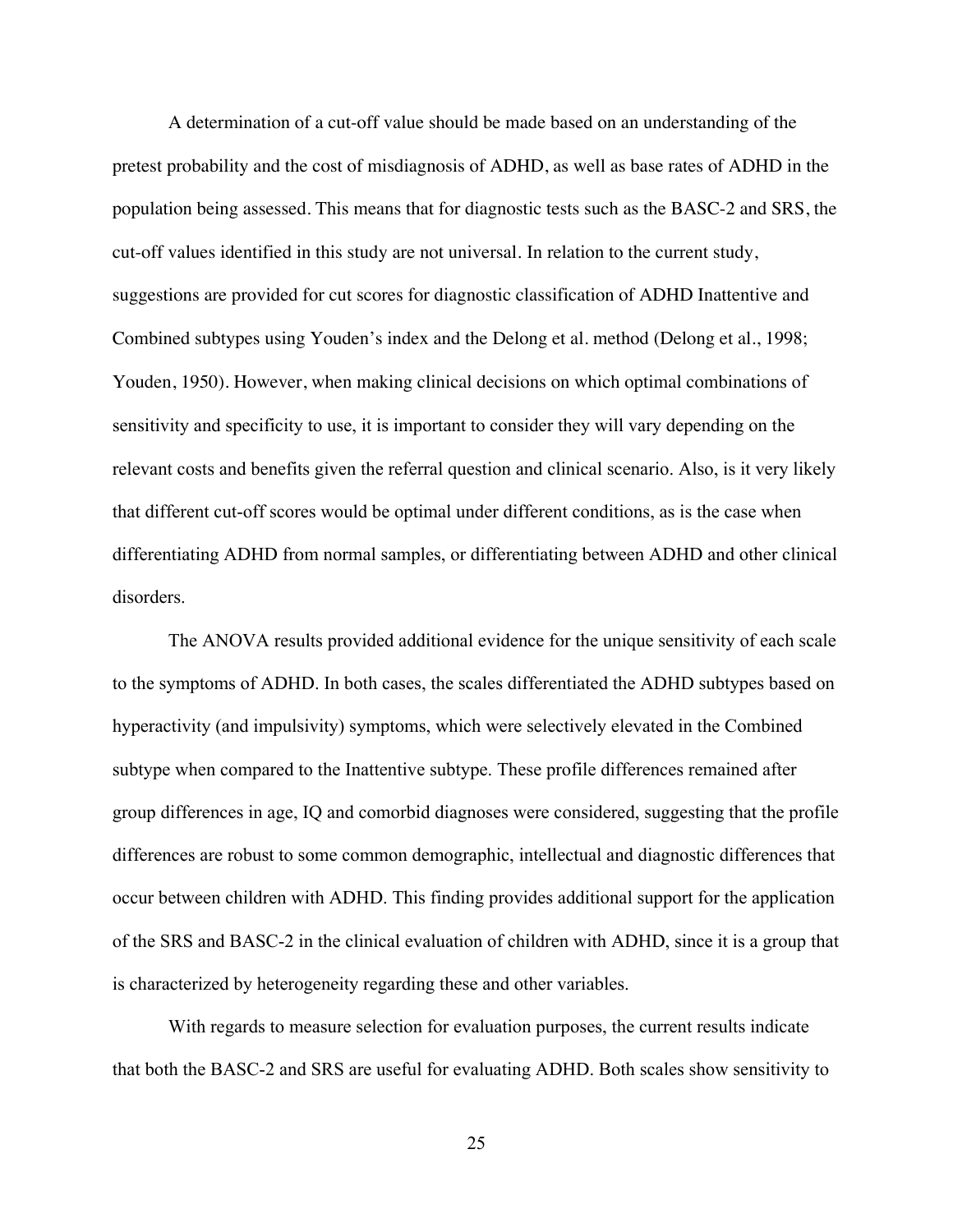hyperactivity and inattention symptoms when comparing Combined and Inattentive ADHD subtypes. From a clinical perspective, determining which of these two measures are used to evaluate children with ADHD should be guided by other consideration including the goal of the evaluation process, the reason for referral, as well as the use of evaluation results in clinical and educational planning, etc. For example, in cases where the primary referral question is to establish a diagnosis of ADHD, the SRS may be more efficient as its items map directly onto DSM symptoms used to make a diagnosis of ADHD. When a broader assessment of cognitive and behavior disturbances is required, the BASC-2 not only provides measures of inattention and hyperactivity, but also provides additional information on behavioral disturbances that commonly occur in ADHD and are important for treatment and educational planning.

Another consideration is that because the SRS has a relatively short administration time and has good classification accuracy, the examination of the symptom domain scores are expected to improve incremental validity of a more comprehensive assessment. This latter consideration may be particularly important when the goal of assessment is screening to identify children who are at increased risk for ADHD. In this application, the briefer SRS may be better suited when screening is the primary reason for evaluation.

Finally, the SRS allows for a distinction between impulsive and hyperactive symptoms. Research on the dimensional nature of ADHD symptoms has provided support for two dimensional models consisting of inattention and hyperactivity/impulsivity (Bauermeister et al., 2010; McLoughlin, Rijsdijk, Asherson & Kunstsi, 2011) and three dimensional models consisting of hyperactivity, impulsivity, and inattention dimensions (Burns et. al, 2008; Gomez, 2010; Mayfield et al., 2016; Parke et al., 2015). The usefulness in distinguishing between hyperactivity and impulsivity for clinical and research purposes is an area that warrants further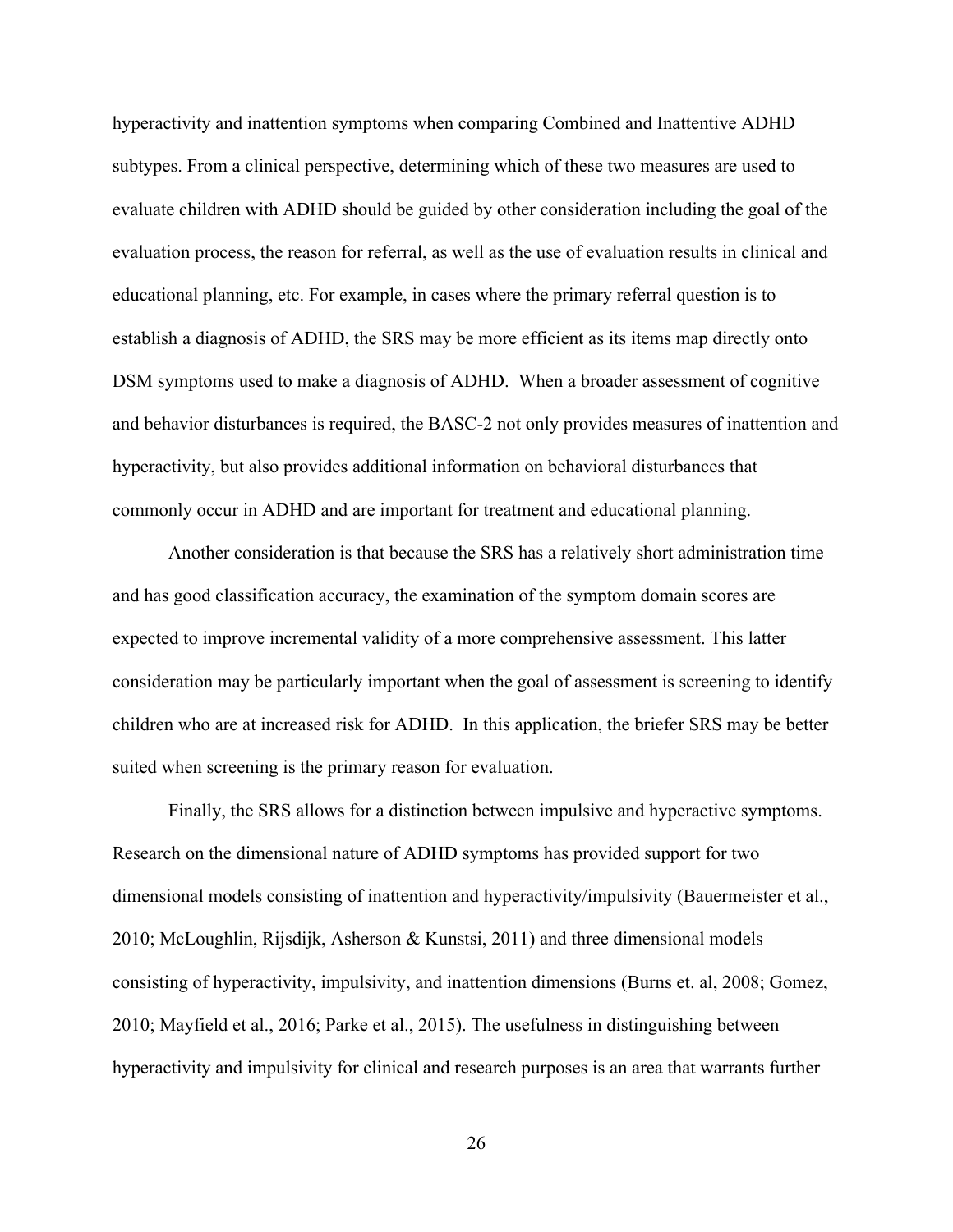investigation, although some research suggests impulsivity has a greater impact on academic and social domains of functioning than hyperactivity, despite often being measured as one symptom domain (Bauermesiter, Canino, Polanczyk, & Rohde, 2010). Additionally, previous research has found hyperactivity and impulsivity symptoms may not be stable over time and therefore could provide additional diagnostic information if measured as independent diagnostic categories (Lahey, Pelham, Loney, Lee, & Willcutt, 2005; Lee, Lahey, Owens & Hinshaw, 2008). Confirmatory factor analysis of the SRS indicates that it is capable of assessment of the three ADHD symptom dimensions (Parke et al., 2015). This capability may make the SRS particularly useful in clinical and research applications where such distinctions are important.

It should also be mentioned that both scales may be used together when diagnostic questions and more general assessment is needed. The SRS is an efficient screening tool that can provide specific information about the severity of ADHD symptoms. When used together with behavioral information from the BASC-2 subscales, a more comprehensive understanding of the presentation of ADHD and its impact on functioning can be understood and allow for enhanced diagnostic decision-making and treatment planning.

The current study has several limitations. Attentional concerns in children are broader than ADHD. Since other clinical groups were not included, the ability of the SRS to distinguish ADHD subtypes from other clinical disorders remains unknown. However, it was apparent from the correlation analyses that the SRS scores were not strongly correlated with symptoms that characterize other types of childhood psychopathology (anxiety, somatization), which provides preliminary support for the SRS's ability to distinguish between ADHD and other disorders.

Another limitation of the current study is the use of the DSM-IV criteria for diagnoses. While the symptom criteria used to diagnose ADHD for the DSM-IV and DSM-5 is largely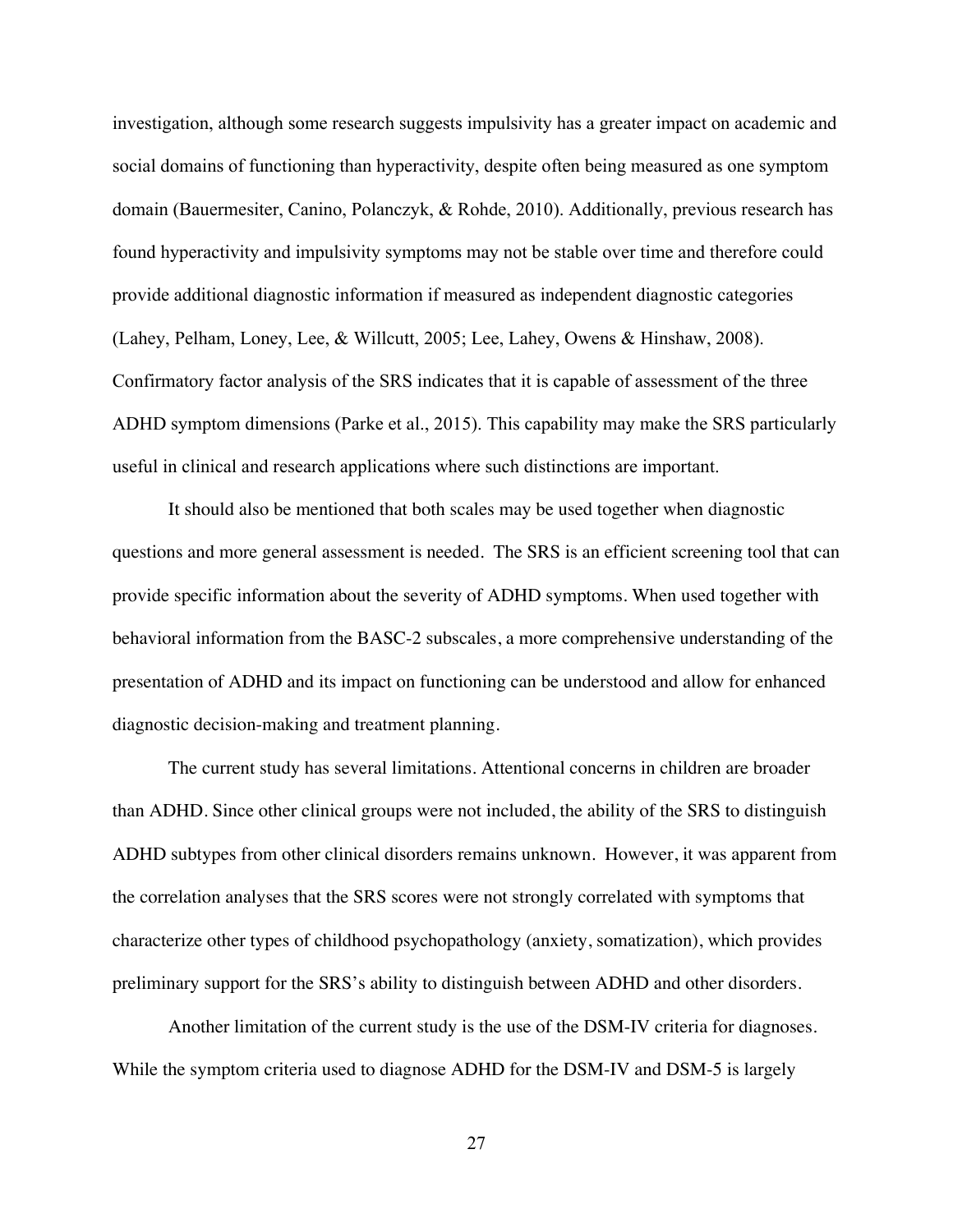unchanged, the DSM-5 allows clinicians to specify presentation of symptoms and has eliminated distinct subtypes (e.g., Combined Presentation; APA, 2013). Given that the diagnostic criteria are consistent between the DSM-IV and DSM-5, the current study findings will provide a basis for clinicians to specify symptom presentation and in this way will generalize to diagnosis of children and adolescents based on the DSM-5 criteria. Also, one of the sources used to provide a basis for clinical diagnoses in the current study were the BASC-2 and SRS. While this introduces a potential confound between the diagnosis based on the BASC-2 and SRS and the goal of this study to use these scales to the make the ADHD subtype diagnosis, the BASC-2 and SRS were one of many sources of information in the comprehensive evaluation. Results from cognitive tests, medical and educational records, clinical interviews with the parents and children, and observations of behavior made during the evaluation were also used to confirm diagnosis, which mitigates to some extent this concern.

Finally, the diagnoses of ADHD-Combined and ADHD-Inattentive subtype were based on clinical diagnoses rather than research diagnoses. However, as indicated before, these ADHD diagnoses were based on a comprehensive evaluation that took place over a full day and involved a multimethod assessment approach. This comprehensive evaluation improves diagnostic accuracy and mimics best-case clinical and research practice.

A more general concern for many symptom rating scales for childhood disorders is that parents who complete behavioral ratings are not typically trained to rate symptoms, which raises concerns about the reliability and validity of their ratings. While research indicates that there is consistency between ratings by trained clinicians and parents (Zhang, Faries, Vowles & Michelson, 2005), parent ratings are based on the child's behavior over an extended period of time and in multiple settings, while clinician ratings are often based on a sample of behavior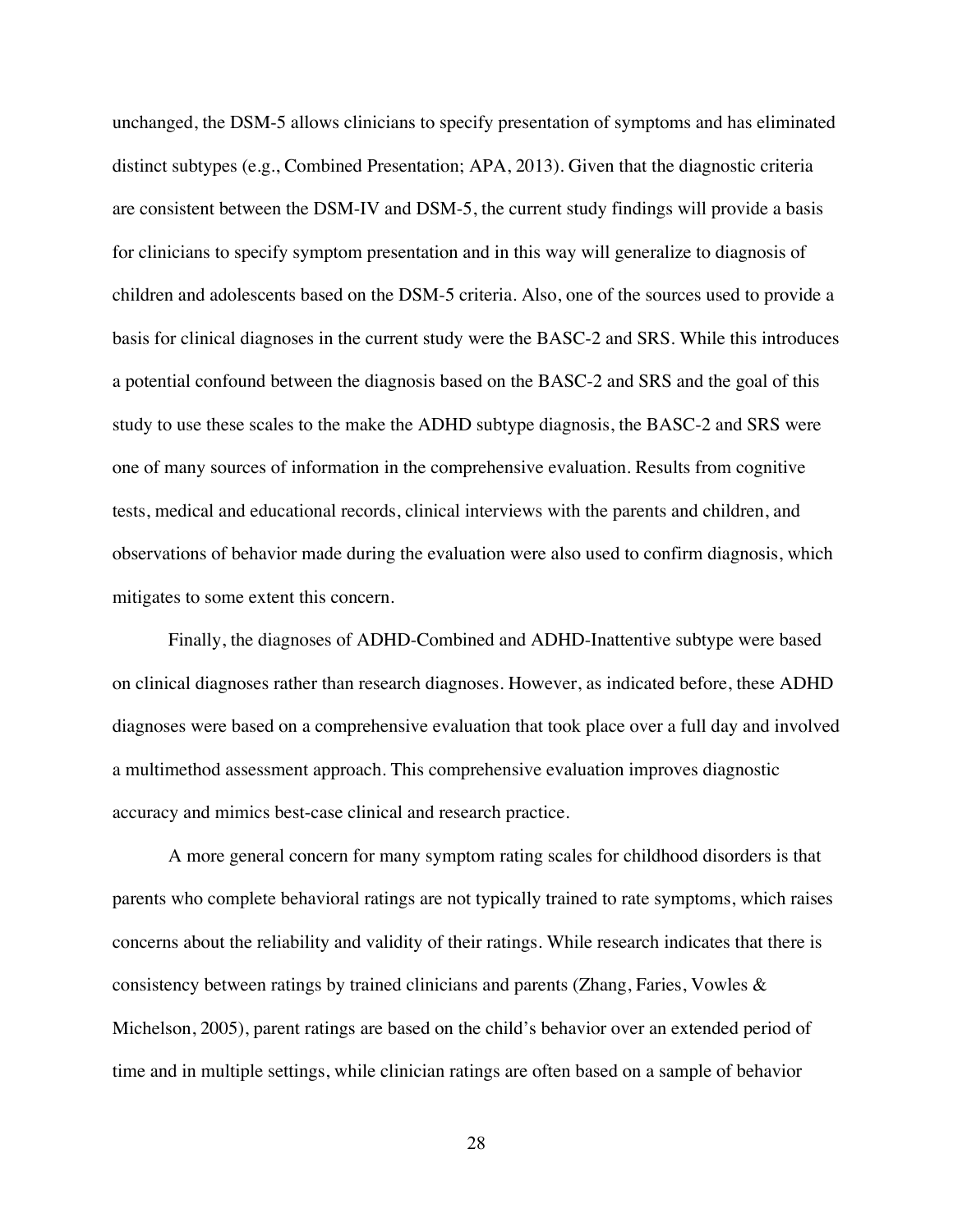observed during a clinical evaluation. For the current study, parent ratings are viewed as a useful adjunct to clinical ratings completed by professional because they provide information on real world, day-to-day behaviors of the child, which are often not available to the professional. Unique contributions of clinician and parent ratings to the diagnostic and evaluation process are an area that would benefit from additional research.

Despite these limitations, the current study provides support that the SRS and BASC-2 are sensitive to differences in ADHD symptomatology. Overall, these findings support the validity of the SRS and the diagnostic utility of the SRS and BASC-2 in differentiating between ADHD subtypes in children. Future research may examine the SRS ability to distinguish ADHD from other clinical disorders, as well the occurrence of the ADHD symptoms as measured by the SRS in a non-clinical population.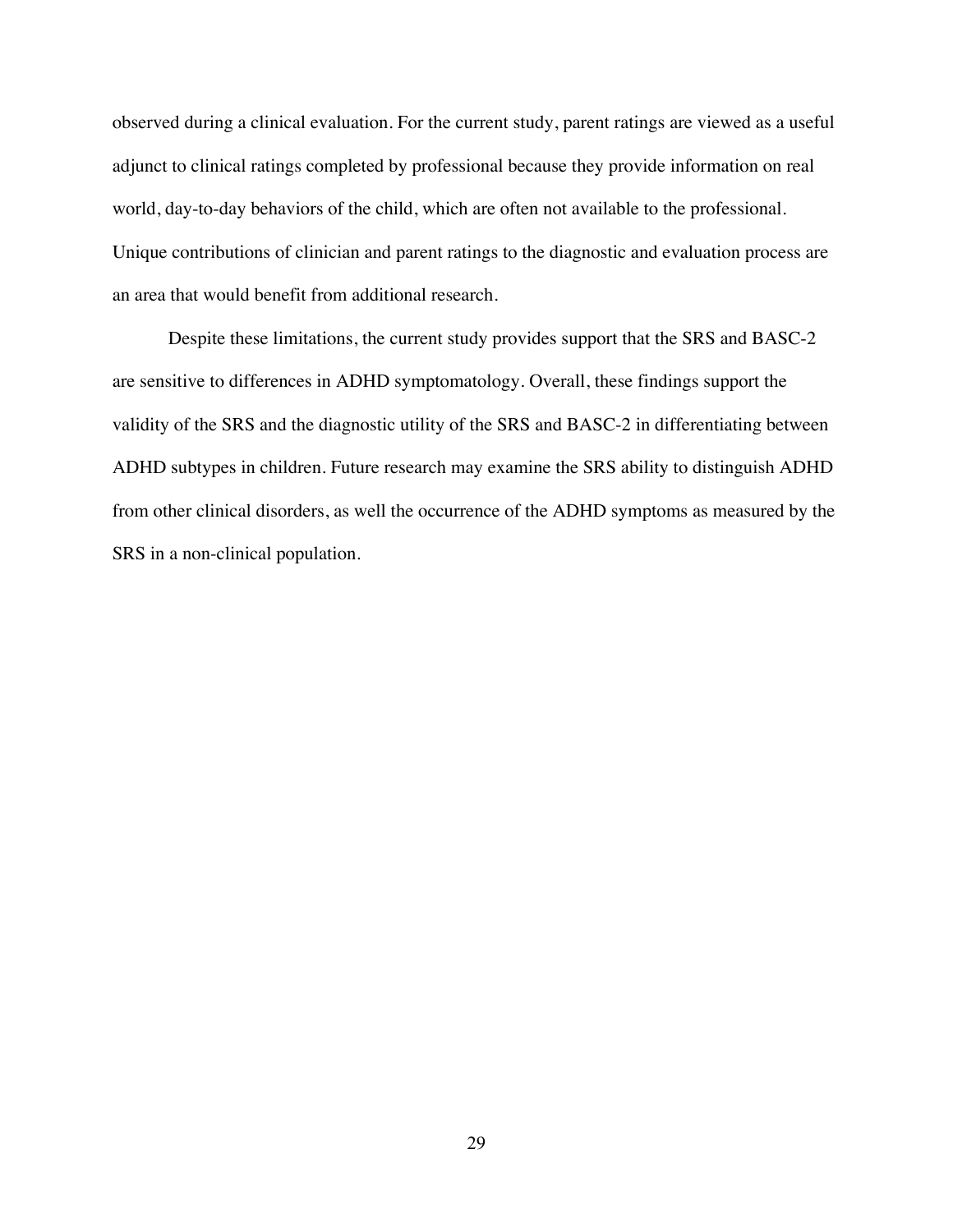| Demographic and clinical information for participants with ADHD Inattentive and Combined |  |
|------------------------------------------------------------------------------------------|--|
|------------------------------------------------------------------------------------------|--|

|                                  | <b>ADHD-I</b> | ADHD-C         | Total          | $\overline{F}$ |                  |
|----------------------------------|---------------|----------------|----------------|----------------|------------------|
|                                  |               | $(n=90)$       |                |                | $\boldsymbol{p}$ |
|                                  | $(n=163)$     |                | $(N=253)$      | $(df=1,252)$   |                  |
|                                  | M(SD)         | M(SD)          | M(SD)          |                |                  |
| Age (years)                      | 11.0(2.9)     | 9.3(2.5)       | 10.4(2.9)      | 24.96          | < .001           |
| <b>FSIQ</b>                      | 97.0 (11.9)   | $101.8$ (13.5) | 98.7(12.7)     | 8.12           | .005             |
| PRI                              | 99.8 (12.5)   | 103.0 (14.0)   | $100.9$ (13.1) | 3.36           | .068             |
| <b>WMI</b>                       | 94.2(10.7)    | 97.2(13.9)     | 95.3(12.0)     | 3.57           | .060             |
| <b>PSI</b>                       | 92.0 (11.4)   | 99.1 (12.5)    | 94.5(12.2)     | 20.71          | $-.001$          |
| BASC-2 Hyperactivity             | 51.2(9.3)     | 63.9(11.6)     | 55.7 (11.9)    | 89.89          | $-.001$          |
| <b>BASC-2 Attention Problems</b> | 60.6(9.4)     | 62.4(7.4)      | 61.2(8.7)      | 2.53           | .11              |
| <b>BASC-2 Anxiety</b>            | 53.9 (11.8)   | 52.5 (11.1)    | 53.4 (11.6)    | 0.85           | .36              |
| <b>BASC-2 Somatization</b>       | 48.0 $(9.3)$  | 47.5(9.3)      | 47.8 $(9.3)$   | 0.16           | .69              |
| SRS Impulsivity (average)        | 0.6(0.7)      | 1.6(0.9)       | 1.0(0.9)       | 93.73          | $-.001$          |
| SRS Hyperactivity (average)      | 0.6(0.6)      | 1.4(0.7)       | 0.9(0.7)       | 90.33          | < 000            |
| SRS Inattention (average)        | 1.8(0.7)      | 1.7(0.7)       | 1.8(0.7)       | 1.22           | .27              |
|                                  |               |                |                | $\chi^2$       | $\boldsymbol{p}$ |
| Gender % $(df=1)$                |               |                |                | 0.59           | 0.44             |
| Male ( $n = 178$ )               | 68.7%         | 73.3%          | 70.4%          |                |                  |
| Female $(n = 75)$                | 31.3%         | 26.7%          | 29.6%          |                |                  |
| School % $(df=1)$                |               |                |                | 1.32           | 0.25             |
| Public $(n = 84)$                | 30.7%         | 37.8%          | 33.2%          |                |                  |
| Private ( $n = 169$ )            | 69.3%         | 62.2%          | 66.8%          |                |                  |
| Comorbid Diagnoses % ( $df$ =    |               |                |                | 17.35          | < 0.01           |
| ODD ( $n = 15$ )                 | 2.5%          | 10.0%          | 5.1%           |                |                  |
| DCD $(n = 46)$                   | 21.5%         | 12.2%          | 18.2%          |                |                  |
| Anxiety Disorder $(n=15)$        | 4.9%          | 7.8%           | 5.9%           |                |                  |
| Mood Disorder $(n = 2)$          | 0.6%          | 1.1%           | 0.8%           |                |                  |
| Adjustment Disorder ( $n =$      | 29.4%         | 13.3%          | 23.7%          |                |                  |

*Note.* BASC-2 = Behavioral Assessment System for Children; SRS = Symptom Rating Scale;

FSIQ = Full Scale Intelligence Quotient; PRI = Perceptual Reasoning Index; WMI = Working

Memory Index; PSI = Processing Speed Index; ODD = Oppositional Defiant Disorder; DCD =

Developmental Coordination Disorder.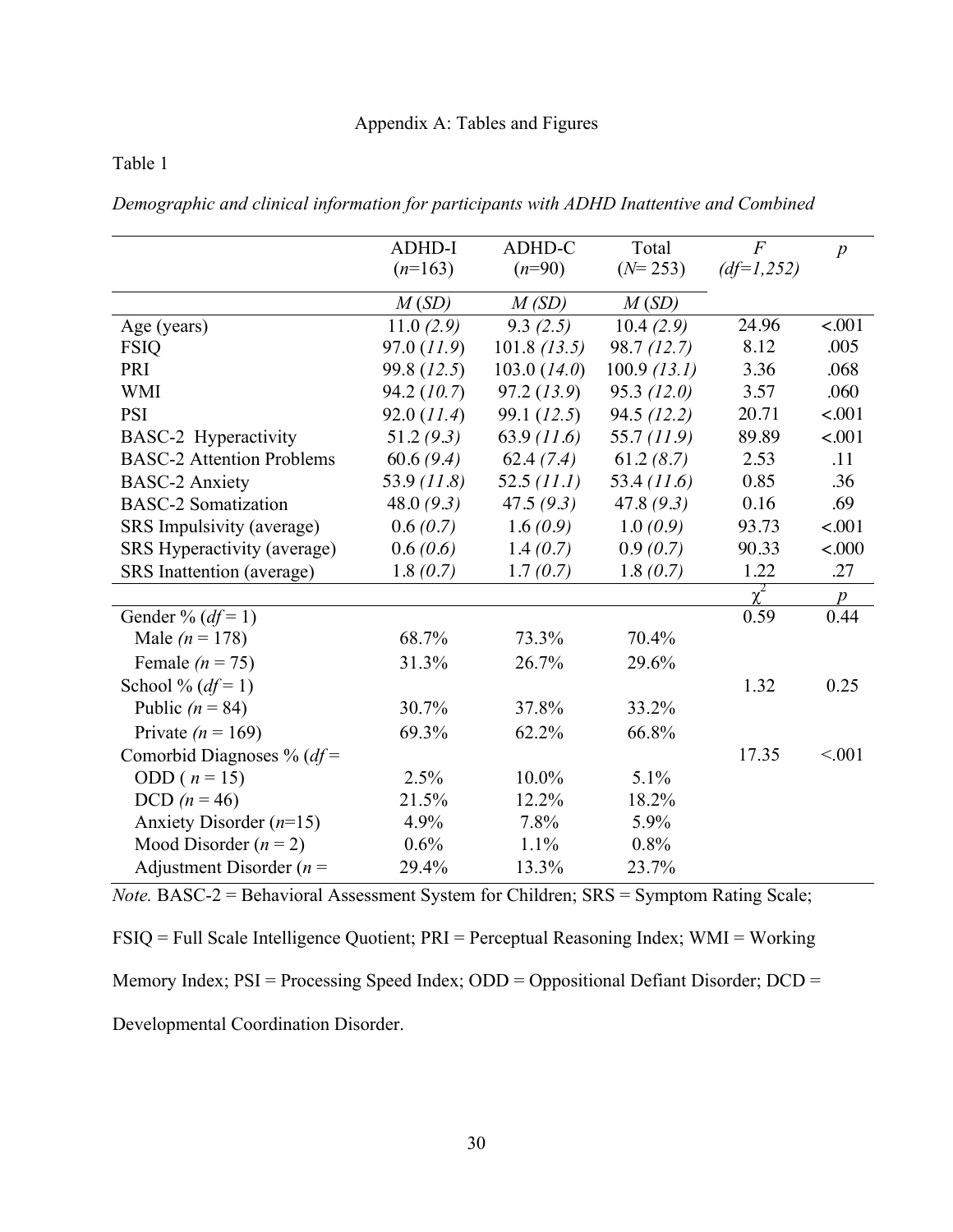*Correlations between ADHD Symptom Ratings Scale (SRS) composite scores and Behavioral Assessment Scale for Children (BASC-2) subscale scores*

| <b>SRS</b> scores    | <b>Convergent Validity</b> |                       | <b>Discriminant Validity</b> |                      |
|----------------------|----------------------------|-----------------------|------------------------------|----------------------|
|                      | BASC AP <sup>a</sup>       | BASC HYP <sup>b</sup> | <b>BASC AX</b>               | BASC SM <sup>d</sup> |
| SRS IMP <sup>c</sup> | $.24*$                     | $.63*$                | .03                          | .05                  |
| SRS HYP <sup>d</sup> | $.30*$                     | $.68*$                | .03                          | .08                  |
| SRSIA <sup>e</sup>   | $.60*$                     | $35^*$                | .06                          | $24*$                |

*Note*. \*  $p < .01$ .  $N = 253$ . SRS IA = SRS Inattention; SRS HYP = SRS Hyperactivity; SRS IMP =

SRS Impulsivity; BASC AP = BASC-2 Attention Problems; BASC HYP = BASC-2

Hyperactivity; BASC AX = BASC-2 Anxiety; BASC SM = BASC-2 Somatization.

- a. SRS IA > SRS HYP, SRS IMP
- b. SRS IMP, SRS HYP > SRS IA
- c. BASC HYP > BASCAX, BASC SM
- d. BASC HYP > BASC AX, BASC SM
- e. BASC AP > BASC AX, BASC SM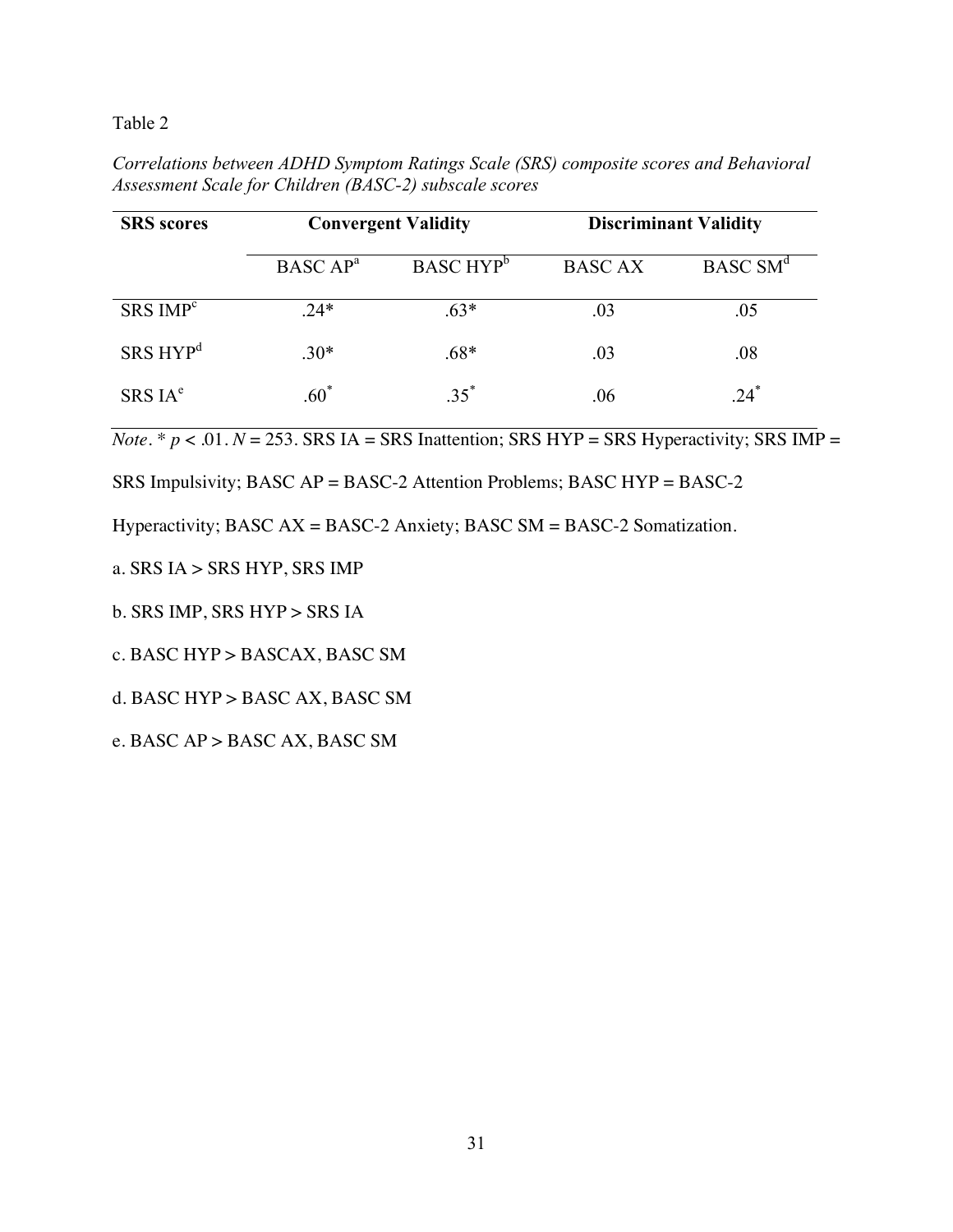*Receiver Operating Characteristic (ROC) Area under the ROC Curve (AUC) differences between BASC-2 and SRS scores, Ordered from Greatest to Least Area Under the ROC Curve (AUC)*

| Subscale Score  | <b>AUC</b> | $95\%$ CI of AUC   | SE of AUC | $p^*$   |
|-----------------|------------|--------------------|-----------|---------|
| <b>SRS IMP</b>  | 0.820      | 0.767 to 0.872     | 0.027     | < 0.001 |
| <b>BASC HYP</b> | 0.804      | $0.749$ to $0.860$ | 0.028     | < 0.001 |
| <b>SRS HYP</b>  | 0.801      | 0.744 to 0.857     | 0.029     | < 0.001 |
| <b>BASC AP</b>  | 0.555      | 0.483 to 0.627     | 0.038     | .15     |
| SRS IA          | 0.443      | 0.370 to 0.517     | 0.037     | .14     |

*Note*. \**p* value indicates asymptotic significance with null hypothesis = .05. BASC HYP =

BASC-2 Hyperactivity; BASC AP = BASC-2 Attention Problems; SRS IMP = SRS Impulsivity;

SRS HYP = SRS Hyperactivity; SRS IA = SRS Inattention.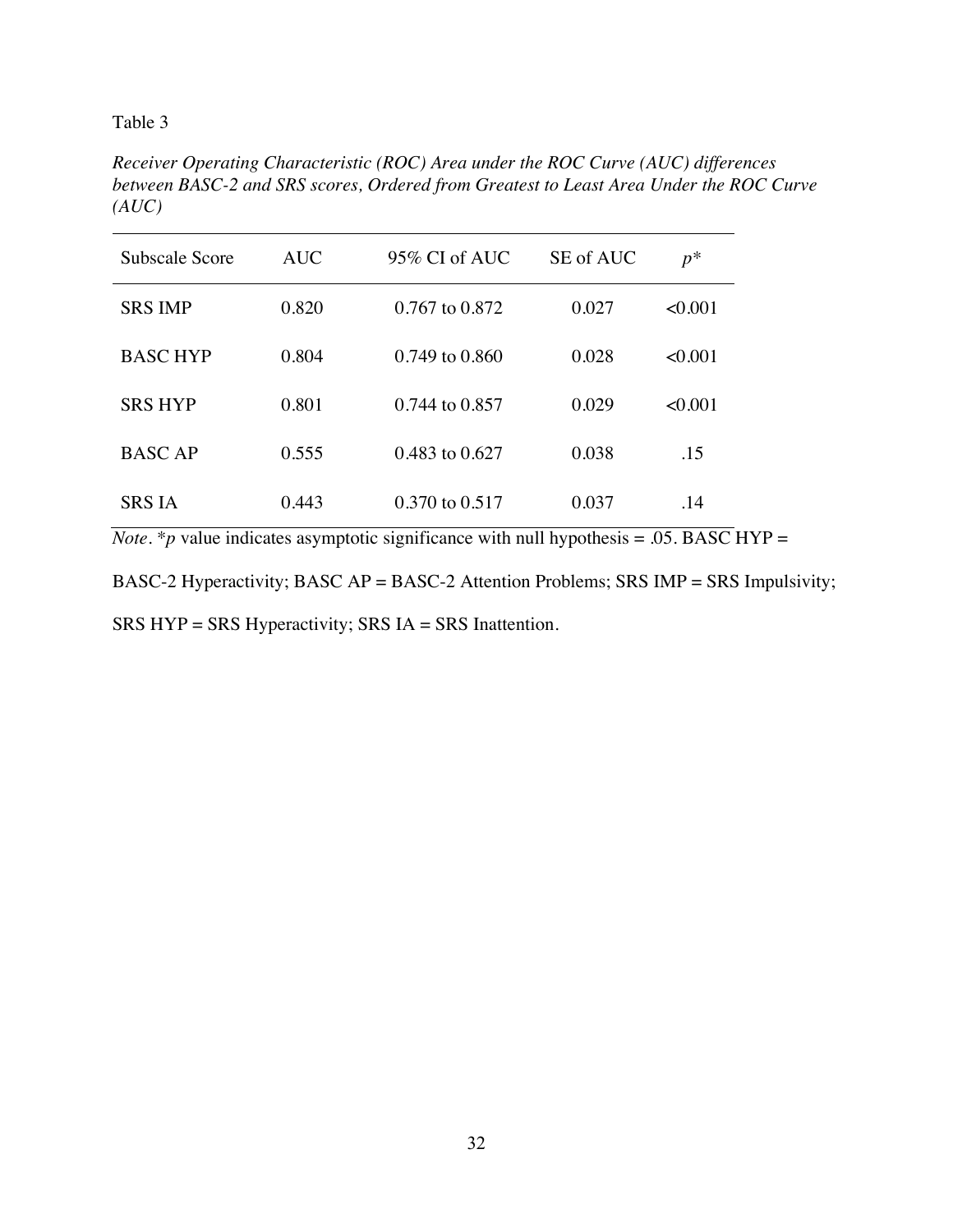| Classification Accuracy Statistics and Different Optimal Threshold Values for the Behavior |  |
|--------------------------------------------------------------------------------------------|--|
| Assessment System for Children (BASC-2) and ADHD Symptom Rating Scale (SRS)                |  |

| SRS and BASC-2<br>Subscales         | Score | $Sn+Sp$ | Sn   | Sp   | <b>PLR</b> | <b>NLR</b> | Youden's<br>Index |
|-------------------------------------|-------|---------|------|------|------------|------------|-------------------|
| <b>SRS</b> Impulsivity              | 0.27  | 1.35    | 0.97 | 0.38 | 1.56       | 0.08       | 0.35              |
|                                     | 0.33  | 1.46    | 0.89 | 0.57 | 2.07       | 0.19       | 0.46              |
| Sn+SP cutoff score                  | 0.67  | 1.50    | 0.81 | 0.69 | 2.61       | 0.28       | 0.50              |
| Delong cutoff score                 | 1.00  | 1.48    | 0.63 | 0.85 | 4.20       | 0.44       | 0.48              |
|                                     | 1.67  | 1.33    | 0.41 | 0.92 | 5.13       | 0.64       | 0.33              |
|                                     | 2.33  | 1.13    | 0.18 | 0.96 | 4.50       | 0.85       | 0.13              |
|                                     | 2.67  | 1.09    | 0.11 | 0.98 | 5.50       | 0.91       | 0.09              |
| <b>BASC-2 Hyperactivity</b>         | 38    | 1.05    | 0.99 | 0.06 | 1.05       | 0.17       | 0.050             |
|                                     | 44    | 1.24    | 0.97 | 0.28 | 1.35       | 0.11       | 0.243             |
|                                     | 49    | 1.35    | 0.90 | 0.45 | 1.64       | 0.22       | 0.348             |
| Sn+SP cutoff score                  | 52    | 1.48    | 0.87 | 0.61 | 2.23       | 0.21       | 0.480             |
|                                     | 57    | 1.43    | 0.67 | 0.77 | 2.91       | 0.43       | 0.434             |
| Delong cutoff score                 | 64    | 1.37    | 0.46 | 0.91 | 5.11       | 0.59       | 0.370             |
|                                     | 73    | 1.21    | 0.22 | 0.99 | 22.00      | 0.79       | 0.210             |
| <b>SRS Hyperactivity</b>            | 0.17  | 1.27    | 0.94 | 0.33 | 1.40       | 0.18       | 0.270             |
|                                     | 0.47  | 1.35    | 0.91 | 0.44 | 1.63       | 0.20       | 0.347             |
| Sn+SP cutoff score                  | 0.67  | 1.46    | 0.78 | 0.69 | 2.52       | 0.32       | 0.465             |
|                                     | 0.93  | 1.41    | 0.67 | 0.74 | 2.58       | 0.45       | 0.409             |
| Delong cutoff score                 | 1.33  | 1.42    | 0.52 | 0.90 | 5.20       | 0.53       | 0.424             |
|                                     | 1.83  | 1.22    | 0.26 | 0.96 | 6.50       | 0.77       | 0.219             |
|                                     | 2.33  | 1.12    | 0.12 | 0.99 | 12.00      | 0.89       | 0.116             |
| <b>BASC-2</b> Attention<br>Problems | 41    | 1.04    | 1.00 | 0.04 | 1.04       | 0.00       | 0.04              |
|                                     | 58    | 1.09    | 0.77 | 0.33 | 1.15       | 0.70       | 0.09              |
|                                     | 63    | 1.09    | 0.51 | 0.58 | 1.21       | 0.84       | 0.09              |
|                                     | 67    | 1.01    | 0.22 | 0.79 | 1.05       | 0.99       | 0.01              |
|                                     | 71    | 1.00    | 0.11 | 0.89 | 1.00       | 1.00       | 0.00              |
|                                     | 81    | 1.00    | 0.00 | 1.00 | --         | 1.00       | 0.00              |
| <b>SRS</b> Inattention              | 0.78  | 1.01    | 0.90 | 0.11 | 1.01       | 0.91       | 0.01              |
|                                     | 1.22  | 1.05    | 0.78 | 0.27 | 1.07       | 0.81       | 0.05              |
|                                     | 1.67  | 1.08    | 0.60 | 0.49 | 1.18       | 0.82       | 0.08              |
|                                     | 2.00  | 1.10    | 0.44 | 0.67 | 1.33       | 0.84       | 0.10              |
|                                     | 2.33  | 1.09    | 0.26 | 0.83 | 1.53       | 0.89       | 0.09              |
|                                     | 2.56  | 1.01    | 0.13 | 0.88 | 1.08       | 0.99       | 0.01              |
|                                     | 2.89  | 0.97    | 0.02 | 0.96 | 0.50       | 1.02       | 0.03              |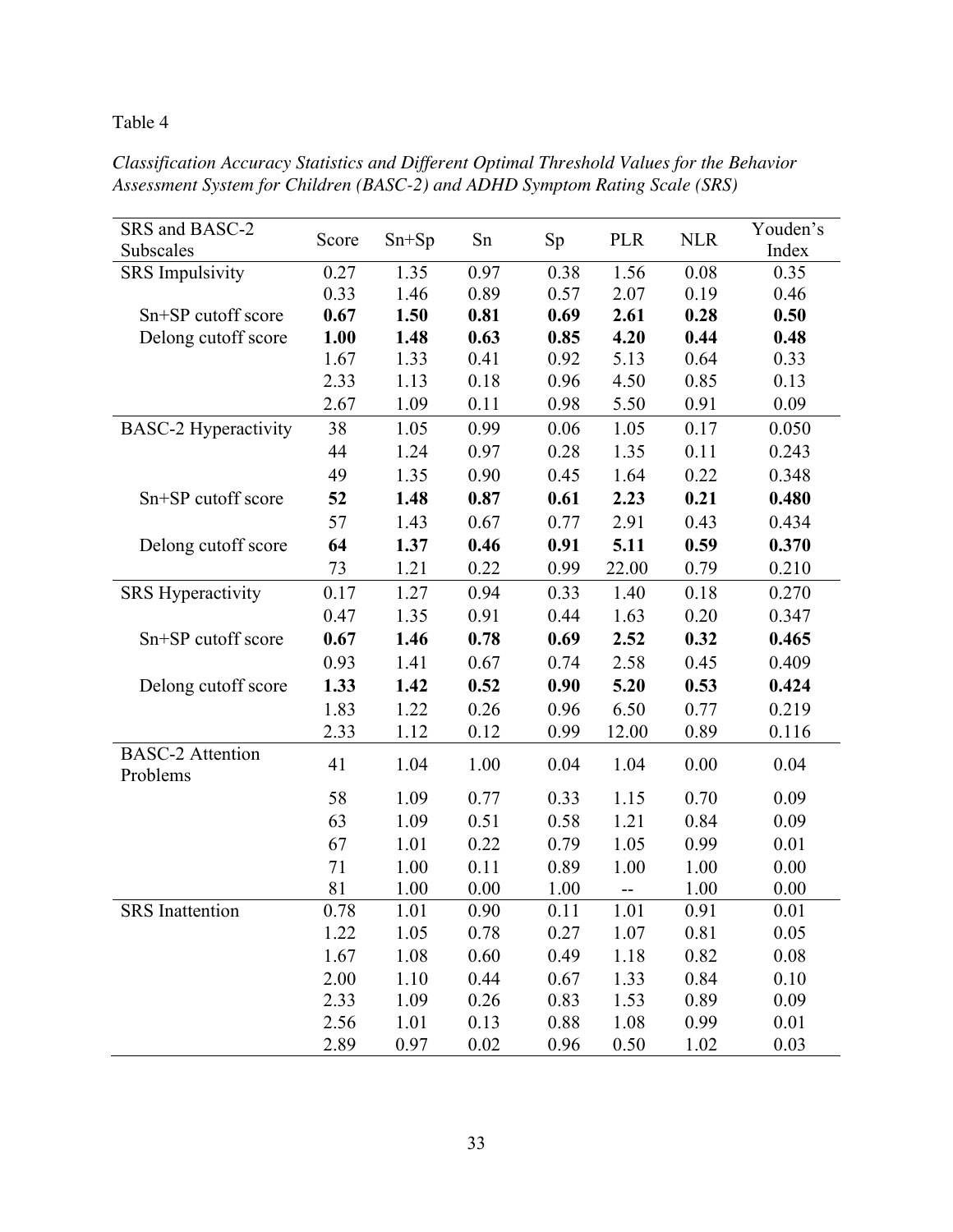*Note*. SRS = Symptom Rating Scale; BASC-2 = Behavior Assessment System for Children; Sn = Sensitivity; Sp = Specificity; PLR= Positive Likelihood Ratio; NLR= Negative Likelihood Ratio.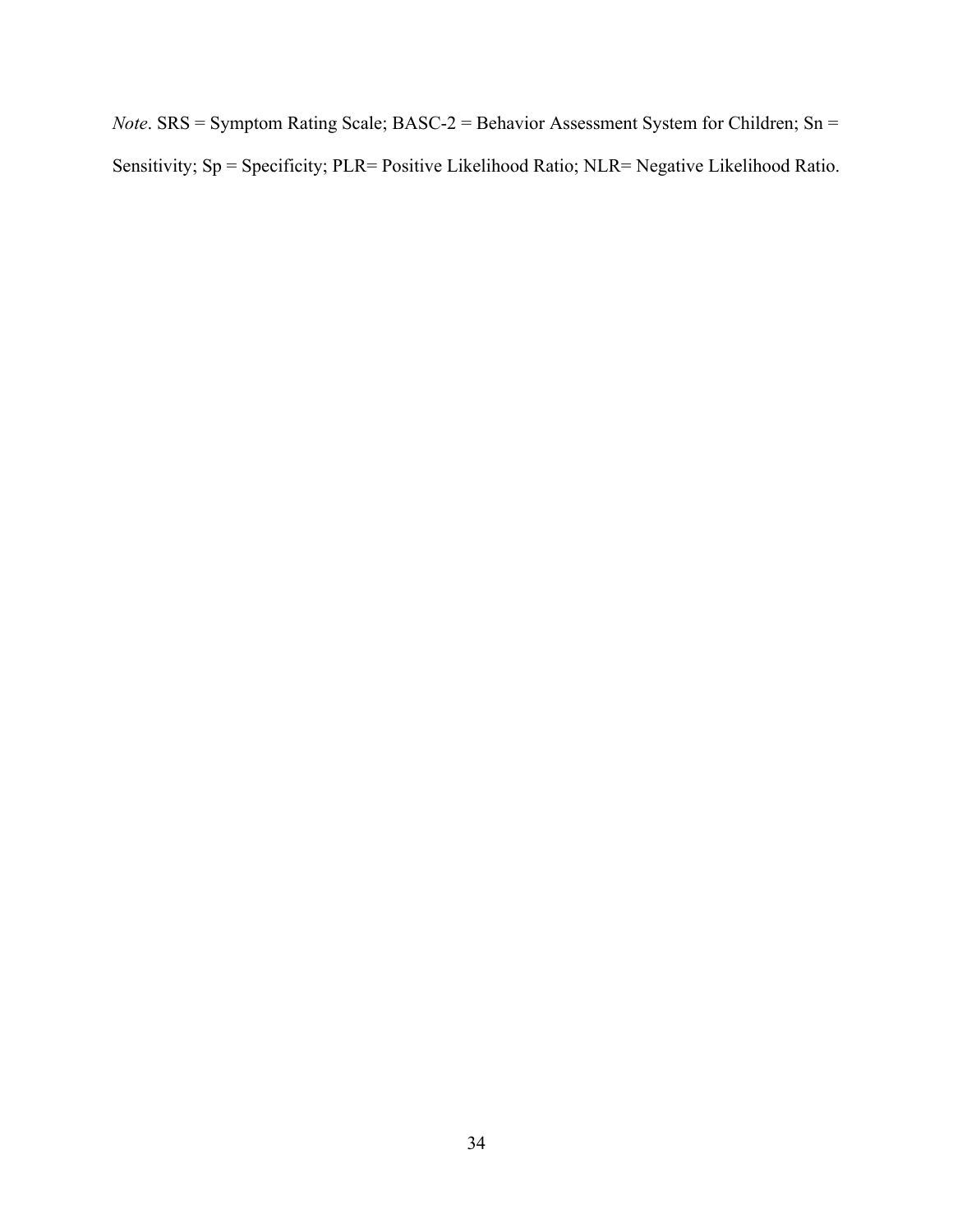

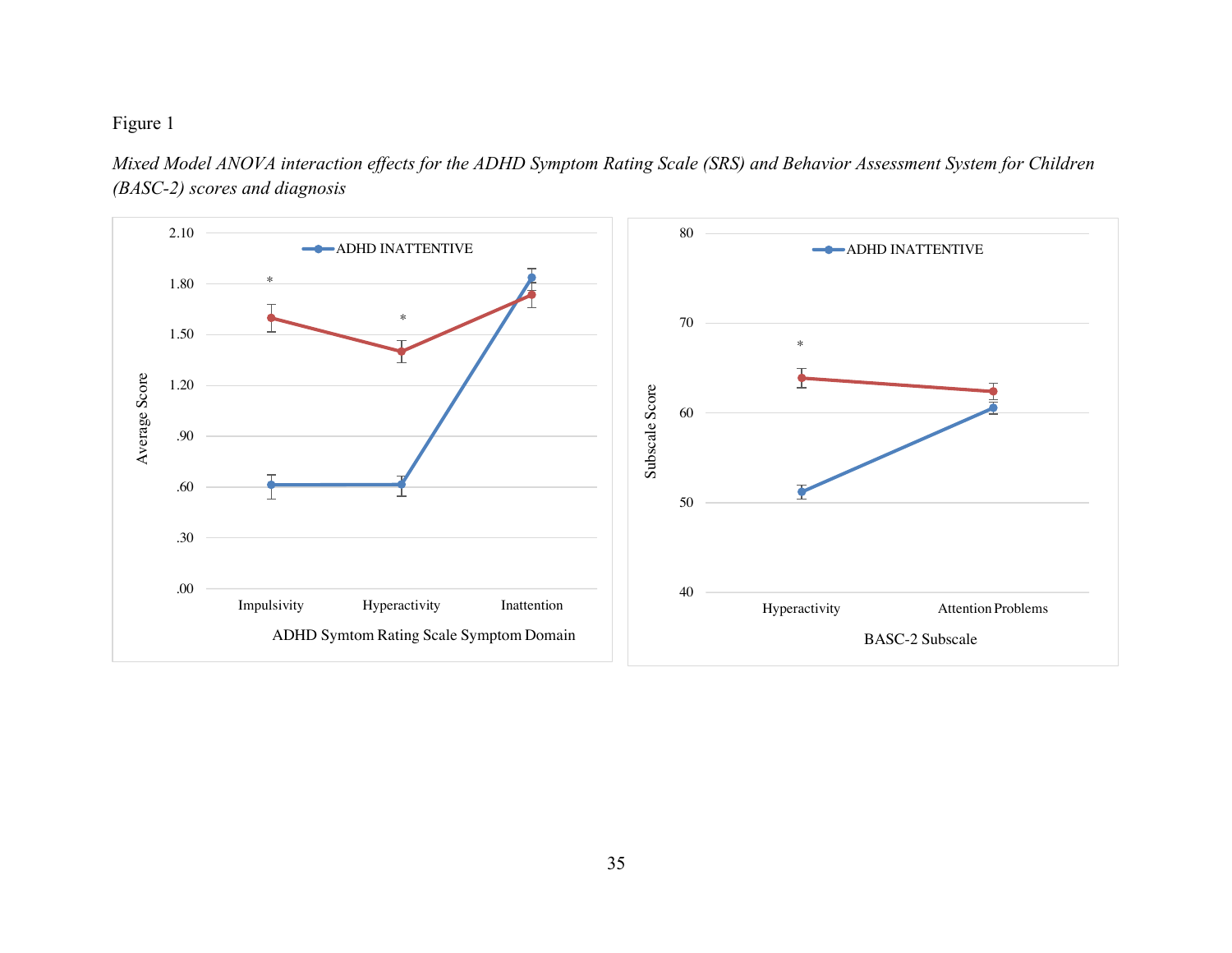*Estimated Marginal Means Mixed Model ANOVA interaction effects for the ADHD Symptom Rating Scale (SRS) and Behavior Assessment System for Children (BASC-2) scores and diagnosis including Age, IQ and comorbid diagnoses as covariates*

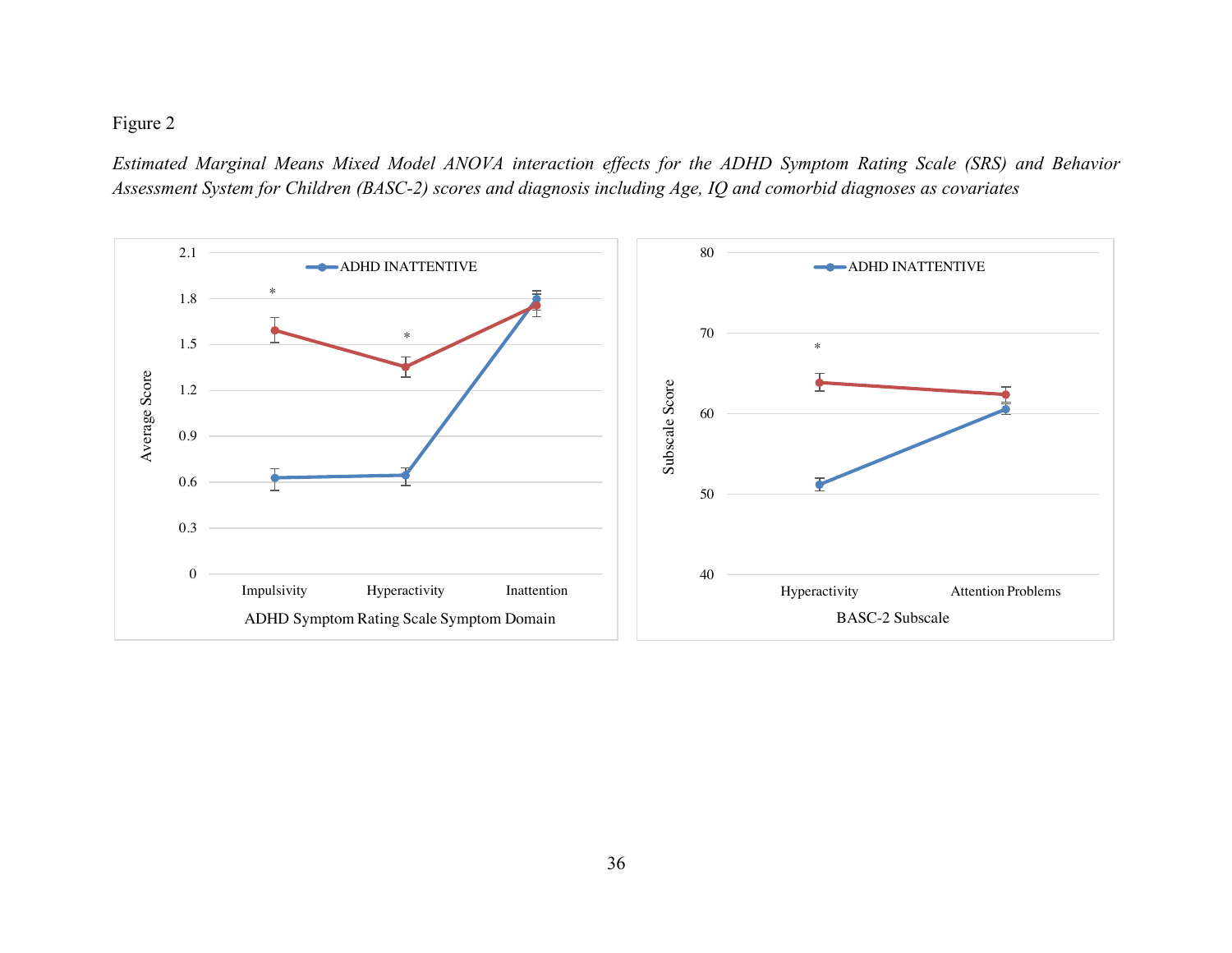



*Note*. SRS IMP = SRS Impulsivity; BASC HYP = BASC-2 Hyperactivity; SRS HYP = SRS

Hyperactivity; BASC AP = BASC-2 Attention Problems; SRS IA = SRS Inattention.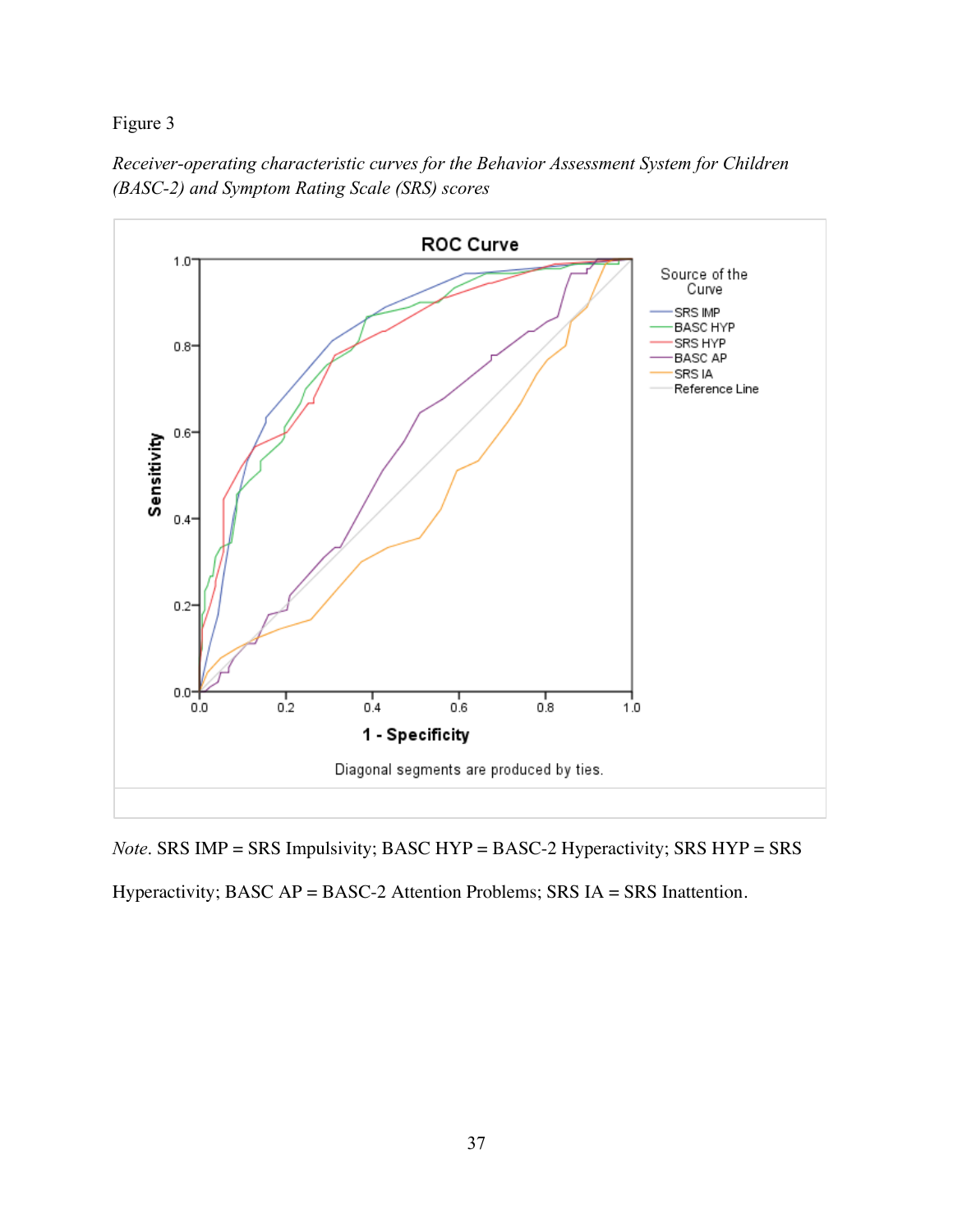*Delong Optimal Cutoff Decision Thresholds for the Behavior Assessment System for Children (BASC-2) and Symptom Rating Scale (SRS) scores*

Panel A









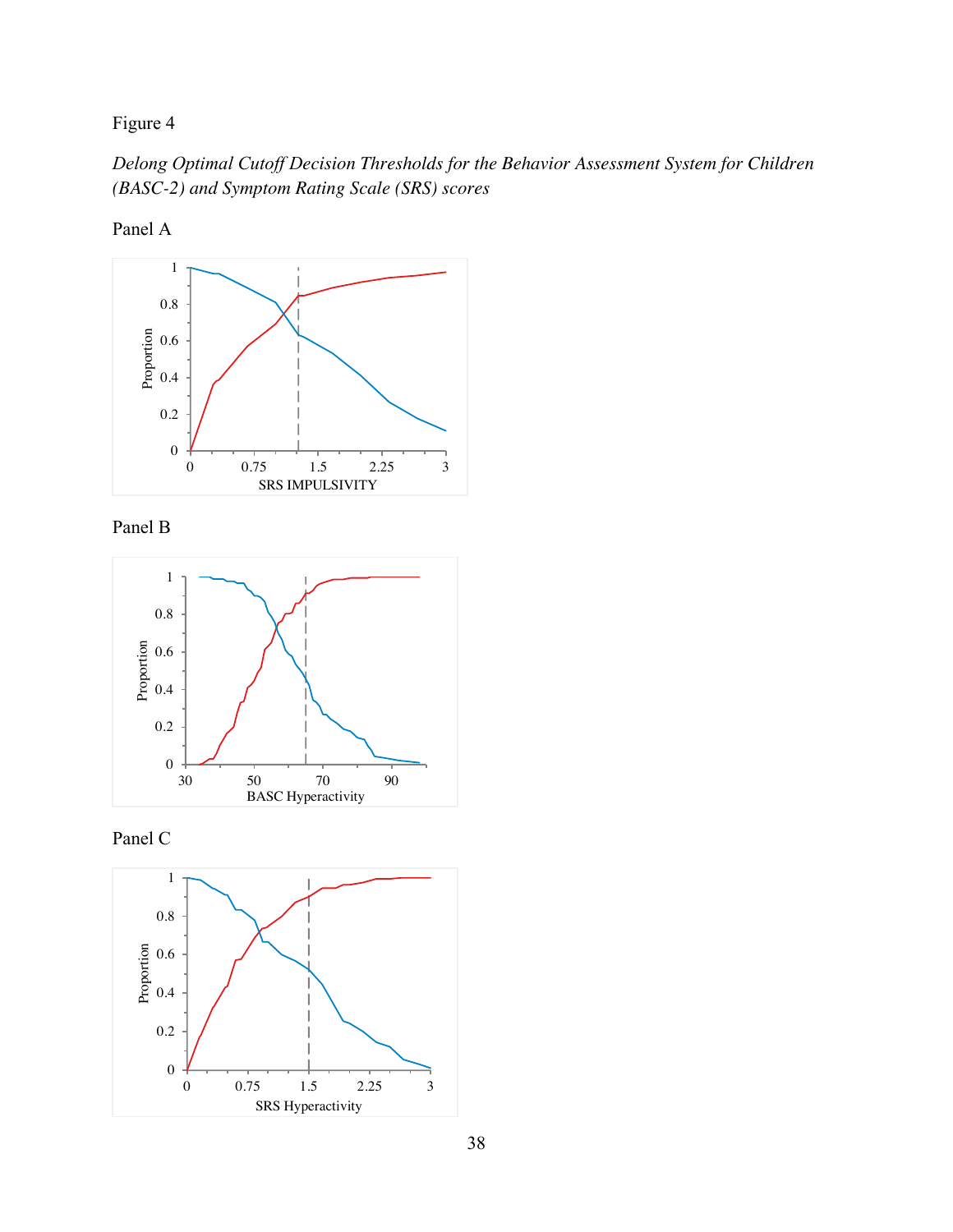# Appendix B: Extended Tables

### Table 5

# *DSM-IV ADHD Symptom Rating Scale*

| For each item, circle the number that best describes the child's behavior. |                                                                                                                                                                                              |                    |              |                |               |  |
|----------------------------------------------------------------------------|----------------------------------------------------------------------------------------------------------------------------------------------------------------------------------------------|--------------------|--------------|----------------|---------------|--|
|                                                                            |                                                                                                                                                                                              | Never or<br>Rarely | Sometimes    | Often          | Very<br>Often |  |
|                                                                            | 1. Child fails to give close attention to<br>details or makes careless mistakes in<br>schoolwork, or other activities.                                                                       | $\theta$           | 1            | 2              | 3             |  |
|                                                                            | 2. Child has difficulty sustaining<br>attention in tasks or play activities.                                                                                                                 | $\theta$           | 1            | 2              | 3             |  |
|                                                                            | 3. Child does not seem to listen when<br>spoken to directly.                                                                                                                                 | $\theta$           | $\mathbf{1}$ | 2              | 3             |  |
|                                                                            | 4. Child does not follow through on<br>instructions and fails to finish<br>schoolwork, chores, or other duties<br>(not due to oppositional behavior or<br>failure to understand directions). | $\overline{0}$     | 1            | 2              | 3             |  |
|                                                                            | 5. Child has difficulty organizing tasks<br>and activities.                                                                                                                                  | $\theta$           | 1            | 2              | 3             |  |
|                                                                            | 6. Child avoids, dislikes or is reluctant<br>to engage in tasks that require<br>sustained mental effort (such as<br>schoolwork or homework).                                                 | $\theta$           | 1            | 2              | 3             |  |
|                                                                            | 7. Child loses things necessary for tasks<br>or activities (e.g., toys, school<br>assignments, pencils, books, or<br>tools).                                                                 | $\theta$           | 1            | 2              | 3             |  |
|                                                                            | 8. Child is easily distracted by<br>extraneous stimuli.                                                                                                                                      | $\overline{0}$     | $\mathbf{1}$ | 2              | 3             |  |
|                                                                            | 9. Child is forgetful in daily activities.                                                                                                                                                   | $\boldsymbol{0}$   | $\mathbf{1}$ | $\overline{2}$ | 3             |  |
|                                                                            | 10. Child fidgets with hands or feet or                                                                                                                                                      | $\boldsymbol{0}$   | $\mathbf{1}$ | 2              | 3             |  |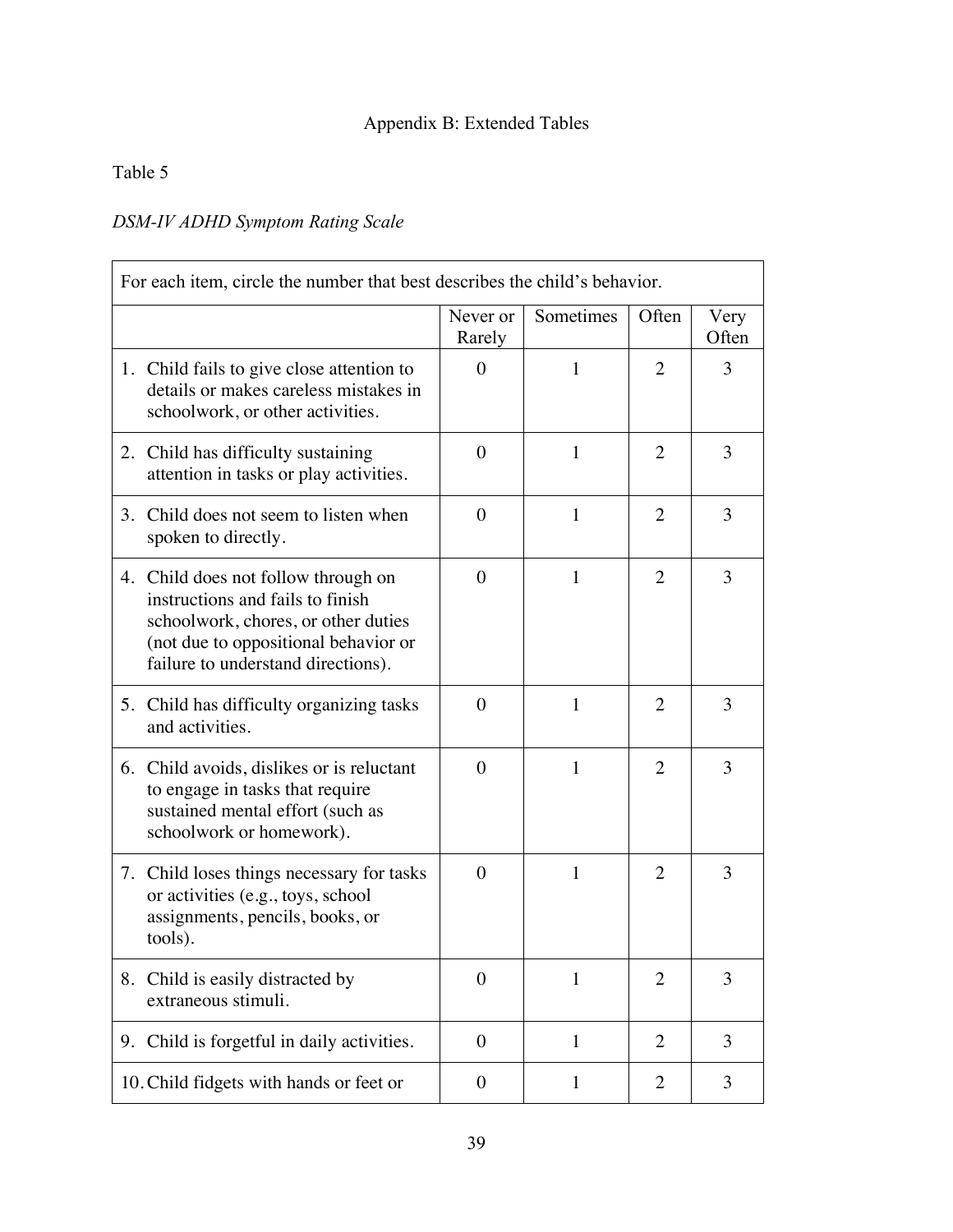| squirms in seat.                                                                                        |          |   |                       |   |
|---------------------------------------------------------------------------------------------------------|----------|---|-----------------------|---|
| 11. Child leaves seat in classroom or in<br>other situations in which remaining in<br>seat is expected. | $\Omega$ |   | $\overline{2}$        | 3 |
| 12. Child runs about or climbs<br>excessively in situations in which it is<br>inappropriate.            | $\theta$ | 1 | $\overline{2}$        | 3 |
| 13. Child has difficulty playing or<br>engaging in leisure activities quietly.                          | $\Omega$ | 1 | 2                     | 3 |
| 14. Child is "on the go" or acts as if<br>"driven by a motor."                                          | $\Omega$ | 1 | 2                     | 3 |
| 15. Child talks excessively.                                                                            | $\theta$ | 1 | $\overline{2}$        | 3 |
| 16. Child blurts out answers before<br>questions have been completed.                                   | $\Omega$ | 1 | $\mathcal{D}_{\cdot}$ | 3 |
| 17. Child has difficulty awaiting his / her<br>turn.                                                    | $\Omega$ | 1 | 2                     | 3 |
| 18. Child interrupts or intrudes on others<br>(e.g., butts into conversations or<br>games)              | $\Omega$ | 1 | $\mathfrak{D}$        | 3 |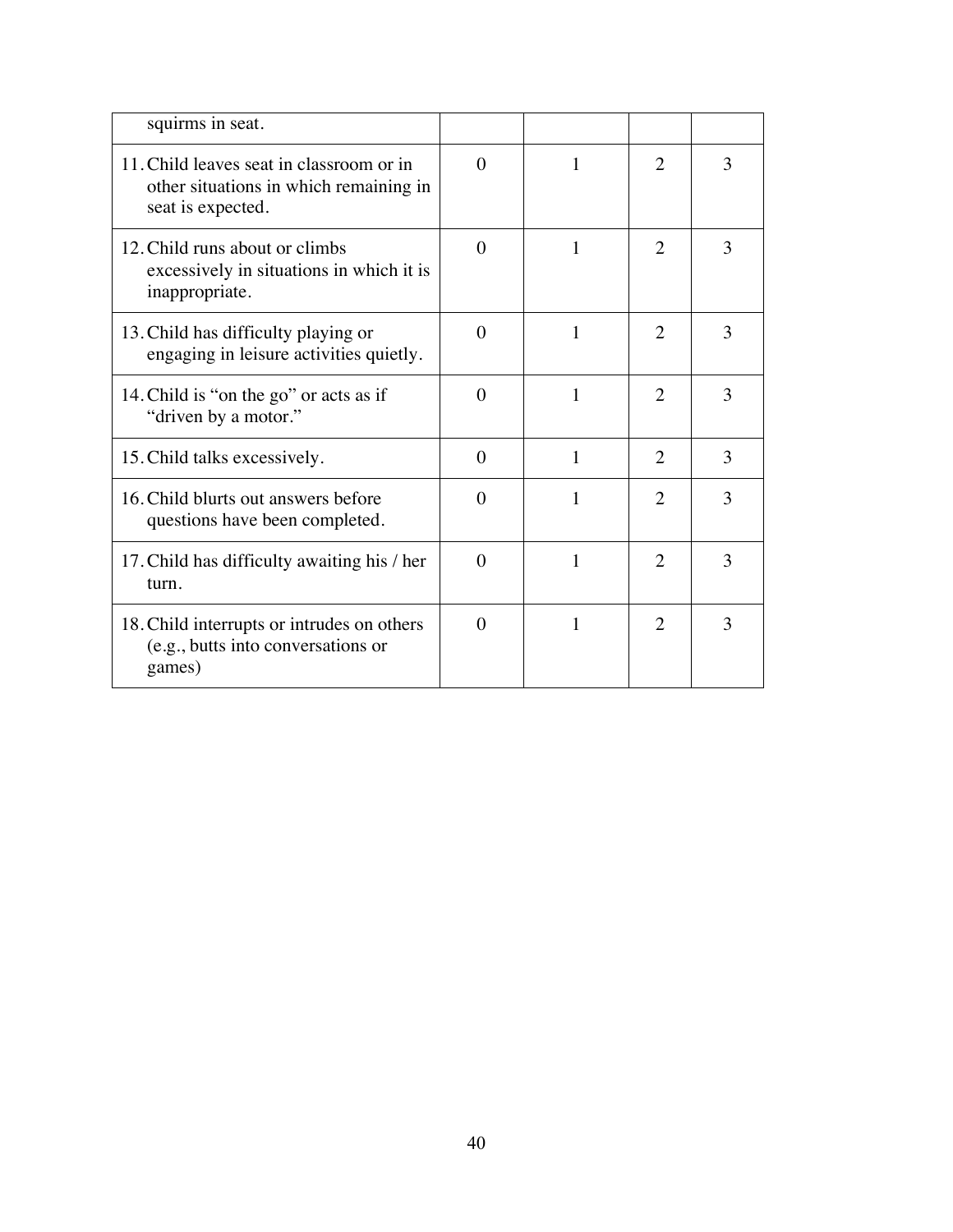|                 | <b>BASC</b><br><b>HYP</b> | <b>BASC</b><br>AP | <b>BASC</b><br>AX | <b>BASC</b><br><b>SM</b> | <b>SRS</b><br><b>IMP</b> | <b>SRS</b><br><b>HYP</b> | <b>SRS IA</b> |
|-----------------|---------------------------|-------------------|-------------------|--------------------------|--------------------------|--------------------------|---------------|
| <b>BASC HYP</b> | $\overline{0}$ .          |                   | .08               |                          | .63                      | .68                      |               |
| <b>BASC AP</b>  | $.54$ <sup>*</sup>        | $1.0\,$           | .08               | .21                      | $.24*$                   | $.30*$                   | $.60*$        |
| <b>BASCAX</b>   | .08                       | .08               | 1.0               | $.37$ <sup>'</sup>       | .03                      | .03                      | .06           |
| <b>BASC SM</b>  | $22^{7}$                  |                   | 37                | $1.0\,$                  | .05                      | .08                      | $.24*$        |
| <b>SRS IMP</b>  | .63                       | $.24*$            | .03               | .05                      | 1.0                      | $.74$ <sup>*</sup>       | $.23*$        |
| <b>SRS HYP</b>  | .68                       | $.30^{\degree}$   | .03               | .08                      | 74                       | 1.0                      | $.30*$        |
| <b>SRS IA</b>   |                           | .60               | .06               |                          | 23                       |                          |               |

*Correlations between all ADHD Symptom Ratings Scale (SRS) scores and Behavioral Assessment Scale for Children (BASC-2) scores*

*Note.*  $* p < .01$ .  $N = 253$ . SRS IA = SRS Inattention; SRS HYP = SRS Hyperactivity; SRS IMP =

SRS Impulsivity; BASC AP = BASC-2 Attention Problems; BASC HYP = BASC-2

Hyperactivity; BASC AX = BASC-2 Anxiety; BASC SM = BASC-2 Somatization.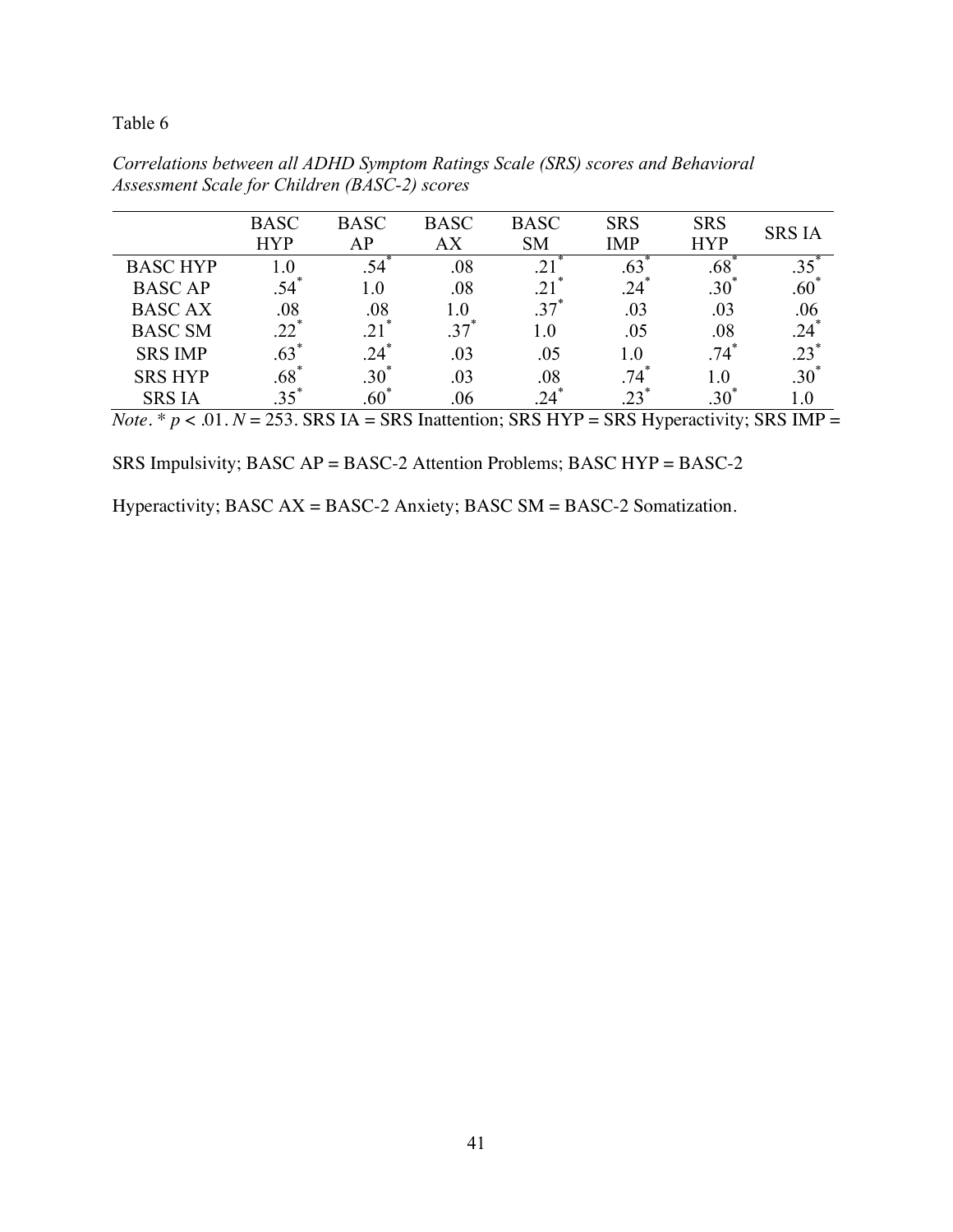| Score    | $Sn+Sp$ | Sn   | Sp   | Youden's<br>Index |
|----------|---------|------|------|-------------------|
| 0.00     | 1.33    | 0.97 | 0.36 | 0.33              |
| 0.27     | 1.35    | 0.97 | 0.38 | 0.35              |
| 0.30     | 1.35    | 0.97 | 0.39 | 0.35              |
| 0.33     | 1.46    | 0.89 | 0.57 | 0.46              |
| $0.67*$  | 1.50    | 0.81 | 0.69 | 0.50              |
| $1.00**$ | 1.48    | 0.63 | 0.85 | 0.48              |
| 1.27     | 1.47    | 0.62 | 0.85 | 0.47              |
| 1.33     | 1.42    | 0.53 | 0.89 | 0.42              |
| 1.67     | 1.33    | 0.41 | 0.92 | 0.33              |
| 2.00     | 1.21    | 0.27 | 0.94 | 0.21              |
| 2.33     | 1.13    | 0.18 | 0.96 | 0.13              |
| 2.67     | 1.09    | 0.11 | 0.98 | 0.09              |
| 3.00     | 1.00    | 0.00 | 1.00 | 0.00              |

*Classification Accuracy Statistics for the SRS Impulsivity subscale*

*Note*. SRS = Symptom Rating Scale; Sn = Sensitivity; Sp = Specificity; \* Sn+SP cutoff score; \*\*

Delong cutoff score.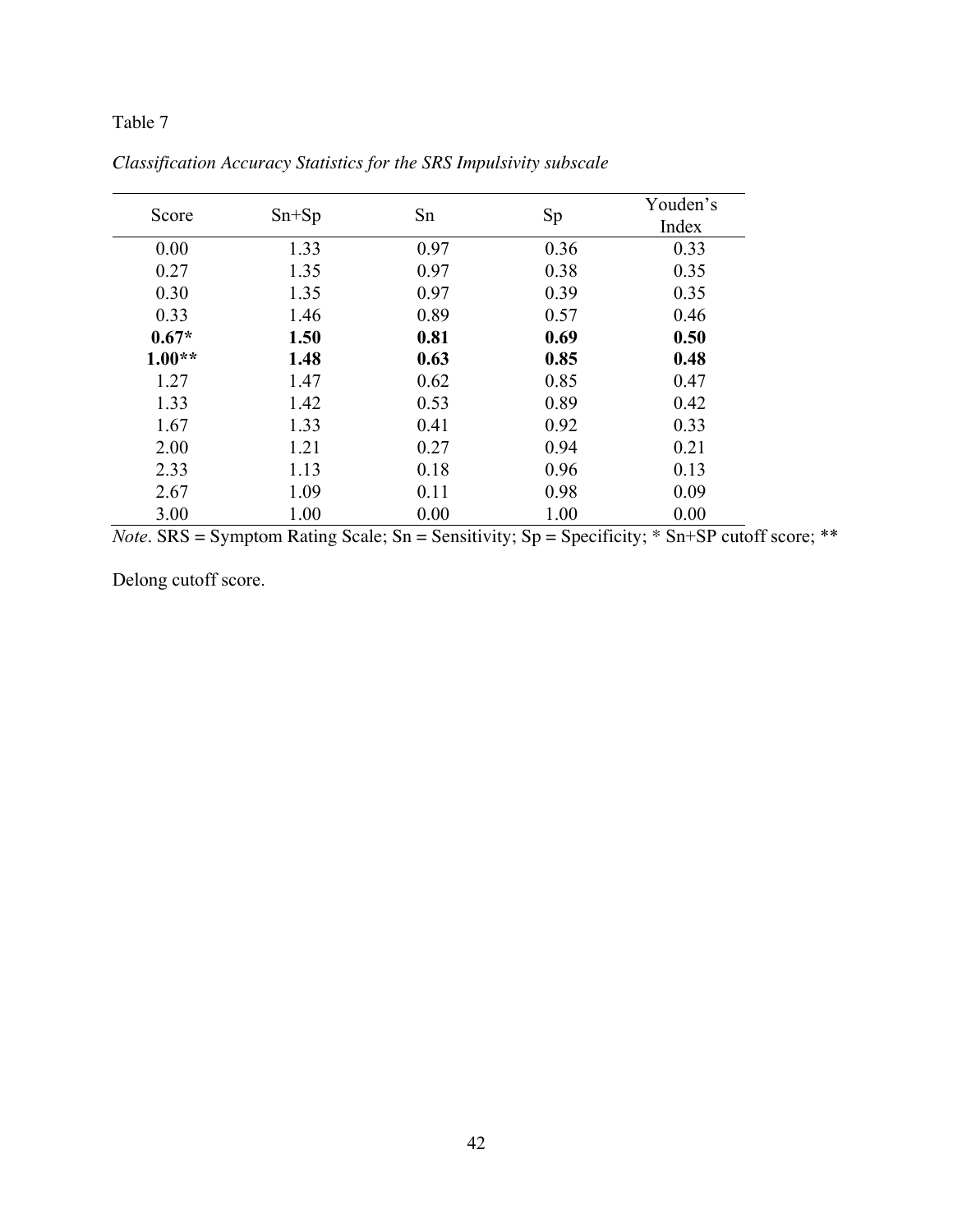| Score  | $Sn+Sp$ | Sn   | Sp   | Youden's<br>Index |
|--------|---------|------|------|-------------------|
| 34     | 1.01    | 1.00 | 0.01 | 0.006             |
| 35     | 1.02    | 1.00 | 0.02 | 0.018             |
| 36     | 1.03    | 1.00 | 0.03 | 0.031             |
| 37     | 1.02    | 0.99 | 0.03 | 0.020             |
| 38     | 1.05    | 0.99 | 0.06 | 0.050             |
| 39     | 1.09    | 0.99 | 0.10 | 0.093             |
| 40     | 1.12    | 0.99 | 0.13 | 0.124             |
| 41     | 1.14    | 0.98 | 0.17 | 0.143             |
| 42     | 1.16    | 0.98 | 0.18 | 0.162             |
| 43     | 1.18    | 0.98 | 0.20 | 0.180             |
| 44     | 1.24    | 0.97 | 0.28 | 0.243             |
| 45     | 1.30    | 0.97 | 0.33 | 0.298             |
| 46     | 1.30    | 0.97 | 0.34 | 0.304             |
| 47     | 1.34    | 0.93 | 0.41 | 0.344             |
| 48     | 1.35    | 0.92 | 0.42 | 0.346             |
| 49     | 1.35    | 0.90 | 0.45 | 0.348             |
| 50     | 1.39    | 0.90 | 0.49 | 0.391             |
| 51     | 1.40    | 0.89 | 0.52 | 0.404             |
| $52*$  | 1.48    | 0.87 | 0.61 | 0.480             |
| 53     | 1.44    | 0.81 | 0.63 | 0.443             |
| 54     | 1.44    | 0.79 | 0.65 | 0.439             |
| 55     | 1.46    | 0.76 | 0.71 | 0.461             |
| 56     | 1.45    | 0.70 | 0.75 | 0.455             |
| 57     | 1.43    | 0.67 | 0.77 | 0.434             |
| 58     | 1.41    | 0.61 | 0.80 | 0.415             |
| 59     | 1.39    | 0.59 | 0.80 | 0.393             |
| 60     | 1.39    | 0.58 | 0.81 | 0.388             |
| 61     | 1.39    | 0.53 | 0.86 | 0.392             |
| 62     | 1.37    | 0.51 | 0.86 | 0.370             |
| 63     | 1.37    | 0.49 | 0.88 | 0.372             |
| $64**$ | 1.37    | 0.46 | 0.91 | 0.370             |
| 65     | 1.34    | 0.42 | 0.91 | 0.336             |
| 66     | 1.27    | 0.34 | 0.93 | 0.271             |
| 67     | 1.28    | 0.33 | 0.95 | 0.284             |
| 68     | 1.27    | 0.31 | 0.96 | 0.274             |
| 69     | 1.24    | 0.27 | 0.97 | 0.236             |
| 70     | 1.24    | 0.27 | 0.98 | 0.242             |

*Classification Accuracy Statistics for the BASC-2 Hyperactivity subscale*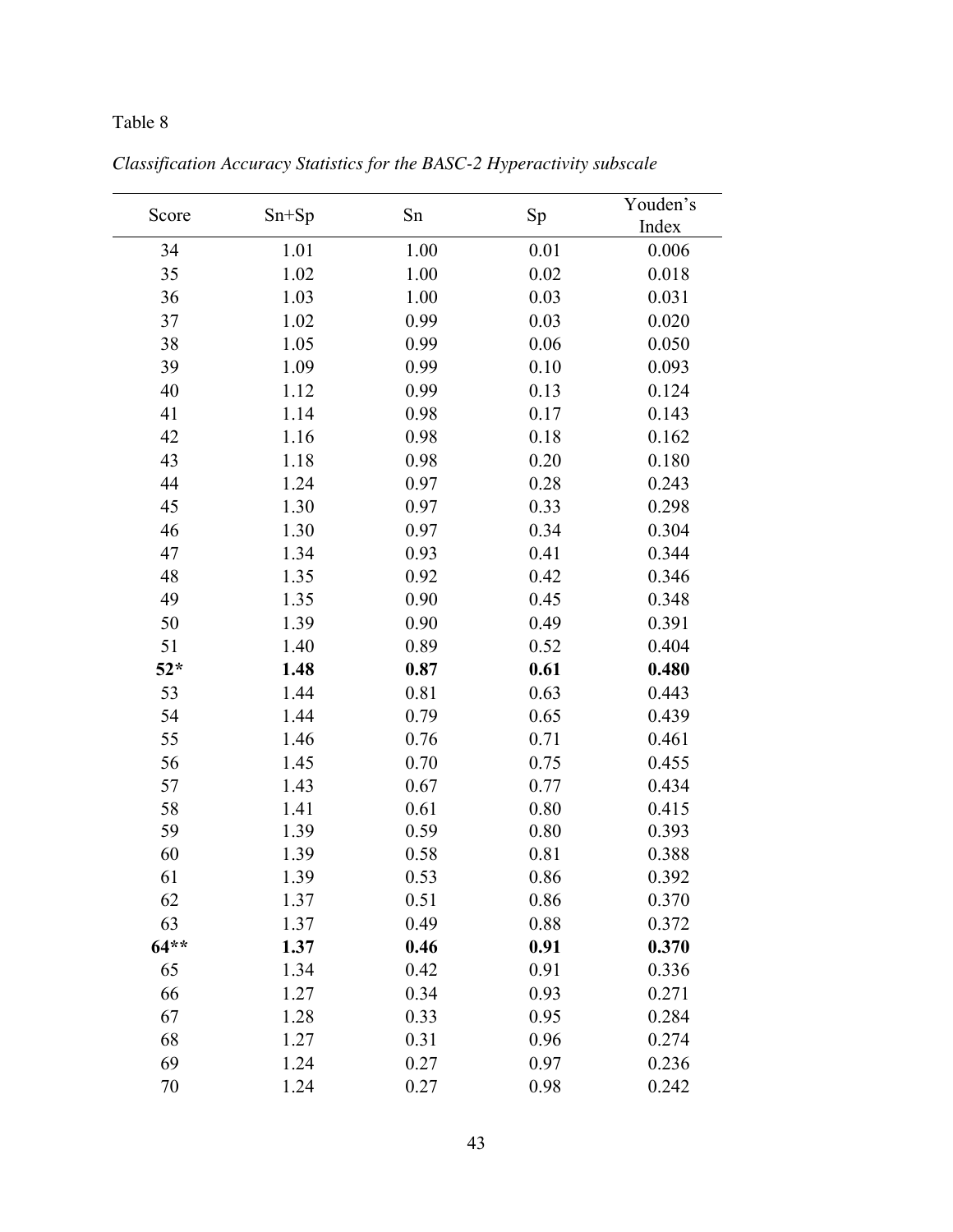| 71 | 1.23 | 0.24 | 0.98 | 0.226 |
|----|------|------|------|-------|
| 72 | 1.22 | 0.23 | 0.99 | 0.221 |
| 73 | 1.21 | 0.22 | 0.99 | 0.210 |
| 74 | 1.18 | 0.19 | 0.99 | 0.177 |
| 76 | 1.17 | 0.18 | 0.99 | 0.172 |
| 78 | 1.14 | 0.14 | 0.99 | 0.138 |
| 80 | 1.13 | 0.13 | 0.99 | 0.127 |
| 82 | 1.09 | 0.10 | 0.99 | 0.094 |
| 83 | 1.08 | 0.08 | 1.00 | 0.078 |
| 84 | 1.04 | 0.04 | 1.00 | 0.044 |
| 85 | 1.03 | 0.03 | 1.00 | 0.033 |
| 86 | 1.00 | 0.00 | 1.00 | 0.000 |

*Note.* BASC-2 = Behavior Assessment System for Children; Sn = Sensitivity; \* Sn+SP cutoff

score; \*\* Delong cutoff score.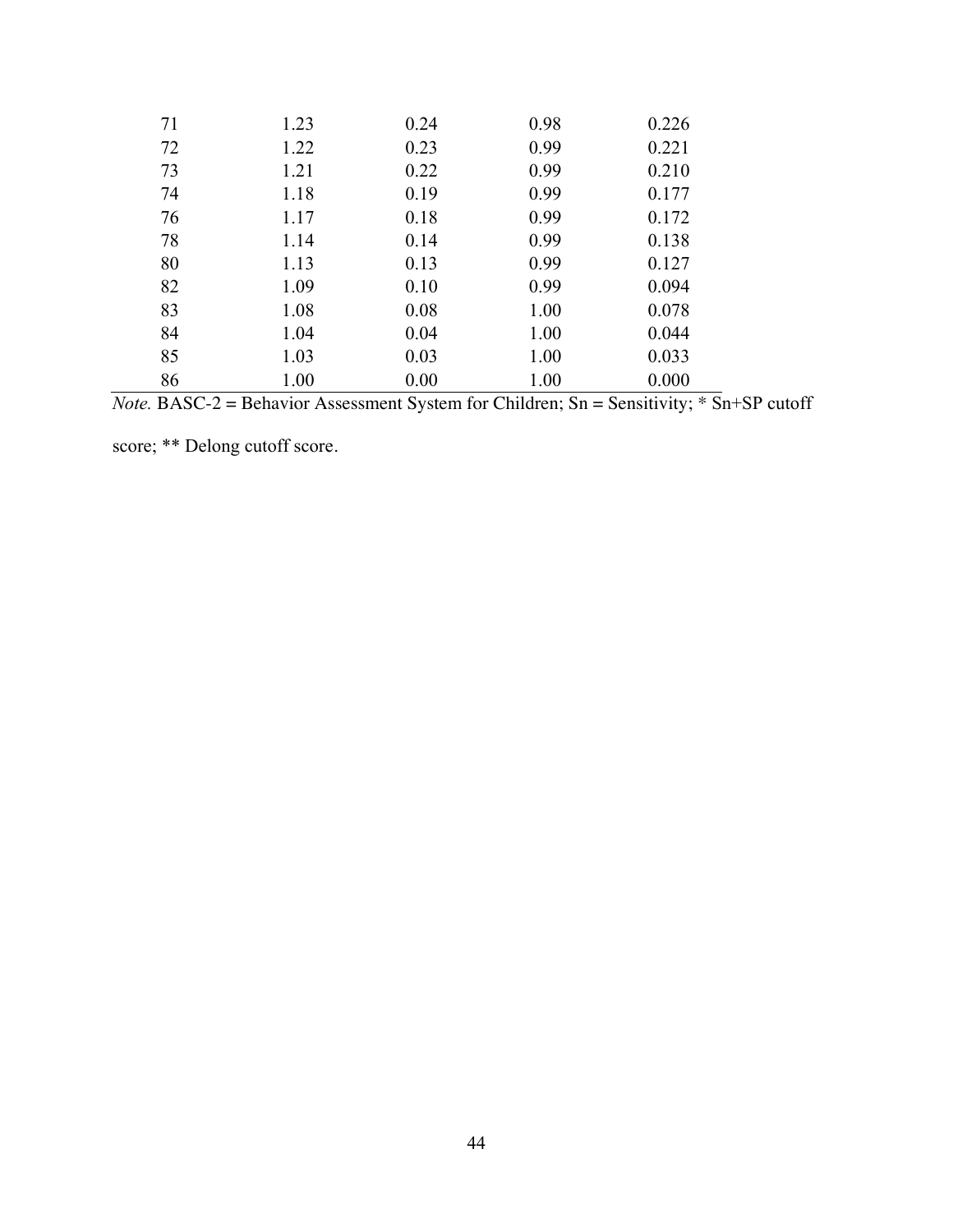| Score    | $Sn+Sp$ | Sn   | Sp   | Youden's<br>Index |
|----------|---------|------|------|-------------------|
| 0.00     | 1.16    | 0.99 | 0.17 | 0.161             |
| 0.15     | 1.17    | 0.99 | 0.18 | 0.167             |
| 0.17     | 1.27    | 0.94 | 0.33 | 0.270             |
| 0.32     | 1.28    | 0.94 | 0.33 | 0.276             |
| 0.33     | 1.34    | 0.91 | 0.43 | 0.341             |
| 0.47     | 1.35    | 0.91 | 0.44 | 0.347             |
| 0.50     | 1.40    | 0.83 | 0.57 | 0.404             |
| 0.60     | 1.41    | 0.83 | 0.58 | 0.410             |
| $0.67*$  | 1.46    | 0.78 | 0.69 | 0.465             |
| 0.83     | 1.41    | 0.68 | 0.74 | 0.414             |
| 0.93     | 1.40    | 0.67 | 0.74 | 0.403             |
| 0.93     | 1.41    | 0.67 | 0.74 | 0.409             |
| 0.99     | 1.42    | 0.67 | 0.75 | 0.415             |
| 1.00     | 1.40    | 0.60 | 0.80 | 0.398             |
| 1.17     | 1.44    | 0.57 | 0.87 | 0.438             |
| $1.33**$ | 1.42    | 0.52 | 0.90 | 0.424             |
| 1.50     | 1.39    | 0.44 | 0.94 | 0.389             |
| 1.67     | 1.27    | 0.32 | 0.94 | 0.267             |
| 1.83     | 1.22    | 0.26 | 0.96 | 0.219             |
| 1.93     | 1.21    | 0.24 | 0.96 | 0.208             |
| 2.00     | 1.18    | 0.20 | 0.98 | 0.175             |
| 2.17     | 1.14    | 0.14 | 0.99 | 0.138             |
| 2.33     | 1.12    | 0.12 | 0.99 | 0.116             |
| 2.50     | 1.06    | 0.06 | 1.00 | 0.056             |
| 2.67     | 1.03    | 0.03 | 1.00 | 0.033             |
| 2.83     | 1.01    | 0.01 | 1.00 | 0.011             |
| 3.00     | 1.00    | 0.00 | 1.00 | 0.000             |

*Classification Accuracy Statistics for the SRS Hyperactivity subscale*

Note. SRS = Symptom Rating Scale; Sn = Sensitivity; Sp = Specificity;  $*$  Sn+SP cutoff score;  $**$ 

Delong cutoff score.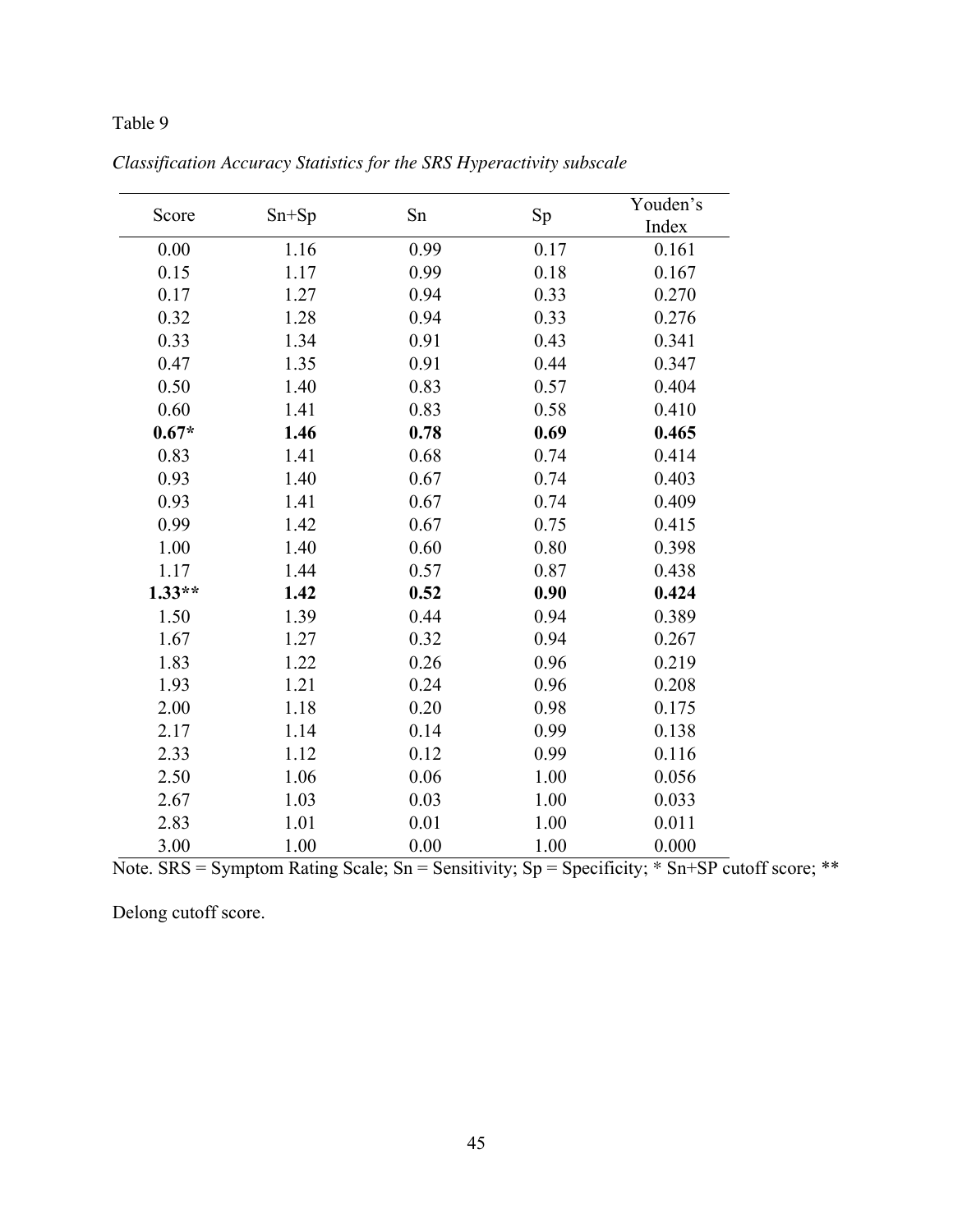| Score | $Sn+Sp$ | Sn   | Sp   | Youden's<br>Index |
|-------|---------|------|------|-------------------|
| 40    | 1.03    | 1.00 | 0.03 | 0.03              |
| 41    | 1.04    | 1.00 | 0.04 | 0.04              |
| 42    | 1.05    | 1.00 | 0.05 | 0.05              |
| 43    | 1.06    | 1.00 | 0.06 | 0.06              |
| 44    | 1.08    | 1.00 | 0.08 | 0.08              |
| 45    | 1.08    | 0.98 | 0.10 | 0.08              |
| 46    | 1.08    | 0.98 | 0.10 | 0.08              |
| 47    | 1.07    | 0.97 | 0.10 | 0.07              |
| 48    | 1.11    | 0.97 | 0.14 | 0.11              |
| 50    | 1.09    | 0.93 | 0.15 | 0.09              |
| 51    | 1.04    | 0.87 | 0.17 | 0.04              |
| 53    | 1.05    | 0.86 | 0.20 | 0.05              |
| 54    | 1.06    | 0.83 | 0.23 | 0.06              |
| 55    | 1.07    | 0.83 | 0.24 | 0.07              |
| 56    | 1.09    | 0.78 | 0.31 | 0.09              |
| 57    | 1.10    | 0.78 | 0.33 | 0.10              |
| 58    | 1.09    | 0.77 | 0.33 | 0.09              |
| 59    | 1.11    | 0.68 | 0.44 | 0.11              |
| 60    | 1.14    | 0.64 | 0.49 | 0.14              |
| 61    | 1.11    | 0.58 | 0.53 | 0.11              |
| 62    | 1.10    | 0.54 | 0.55 | 0.10              |
| 63    | 1.09    | 0.51 | 0.58 | 0.09              |
| 64    | 1.01    | 0.33 | 0.67 | 0.01              |
| 65    | 1.02    | 0.33 | 0.69 | 0.02              |
| 66    | 1.02    | 0.31 | 0.71 | 0.02              |
| 67    | 1.01    | 0.22 | 0.79 | 0.01              |
| 68    | 0.99    | 0.19 | 0.80 | 0.01              |
| 69    | 1.02    | 0.18 | 0.84 | 0.02              |
| 70    | 0.98    | 0.11 | 0.87 | 0.02              |
| 71    | 1.00    | 0.11 | 0.89 | 0.00              |
| 72    | 1.00    | 0.08 | 0.92 | 0.00              |
| 73    | 0.99    | 0.06 | 0.93 | 0.01              |
| 74    | 0.98    | 0.04 | 0.93 | 0.02              |
| 75    | 1.00    | 0.04 | 0.95 | 0.00              |
| 76    | 0.98    | 0.02 | 0.96 | 0.02              |
| 77    | 0.99    | 0.01 | 0.98 | 0.01              |
| 78    | 0.99    | 0.00 | 0.99 | 0.01              |
| 81    | 1.00    | 0.00 | 1.00 | 0.00              |

*Classification Accuracy Statistics for the BASC-2 Attention Problems subscale*

*Note*. BASC-2 = Behavior Assessment System for Children; Sn = Sensitivity; Sp = Specificity.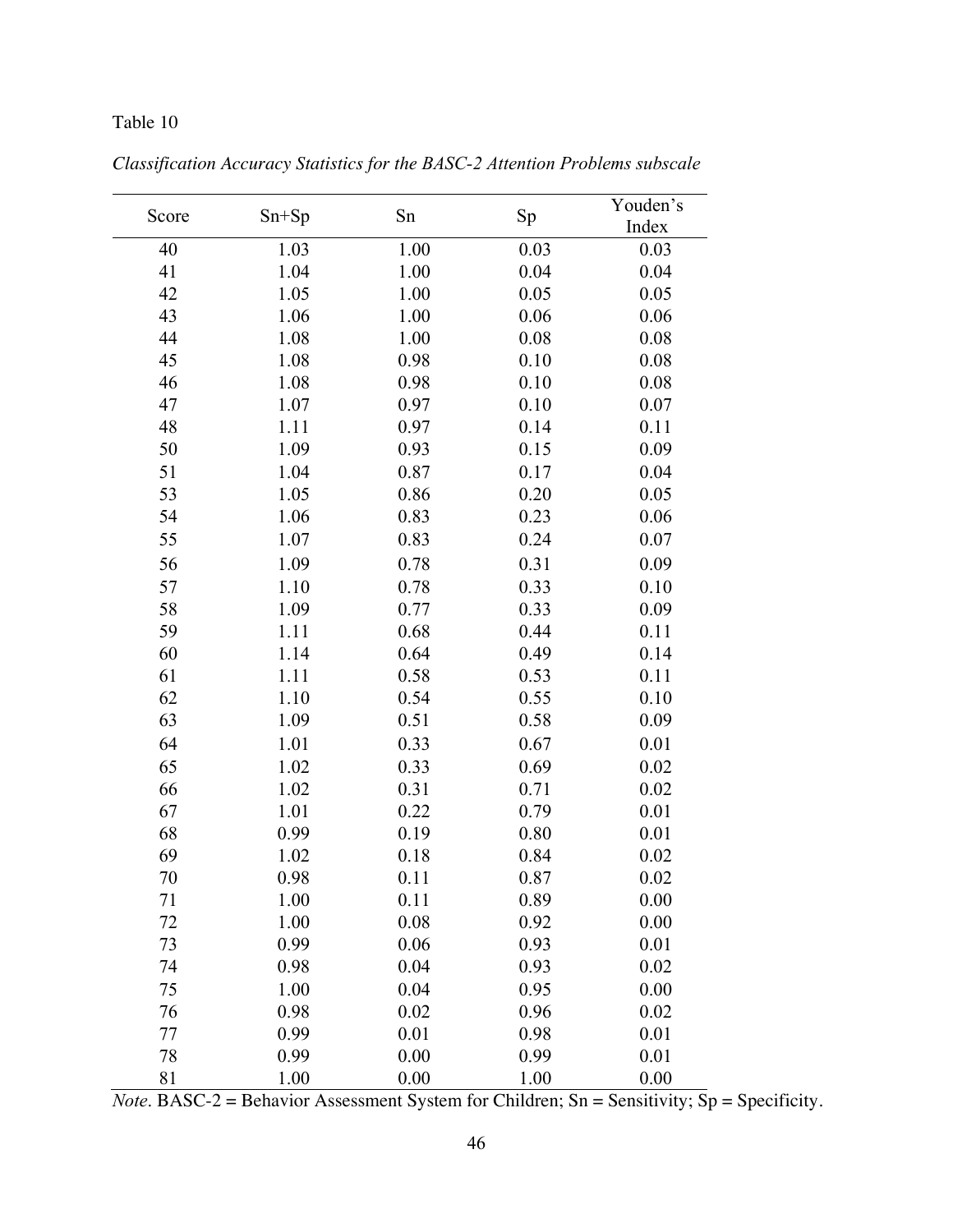| Score | $Sn+Sp$ | Sn   | Sp   | Youden's<br>Index |
|-------|---------|------|------|-------------------|
| 0.00  | 0.99    | 0.99 | 0.00 | 0.01              |
| 0.11  | 0.99    | 0.99 | 0.00 | 0.01              |
| 0.22  | 0.97    | 0.97 | 0.00 | 0.03              |
| 0.33  | 0.96    | 0.96 | 0.00 | 0.04              |
| 0.56  | 0.95    | 0.94 | 0.01 | 0.05              |
| 0.67  | 0.98    | 0.91 | 0.07 | 0.02              |
| 0.78  | 1.01    | 0.90 | 0.11 | 0.01              |
| 0.89  | 1.00    | 0.86 | 0.14 | 0.00              |
| 1.00  | 1.05    | 0.85 | 0.20 | 0.05              |
| 1.11  | 1.04    | 0.80 | 0.23 | 0.04              |
| 1.22  | 1.05    | 0.78 | 0.27 | 0.05              |
| 1.33  | 1.08    | 0.74 | 0.33 | 0.08              |
| 1.44  | 1.09    | 0.71 | 0.38 | 0.09              |
| 1.56  | 1.11    | 0.64 | 0.47 | 0.11              |
| 1.67  | 1.08    | 0.60 | 0.49 | 0.08              |
| 1.78  | 1.14    | 0.56 | 0.58 | 0.14              |
| 1.89  | 1.15    | 0.51 | 0.64 | 0.15              |
| 2.00  | 1.10    | 0.44 | 0.67 | 0.10              |
| 2.11  | 1.07    | 0.37 | 0.70 | 0.07              |
| 2.22  | 1.08    | 0.33 | 0.76 | 0.08              |
| 2.33  | 1.09    | 0.26 | 0.83 | 0.09              |
| 2.44  | 1.04    | 0.18 | 0.86 | 0.04              |
| 2.56  | 1.01    | 0.13 | 0.88 | 0.01              |
| 2.67  | 0.99    | 0.09 | 0.90 | 0.01              |
| 2.78  | 0.97    | 0.05 | 0.92 | 0.03              |
| 2.89  | 0.97    | 0.02 | 0.96 | 0.03              |
| 3.00  | 1.00    | 0.00 | 1.00 | 0.00              |

*Classification Accuracy Statistics for the SRS Inattention subscale*

 $Note. SRS = Symptom Rating Scale; Sn = Sensitivity; Sp = Specificity.$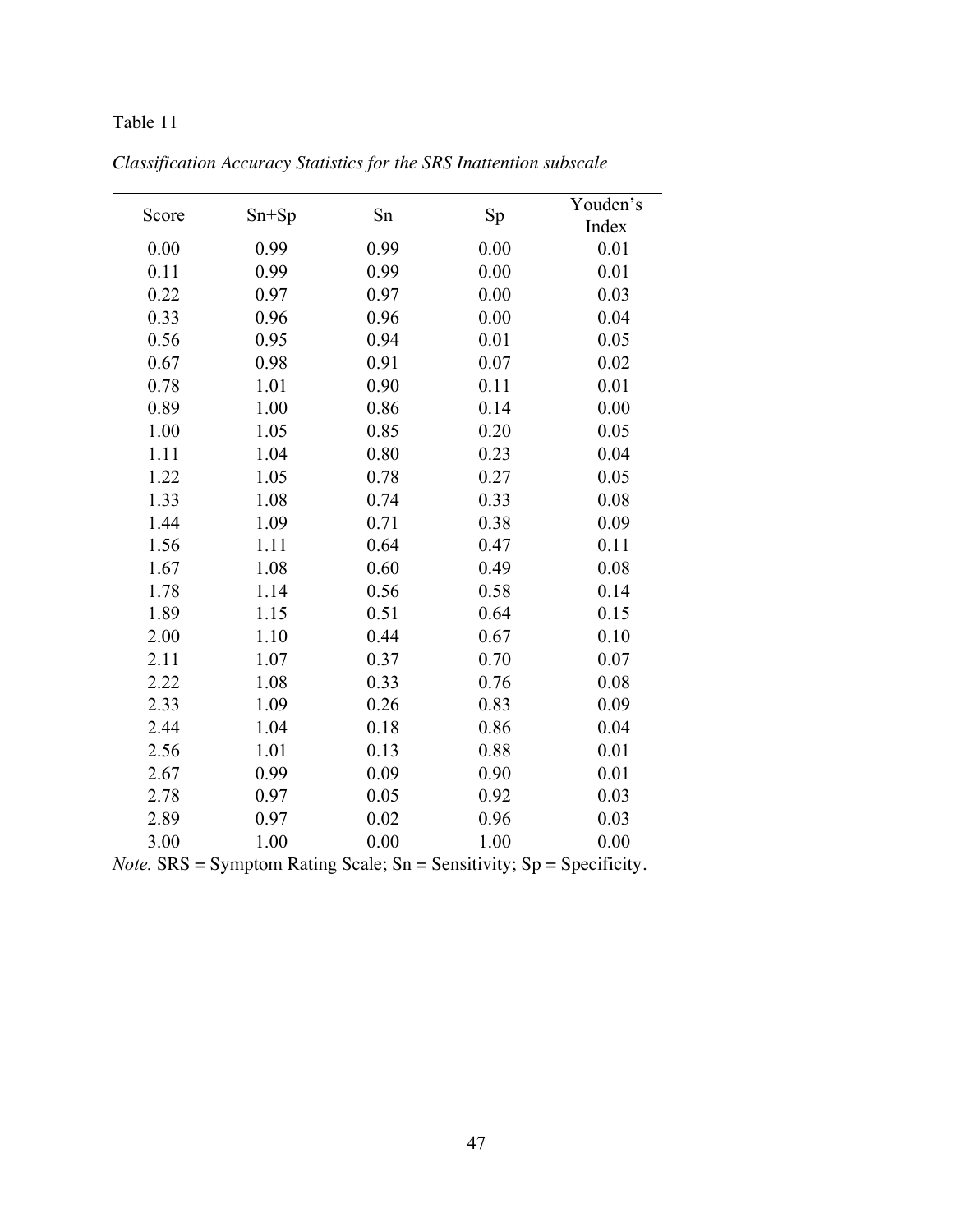#### References

- Amador-Campos, J. A., Forns-Santacana, M., Guàrdia-Olmos, J., & Peró-Cebollero, M. (2006). DSM-IV Attention Deficit Hyperactivity Disorder Symptoms: Agreement between Informants in Prevalence and Factor Structure at Different Ages. *Journal of Psychopathology and Behavioral Assessment*, *28*(1), 23-32. doi:10.1007/s10862-006- 4538-x
- Barkley, R. A. (2014). Sluggish cognitive tempo (concentration deficit disorder?): Current status, future directions, and a plea to change the name. Journal of Abnormal Child Psychology, 42, 117–125. http://dx .doi.org/10.1007/s10802-013-9824-y
- Barkley, R. A. (2015). *Attention-deficit hyperactivity disorder: A handbook for diagnosis and treatment., 4th ed*. New York, NY, US: Guilford Press.
- Bauermeister, J. J., Canino, G., Polanczyk, G., & Rohde, L. A. (2010). ADHD across cultures: Is there evidence for a bidimensional organization of symptoms?. *Journal of Clinical Child and Adolescent Psychology*, *39*(3), 362-372. doi:10.1080/15374411003691743
- Bauermeister, J. J., Barkley, R. A., Bauermeister, J. A., Martínez, J. V., & McBurnett, K. (2012). Validity of the sluggish cognitive tempo, inattention, and hyperactivity symptom dimensions: Neuropsychological and psychosocial correlates. *Journal of Abnormal Child Psychology*, *40*(5), 683-697. doi:10.1007/s10802-011-9602-7
- Burns, G. L., Boe, B., Walsh, J. A., Sommers-Flanagan, R., & Teegarden, L. A. (2001). A confirmatory factor analysis of the DSM-IV ADHD and ODD symptoms: What is the best model for the organization of these symptoms?. *Journal of Abnormal Child Psychology, 29*, 339-349. doi:10.1023/A:1010314030025
- Burns, G. L., de Moura, M. A., Walsh, J. A., Desmul, C., Silpakit, C., & Sommers-Flanagan, J. (2008). Invariance and convergent and discriminant validity between mothers' and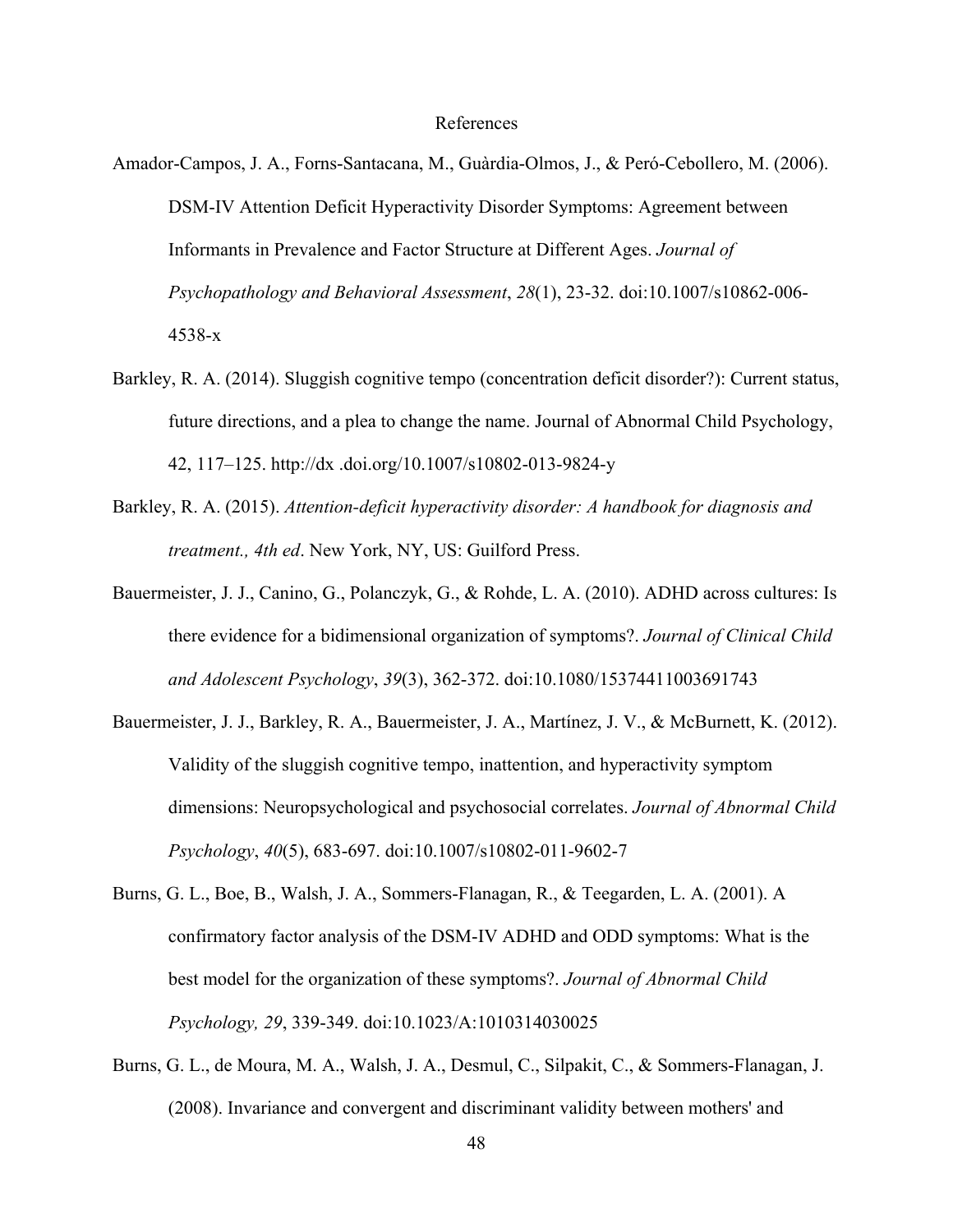fathers' ratings of oppositional defiant disorder toward adults, ADHD-HI, ADHD-IN, and academic competence factors within Brazilian, Thai, and American children. *Psychological Assessment*, *20*(2), 121-130. doi:10.1037/1040-3590.20.2.121

- Bussing, R., Fernandez, M., Harwood, M., Hou, W., Garvan, C., Eyberg, S. M., & Swanson, J. M. (2008). Parent and teacher SNAP-IV ratings of attention deficit hyperactivity disorder symptoms: Psychometric properties and normative ratings from a school district sample. *Assessment*, *15*, 317-328. doi:10.1177/1073191107313888
- Capdevila-Brophy, C., Artigas-Pallarés, J., Navarro-Pastor, J. B., GarcíaNonell, K., Rigau-Ratera, E., & Obiols, J. E. (2014). ADHD predominantly inattentive subtype with high sluggish cognitive tempo: A new clinical entity? *Journal of Attention Disorders, 18*, 607– 616. http://dx .doi.org/10.1177/1087054712445483
- Cantwell, D. P. (1996). Attention deficit disorder: A review of the past 10 years. *Journal of the American Academy of Child & Adolescent Psychiatry*, *35*(8), 978-987. doi:10.1097/00004583-199608000-00008
- Craig, L. (2006). Does Father Care Mean Fathers Share?: A Comparison of How Mothers and Fathers in Intact Families Spend Time with Children. *Gender & Society*, *20*(2), 259-281. doi:10.1177/0891243205285212
- Craig, L., & Mullan, K. (2011). How mothers and fathers share childcare: A cross-national timeuse comparison. *American Sociological Review*, *76*(6), 834-861. doi:10.1177/0003122411427673
- DeLong, E. R., DeLong, D. M., & Clarke-Pearson, D. L. (1988). Comparing the areas under two or more correlated receiver operating characteristic curves: A nonparametric approach. *Biometrics*, 837-845.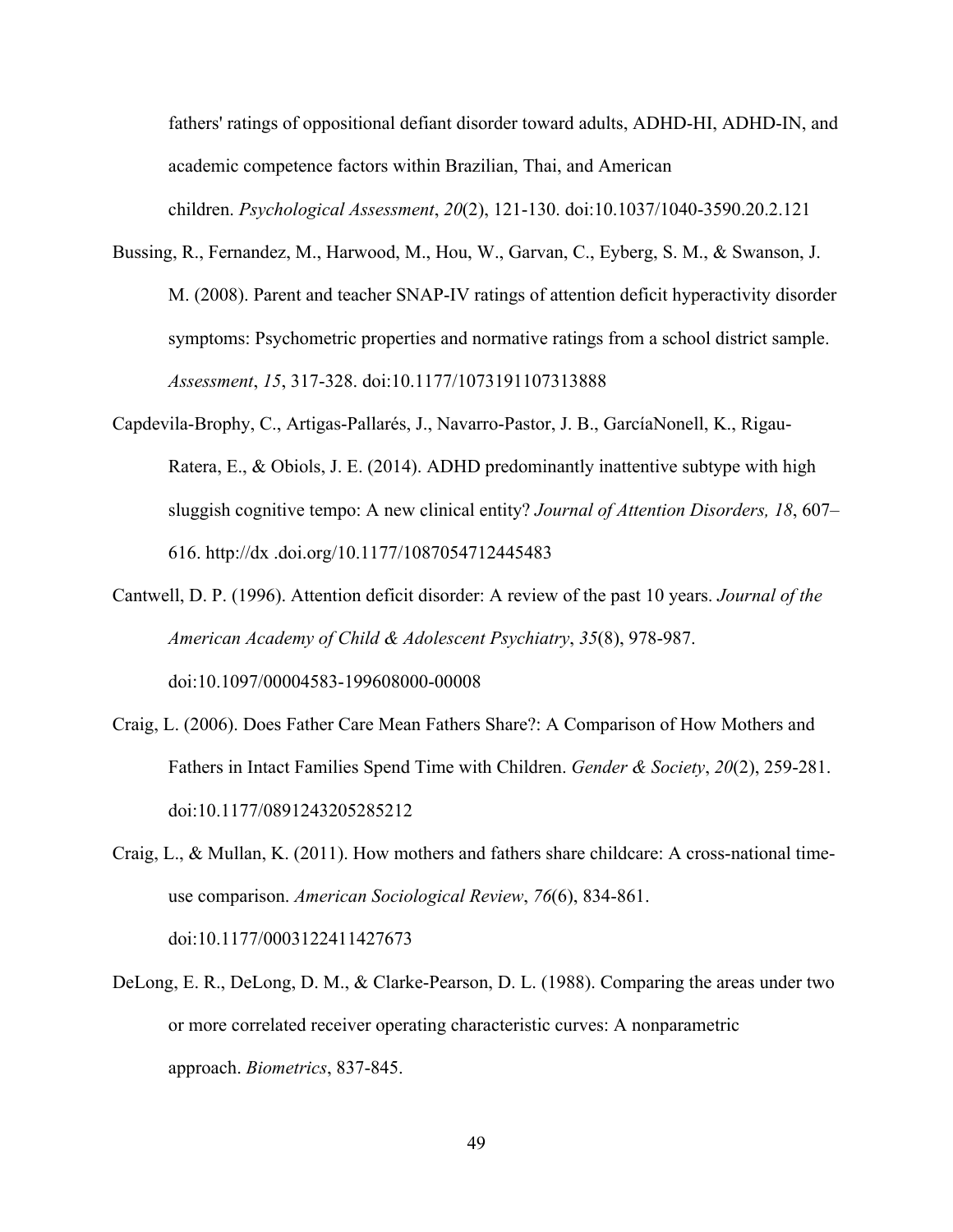- *Diagnostic and statistical manual of mental disorders: DSM-5™., 5th ed*. (2013). Arlington, VA, US: American Psychiatric Publishing, Inc. doi:10.1176/appi.books.9780890425596
- Diamantopoulou, S., Rydell, A., Thorell, L. B., & Bohlin, G. (2007). Impact of executive functioning and symptoms of attention deficit hyperactivity disorder on children's peer relations and school performance. *Developmental Neuropsychology*, *32*, 521-542. doi:10.1080/87565640701360981
- Doyle, A., Ostrander, R., Skare, S., Crosby, R. D., & August, G. J. (1997). Convergent and criterion-related validity of the Behavior Assessment System for Children–Parent Rating Scale. *Journal of Clinical Child Psychology*, *26*(3), 276-284. doi:10.1207/s15374424jccp2603\_6
- DuPaul, G. J., Power, T. J., Anastopoulos, A. D., & Reid, R. (1998). *ADHD Rating Scale—IV: Checklists, norms, and clinical interpretation*. New York, NY, US: Guilford Press.
- DuPaul, G. J., Reid, R., Anastopoulos, A. D., Lambert, M. C., Watkins, M. W., & Power, T. J. (2016). Parent and teacher ratings of attention-deficit/hyperactivity disorder symptoms: Factor structure and normative data. *Psychological Assessment*, *28*(2), 214-225. doi:10.1037/pas0000166
- Egeland, J., Ueland, T., & Johansen, S. (2012). Central processing energetic factors mediate impaired motor control in ADHD combined subtype but not in ADHD inattentive subtype. *Journal of Learning Disabilities, 45*, 361–370. http://dx.doi.org/10.1177/0022219411407922
- Fisher, R. A. (1915). "Frequency distribution of the values of the correlation coefficient in samples of an indefinitely large population". *Biometrika, 10* (4): 507–521. doi:10.2307/2331838.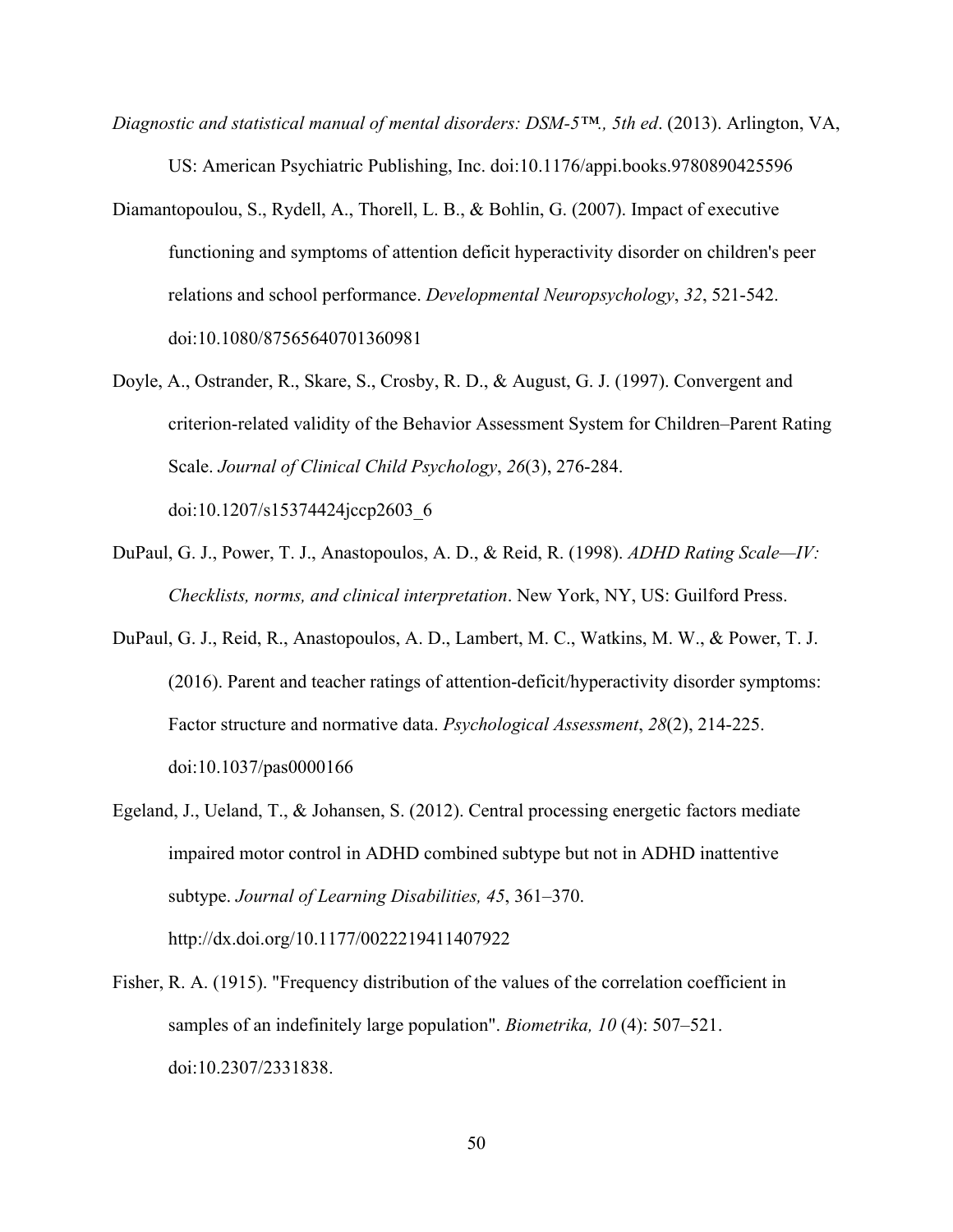- Glutting, J. J., Youngstrom, E. A., & Watkins, M. W. (2005). ADHD and college students: Exploratory and confirmatory factor structures with student and parent data. *Psychological Assessment, 17*, 44-55. doi:10.1037/1040-3590.17.1.44
- Gomez, R. (2010). Equivalency for father and mother ratings of the ADHD symptoms. *Journal of Abnormal Child Psychology*, *38*(3), 303-314. doi:10.1007/s10802-009-9370-9

Goth-Owens, T. L., Martinez-Torteya, C., Martel, M. M., & Nigg, J. T. (2010). Processing speed weakness in children and adolescents with non-hyperactive but inattentive ADHD (ADD). *Child Neuropsychology, 16*, 577–591. http://dx.doi.org/10.1080/09297049.2010.485126

- Gresham, F. M., Elliott, S. N., Cook, C. R., Vance, M. J., & Kettler, R. (2010). Cross-informant agreement for ratings for social skill and problem behavior ratings: An investigation of the Social Skills Improvement System—Rating Scales. *Psychological Assessment*, *22*, 157-166. doi:10.1037/a0018124
- Hanley, J. A., & McNeil, B. J. (1983). A method of comparing the areas under receiver operating characteristic curves derived from the same cases. *Radiology 148*(3), 839–843.
- Hardy, K. K., Kollins, S. H., Murray, D. W., Riddle, M. A., Greenhill, L. L., Cunningham, C., & ... Chuang, S. Z. (2009). Factor structure of parent- and teacher-rated attentiondeficit/hyperactivity disorder symptoms in the Preschoolers with Attention-Deficit/Hyperactivity Disorder Treatment Study (PATS). In J. L. Luby, M. A. Riddle, J. L. Luby, M. A. Riddle (Eds.) , *Advances in preschool psychopharmacology* (pp. 181- 193). New York, NY, US: Mary Ann Liebert Publishers.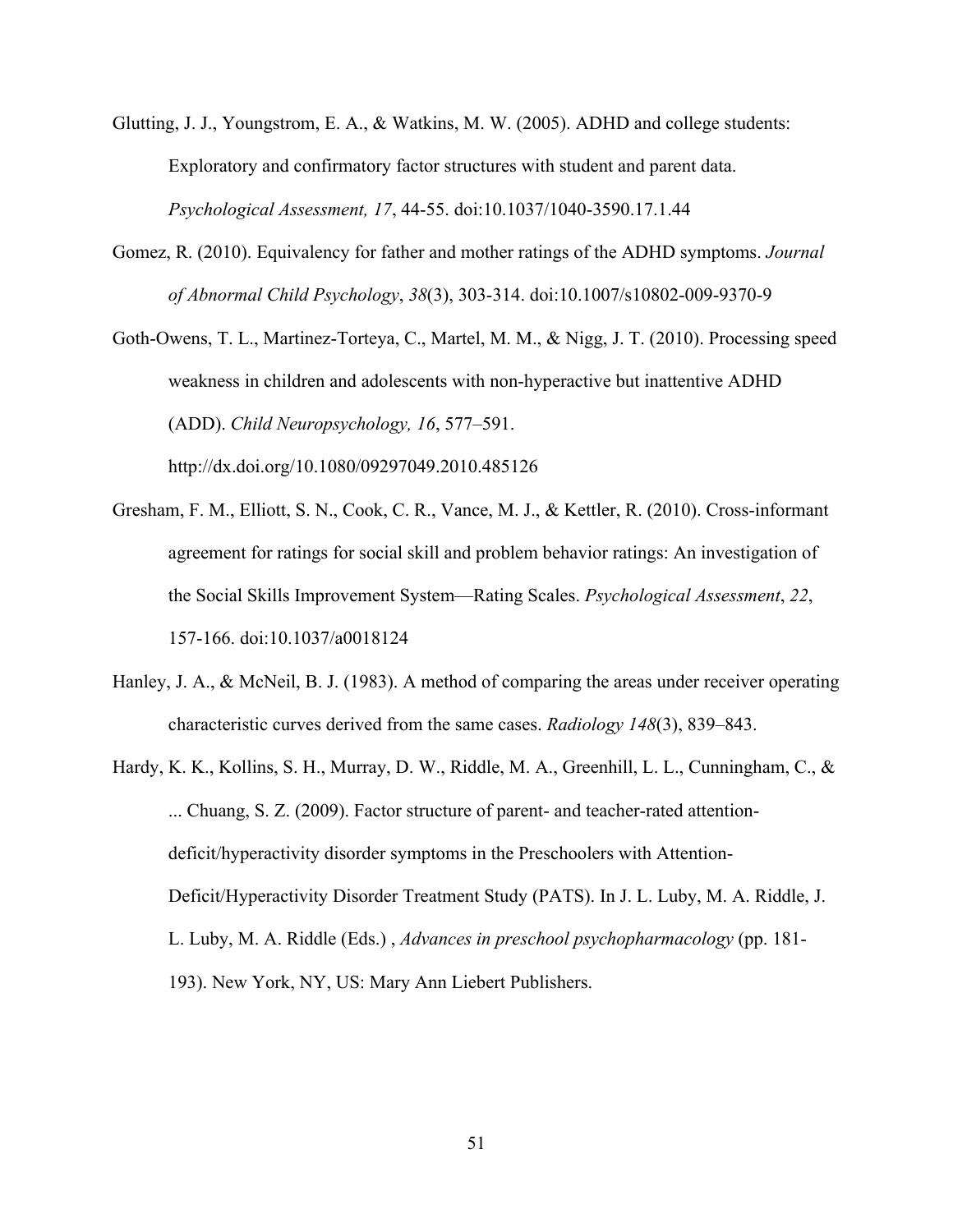- Hoagwood, K., Kelleher, K. J., Feil, M., & Comer, D. M. (2000). Treatment services for children with ADHD: A national perspective. *Journal of The American Academy of Child & Adolescent Psychiatry*, *39*(2), 198-206. doi:10.1097/00004583-200002000-00020
- Hosmer, D. W., & Lemeshow, S. (2000). Introduction to the logistic regression model. *Applied Logistic Regression, Second Edition*, 1-30.
- Jarrett, M. A., Van Meter, A., Youngstrom, E. A., Hilton, D. C., & Ollendick, T. H. (2016). Evidence-Based Assessment of ADHD in Youth Using a Receiver Operating Characteristic Approach. *Journal of Clinical Child & Adolescent Psychology*, 1-13.
- Johnston, C., & Mash, E. J. (2001). Families of children with Attention-Deficit/ Hyperactivity Disorder: Review and recommendations for future research. *Clinical Child and Family Psychology Review*, *4*(3), 183-207. doi:10.1023/A:1017592030434
- Lahey, B. B., Pelham, W. E., Loney, J., Lee, S. S., & Willcutt, E. (2005). Instability of the DSM-IV Subtypes of ADHD from Preschool through Elementary School. *Archives of General Psychiatry*, *62*(8), 896-902. doi:10.1001/archpsyc.62.8.896
- Langberg, J. M., Froehlich, T. E., Loren, R. E., Martin, J. E., & Epstein, J. N. (2008). Assessing children with ADHD in primary care settings. *Expert Review of Neurotherapeutics*, *8*(4), 627-641.
- Langberg, J. M., Epstein, J. N., Simon, J. O., Loren, R. A., Arnold, L. E., Hechtman, L., & ... Wigal, T. (2010). Parent agreement on ratings of children's Attention Deficit/Hyperactivity Disorder and broadband externalizing behaviors. *Journal of Emotional and Behavioral Disorders*, *18*(1), 41-50. doi:10.1177/1063426608330792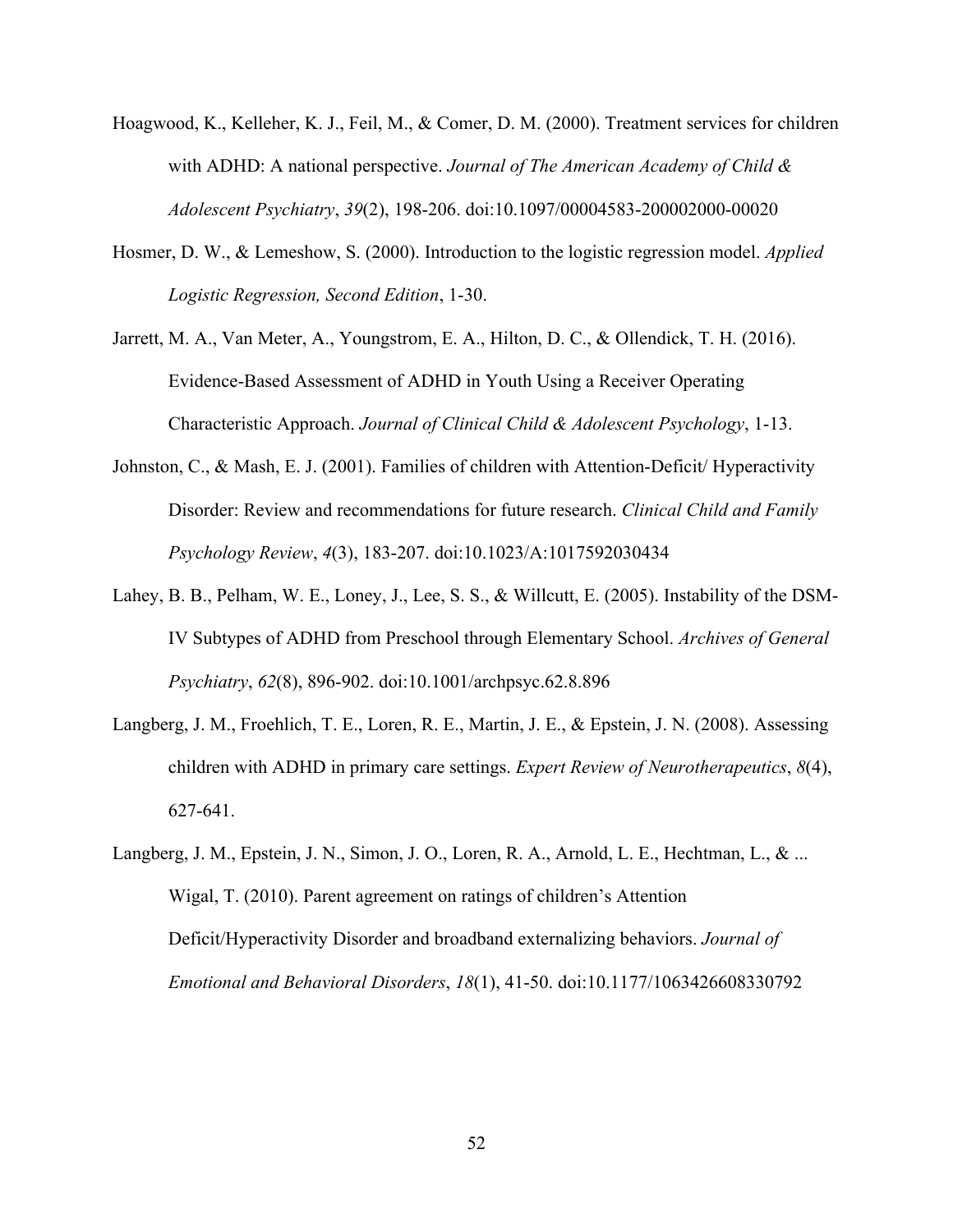- Lee, I. A., & Preacher, K. J. (2013, September). Calculation for the test of the difference between two dependent correlations with one variable in common [Computer software]. Available from http://quantpsy.org.
- Lee, S. S., Lahey, B. B., Owens, E. B., & Hinshaw, S. P. (2008). Few preschool boys and girls with ADHD are well-adjusted during adolescence. *Journal of Abnormal Child Psychology*, *36*(3), 373-383. doi:10.1007/s10802-007-9184-6
- Maedgen, J. W., & Carlson, C. L. (2000). Social functioning and emotional regulation in the attention deficit hyperactivity disorder subtypes. *Journal of Clinical Child Psychology*, *29*(1), 30-42.
- Marshall, S. A., Evans, S. W., Eiraldi, R. B., Becker, S. P., & Power, T. J. (2014). Social and academic impairment in youth with ADHD, predominately inattentive type and sluggish cognitive tempo. *Journal of Abnormal Child Psychology*, *42*(1), 77-90.
- Matier-Sharma, K., Perachio, N., Newcorn, J. H., Sharma, V., & Halperin, J. M. (1995). Differential diagnosis of ADHD: Are objective measures of attention, impulsivity, and activity level helpful?. *Child Neuropsychology*, *1*(2), 118-127. doi:10.1080/09297049508402243
- Mayfield, A. R., Parke, E. M., Barchard, K. A., Zenisek, R. P., Thaler, N. S., Etcoff, L. M., & Allen, D. N. (2016). Equivalence of mother and father ratings of ADHD in children. *Child neuropsychology*, 1-18.
- McKee, T.E. (2012). Examining the dimensionality of ADHD symptomatology in young adults using factor analysis and outcome prediction. *Journal of Attention Disorders, 16*, 427- 437. doi:10.1177/1087054710396039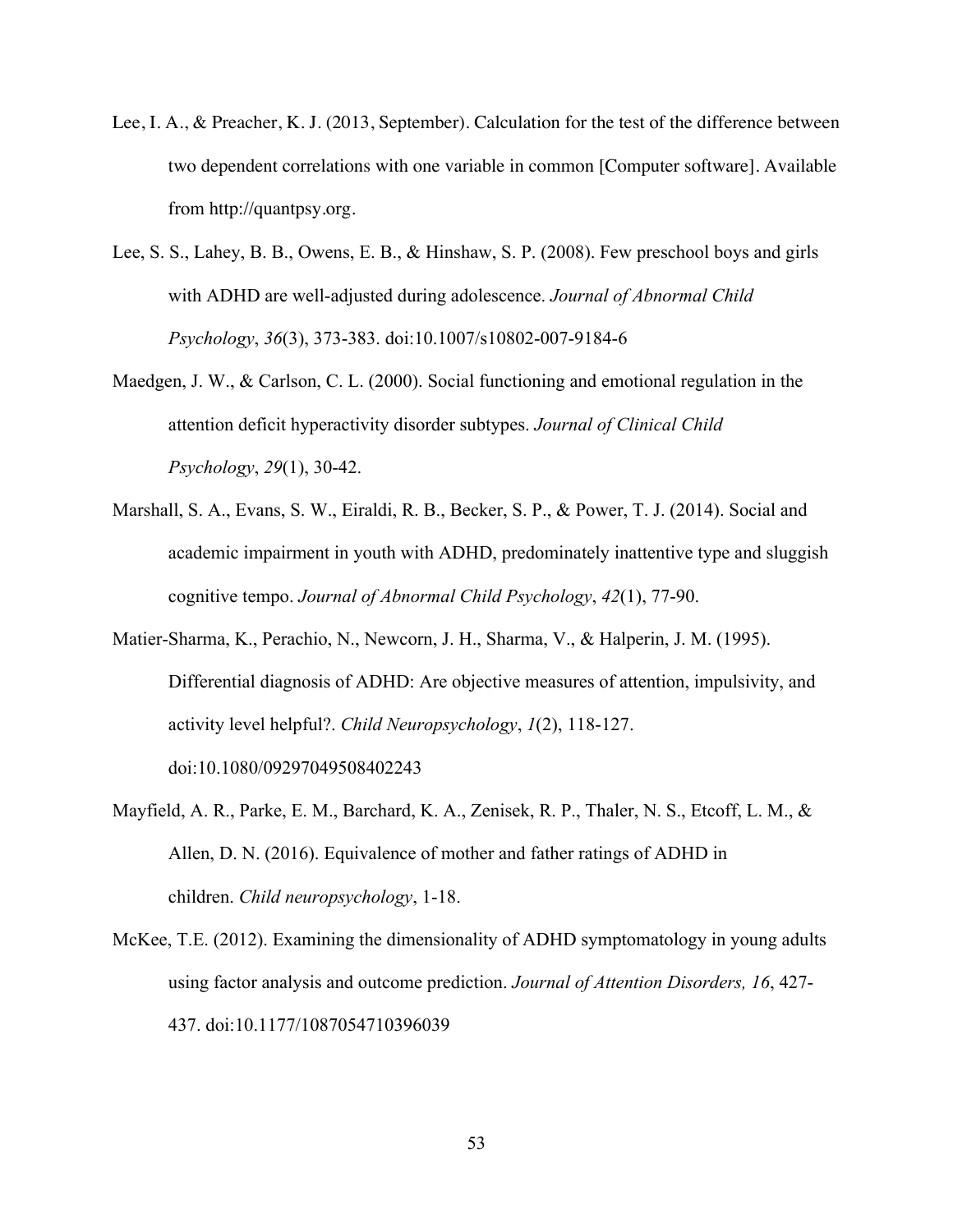- McLoughlin, G., Rijsdijk, F., Asherson, P., & Kuntsi, J. (2011). Parents and teachers make different contributions to a shared perspective on hyperactive–impulsive and inattentive symptoms: A multivariate analysis of parent and teacher ratings on the symptom domains of ADHD. *Behavior Genetics*, *41*(5), 668-679. doi:10.1007/s10519-011-9473-2
- Moffitt, T. E., Arseneault, L., Belsky, D., Dickson, N., Hancox, R. J., Harrington, H., & ... Caspi, A. (2011). A gradient of childhood self-control predicts health, wealth, and public safety. *PNAS: Proceedings of the National Academy of Sciences of the United States of America*, *108*, 2693-2698. doi:10.1073/pnas.1010076108
- Moffitt, T. E., & Melchior, M. (2007). Why does the worldwide prevalence of childhood attention deficit hyperactivity disorder matter?. *The American Journal of Psychiatry*, *164*(6), 856-858. doi:10.1176/appi.ajp.164.6.856
- Norwalk, K., Norvilitis, J.M. & MacLean, M. G. (2009). ADHD symptomatology and its relationship to factors associated with college adjustment*. Journal of Attention Disorders, 13*, 251-258. doi:10.1177/1087054708320441
- Parke, E. M., Mayfield, A. R., Barchard, K. A., Thaler, N. S., Etcoff, L. M., & Allen, D. N. (2015). Factor structure of symptom dimensions in attention-deficit/hyperactivity disorder (ADHD). *Psychological Assessment*, *27*(4), 1427-1437. doi:10.1037/pas0000121
- Parke, R.D. (2002). Fathers and families. In M. H., Bornstein (Ed.), *Handbook of parenting, Volume 3: Being and Becoming a Parent (2nd ed.).* Mahwah, NJ: Lawrence Eribaum Associates.
- Pelham, W. J., Fabiano, G. A., & Massetti, G. M. (2005). Evidence-Based Assessment of Attention Deficit Hyperactivity Disorder in Children and Adolescents. *Journal of*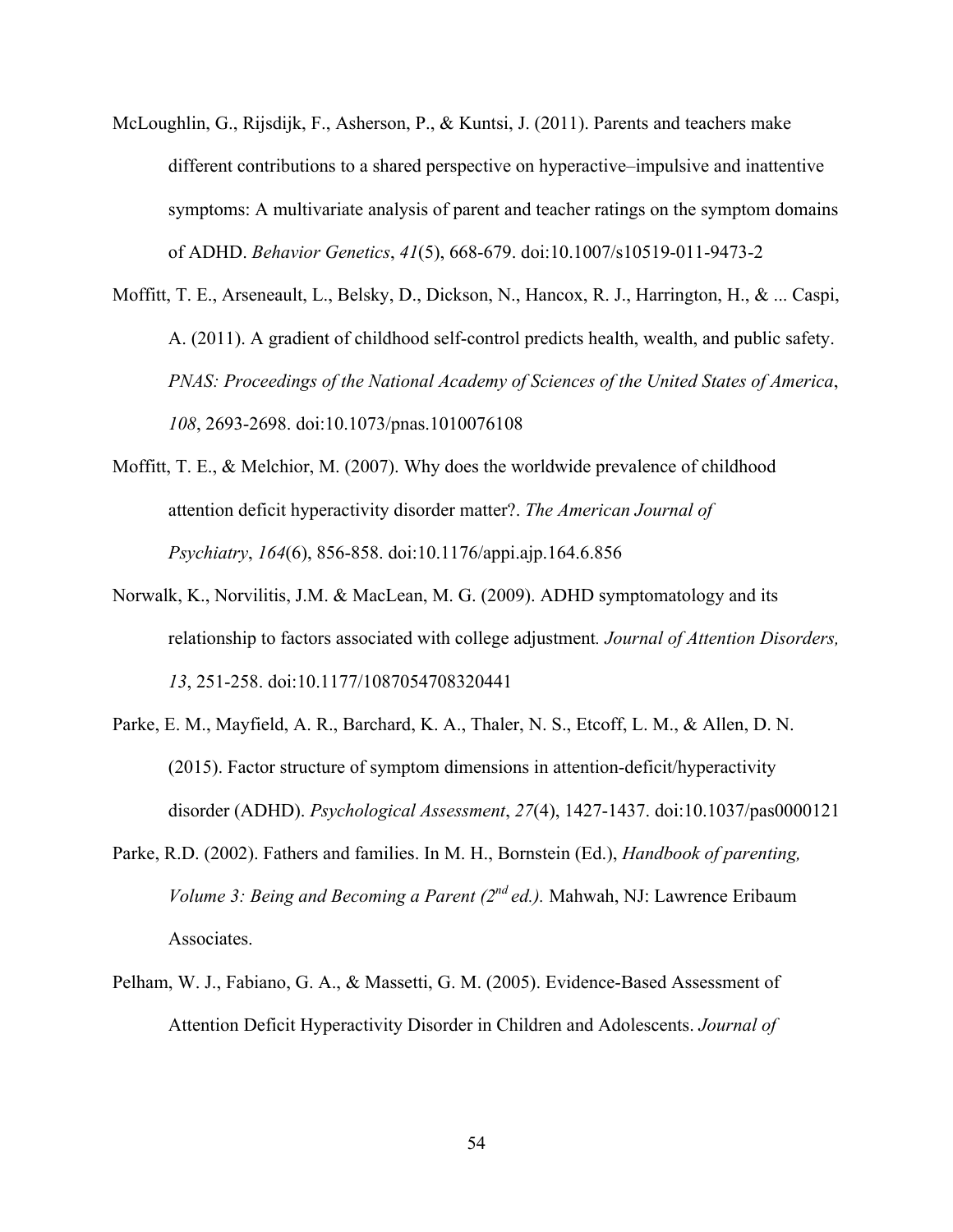*Clinical Child and Adolescent Psychology*, *34*(3), 449-476.

doi:10.1207/s15374424jccp3403\_5

- Phares, V., Lopez, E., Fields, S., Kamboukos, D., & Duhig, A. M. (2005). Are fathers involved in pediatric psychology research and treatment?. *Journal of Pediatric Psychology*, *30*, 631-643. doi:10.1093/jpepsy/jsi050
- Pliszka, S. (2007). Practice parameter for the assessment and treatment of children and adolescents with attention-deficit/hyperactivity disorder. *Journal of The American Academy of Child & Adolescent Psychiatry*, *46*(7), 894-921. doi:10.1097/chi.0b013e318054e724
- Polanczyk, G., de Lima, M. S., Horta, B. L., Biederman, J., & Rohde, L. A. (2007). The worldwide prevalence of ADHD: A systematic review and meta-regression analysis. *The American Journal of Psychiatry*, *164*(6), 942-948. doi:10.1176/appi.ajp.164.6.942
- Raiker, J. S., Freeman, A. J., Perez-Algorta, G., Frazier, T. W., Findling, R. L., & Youngstrom, E. A. (2017). Accuracy of Achenbach scales in the screening of attentiondeficit/hyperactivity disorder in a community mental health clinic. *Journal of The American Academy of Child & Adolescent Psychiatry*, *56*(5), 401-409. doi:10.1016/j.jaac.2017.02.007
- Reiersen, A. M., & Todorov, A. A. (2013). Exploration of ADHD subtype definitions and cooccurring psychopathology in a Missouri population-based large sibship sample. *Scandinavian Journal of Child and Adolescent Psychiatry and Psychology*, *1*(1), 3.
- Reynolds, C. R., & Kamphaus, R. W. (2004). *BASC-2: Behavior assessment system for children*.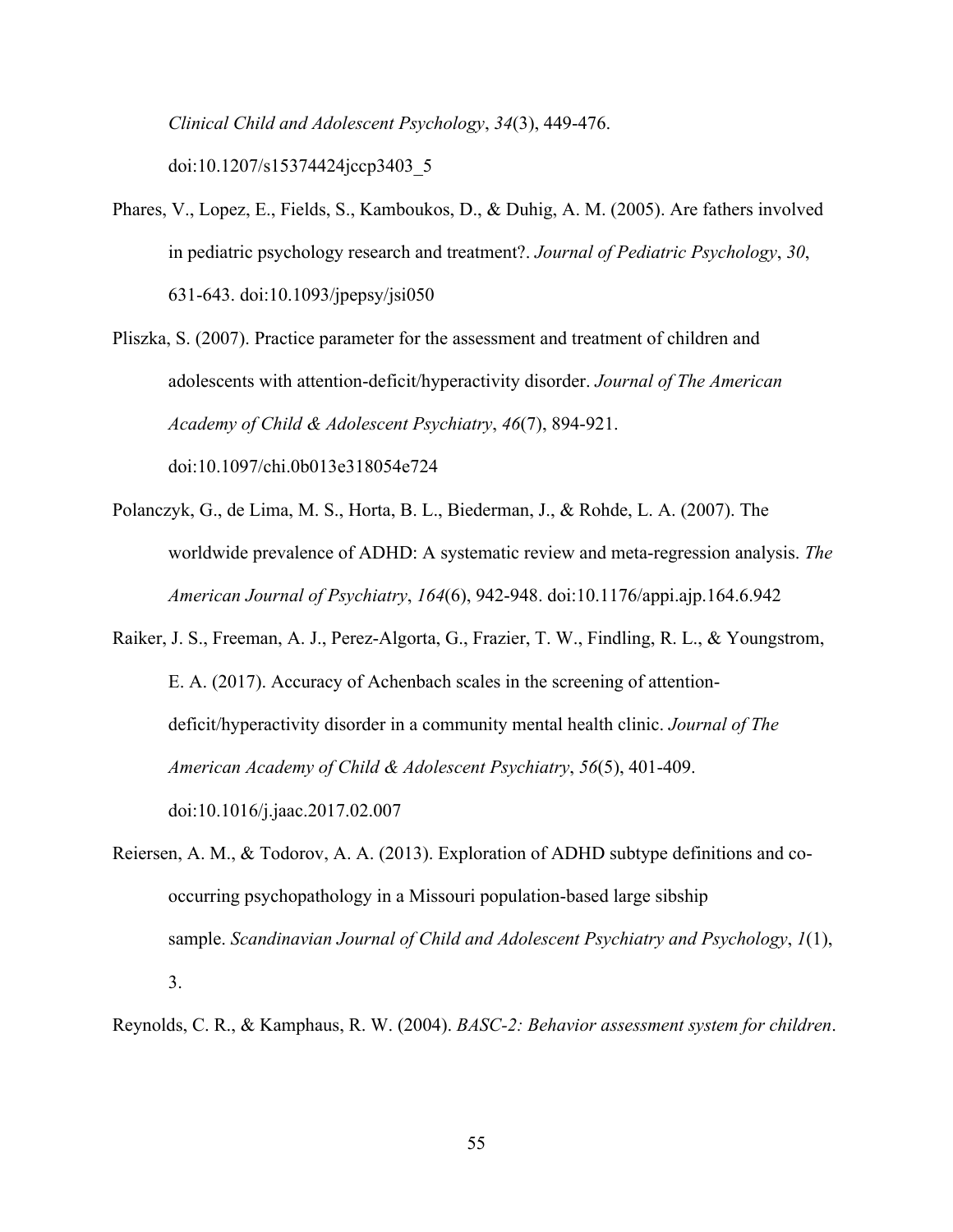- Ryser, G.R., Campbell, H.L., & Miller, B.K. (2010). Confirmatory factor analysis of the scales for diagnosing attention deficit hyperactivity disorder (SCALES). *Educational and Psychological Measurement, 70*, 844–857. doi: 10.1177/0013164410366696
- Semrud-Clikeman, M. (2010). The role of inattention and social perception and performance in two subtypes of ADHD. *Archives of Clinical Neuropsychology*, *25*(8), 771-780. doi:10.1093/arclin/acq074
- Shemmassian, S. K., & Lee, S. S. (2012). Comparing four methods of integrating parent and teacher symptom ratings of attention-deficit/hyperactivity disorder (ADHD). *Journal of Psychopathology and Behavioral Assessment*, *34*, 1-10. doi:10.1007/s10862-011-9262-5
- Sigel, I. E., McGillicuddy-DeLisi, A. V., & Goodnow, J. J. (Eds.). (2014). *Parental belief systems: The psychological consequences for children*. New York, NY: Psychology Press.
- Solanto, M. V., Pope-Boyd, S. A., Tryon, W. W., & Stepak, B. (2009). Social functioning in predominantly inattentive and combined subtypes of children with ADHD. *Journal of Attention Disorders*, *13*(1), 27-35.
- Sollie, H., Larsson, B., & Mørch, W. T. (2012). Comparison of mother, father, and teacher reports of ADHD core symptoms in a sample of child psychiatric outpatients. *Journal of Attention Disorders*, 17, 699-710. doi:10.1177/1087054711436010
- Steiger, J. H. (1980). Tests for comparing elements of a correlation matrix. *Psychological Bulletin, 87*(2), 245-251.
- Thaler, N. S., Bello, D. T., & Etcoff, L. M. (2013). WISC-IV profiles are associated with differences in symptomatology and outcome in children with ADHD. *Journal of Attention Disorders*, *17*, 291-301. doi:10.1177/1087054711428806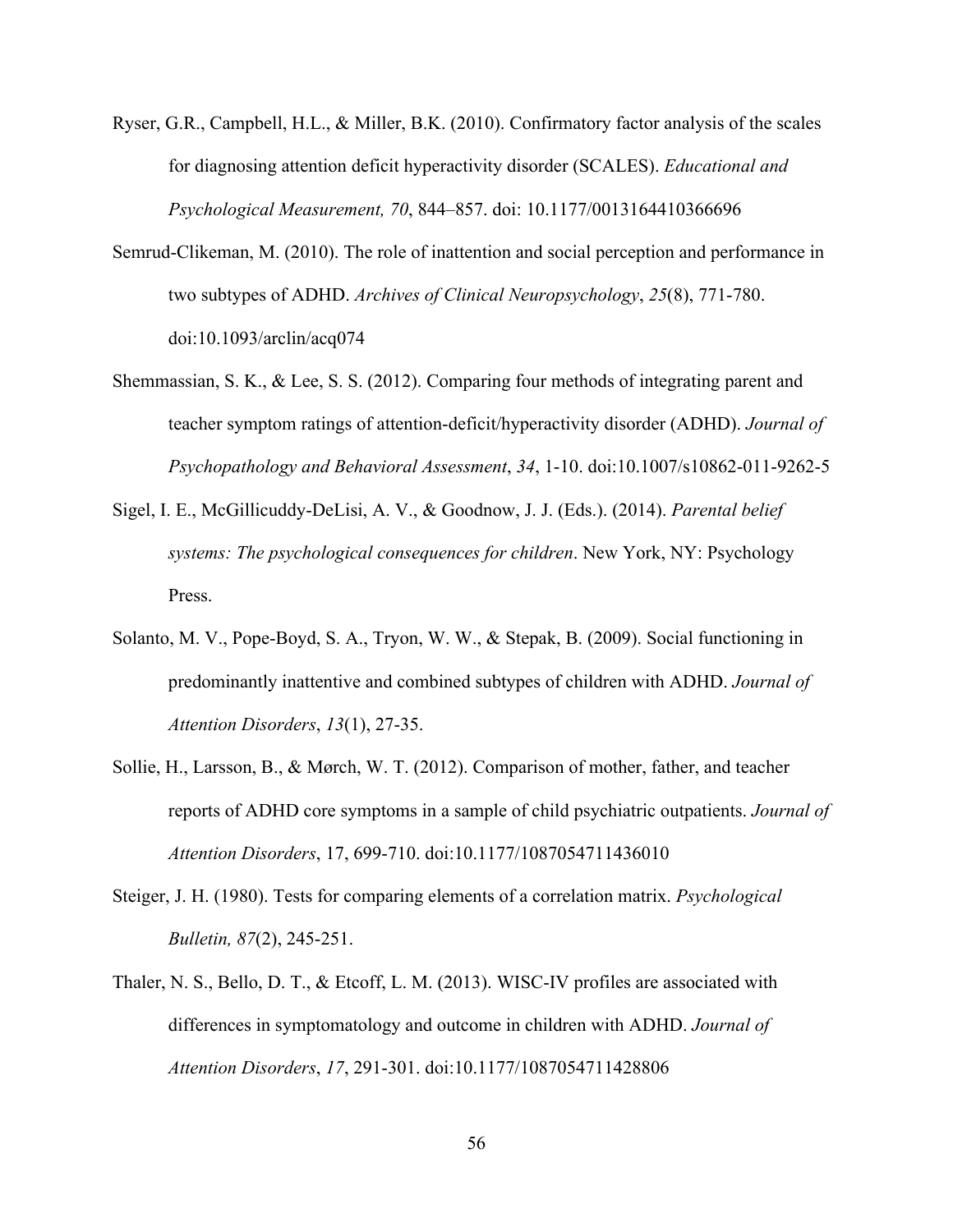- Toplak, M. E., Sorge, G. B., Flora, D. B., Chen, W., Banaschewski, T., Buitelaar, J., & ... Faraone, S. V. (2012). The hierarchical factor model of ADHD: Invariant across age and national groupings?. *Journal of Child Psychology and Psychiatry*, *53*(3), 292-303. doi:10.1111/j.1469-7610.2011.02500.x
- Tripp, G., Schaughency, E. A., & Clarke, B. (2006). Parent and teacher rating scales in the evaluation of attention-deficit hyperactivity disorder: Contribution to diagnosis and differential diagnosis in clinically referred children. *Journal of Developmental & Behavioral Pediatrics, 27*, 209-218. Retrieved from http://journals.lww.com/jrnldbp
- Volpe, R.J., Briesch, A.M., & Gadow, K.D. (2011). The efficiency of behavior rating scales to assess inattentive–overactive and oppositional–defiant behaviors: Applying generalizability theory to streamline assessment. Journal of School Psychology, 49, 131- 155. doi:10.1016/j.jsp.2010.09.005
- Wagner, K. D. (2012). Associated symptoms of attention-deficit/hyperactivity disorder and posttraumatic stress disorder. *The Journal of Clinical Psychiatry*, *73*(5), 709-710. doi:10.4088/JCP.12f07838
- Wasserman, R. C., Kelleher, K. J., Bocian, A., Baker, A., Childs, G. E., Indacochea, F., ... & Gardner, W. P. (1999). Identification of attentional and hyperactivity problems in primary care: a report from pediatric research in office settings and the ambulatory sentinel practice network. *Pediatrics*, *103*(3), e38-e38.
- Weyandt, L., DuPaul, G. J., Verdi, G., Rossi, J. S., Swentosky, A. J., Vilardo, B. S., ... & Carson, K. S. (2013). The performance of college students with and without ADHD: Neuropsychological, academic, and psychosocial functioning. *Journal of*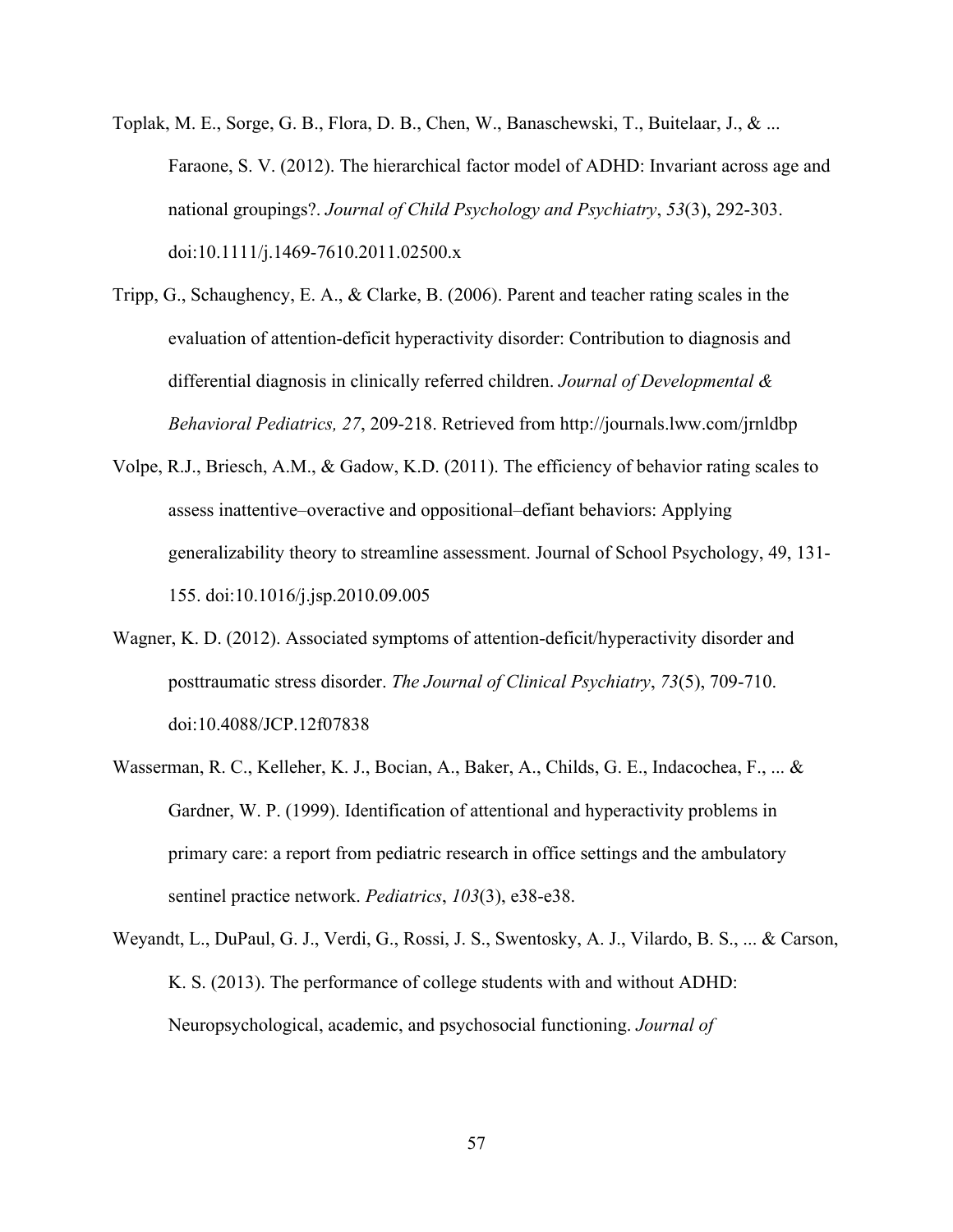*Psychopathology and Behavioral Assessment*, *35*, 421-435. doi:10.1007/s10862-013- 9351-8

Willcutt, E. G., Pennington, B. F., Olson, R. K., Chhabildas, N., & Hulslander, J. (2005). Neuropsychological analyses of comorbidity between reading disability and attention deficit hyperactivity disorder: In search of the common deficit. Developmental Neuropsychology, 27, 35–78. http://dx.doi.org/10.1207/s15326942dn2701\_3

Youden, W. J. (1950). Index for rating diagnostic tests. *Cancer*, *3*(1), 32-35.

Zisser, A. R., & Eyberg, S. M. (2012). Maternal ADHD: Parent-child interactions and relations with child disruptive behavior. *Child & Family Behavior Therapy*, *34*, 33-52. doi:10.1080/07317107.2012.654450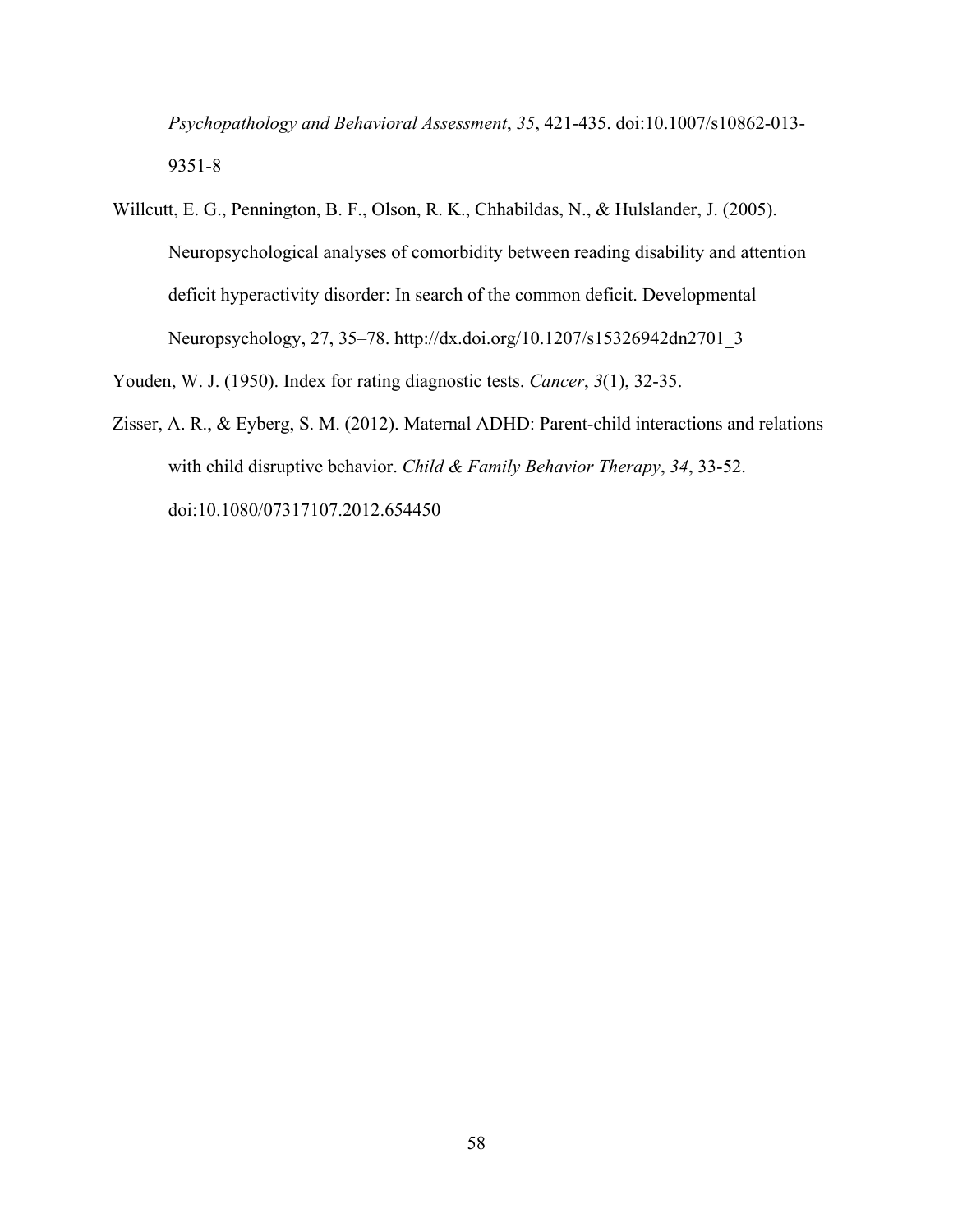# Curriculum Vitae

# Stacy J. Graves Graves1@unlv.nevada.edu

| Education              | Clinical Psychology Doctoral Program Student, August 2013- Present<br>PhD Anticipated Fall 2020<br>University of Nevada, Las Vegas, Las Vegas, NV<br>GPA: 3.87/4.00                                                                                                                                                                                                                                                                                                                                                                                                                                                                                                                                                                                                                                                                                                                                                                                                                                                                                                                                                                                                                                                                                                                                                                                                                                                                                                                                                  |
|------------------------|----------------------------------------------------------------------------------------------------------------------------------------------------------------------------------------------------------------------------------------------------------------------------------------------------------------------------------------------------------------------------------------------------------------------------------------------------------------------------------------------------------------------------------------------------------------------------------------------------------------------------------------------------------------------------------------------------------------------------------------------------------------------------------------------------------------------------------------------------------------------------------------------------------------------------------------------------------------------------------------------------------------------------------------------------------------------------------------------------------------------------------------------------------------------------------------------------------------------------------------------------------------------------------------------------------------------------------------------------------------------------------------------------------------------------------------------------------------------------------------------------------------------|
|                        | B.S., Psychology, Magna Cum Laude, December 2011<br>Virginia Polytechnic Institute and State University, Blacksburg, VA<br>Honors Scholar Diploma<br>GPA: 3.65/4.00                                                                                                                                                                                                                                                                                                                                                                                                                                                                                                                                                                                                                                                                                                                                                                                                                                                                                                                                                                                                                                                                                                                                                                                                                                                                                                                                                  |
| Clinical<br>Experience | SNAMHS Rawson-Neal Psychiatric Hospital and Muri Stein Forensic<br>Hospital, August 2017- Present<br>Developed a Dialectical-Behavior Therapy skill-based group<br>$\bullet$<br>psychotherapy curriculum for a population of adults in both a<br>community and forensic inpatient setting with severe mental illnesses<br>Facilitated a Liebermann-module community-reentry psychotherapy<br>$\bullet$<br>group for acutely psychotic adults in a forensic inpatient setting<br>Provided brief, skill-based individual therapy with adults in a<br>$\bullet$<br>community and forensic inpatient setting<br>Conducted neuropsychological, psychodiagnostic and forensic<br>$\bullet$<br>competency assessments with adults with cognitive and<br>neurodevelopmental disorders, under the supervision of a licensed<br>neuropsychologist.<br>Assessed the nature and severity of high-risk patients suicidality and<br>$\bullet$<br>provided crisis intervention to through individual therapy and<br>psychodiagnostic assessment to assist in diagnosis and treatment<br>Conducted intakes with recently admitted patients, including<br>$\bullet$<br>justifying and discussing diagnosis and treatment planning from<br>integrative therapeutic approach with clinical supervisor<br>Attended weekly interdisciplinary treatment team meetings to consult<br>$\bullet$<br>and provide diagnostic considerations and treatment recommendations<br>Graduate Assistant and Student Clinician, PRACTICE Clinic at UNLV, |
|                        | <b>August 2016-Present</b><br>Provided weekly integrative psychotherapy sessions to adult clients<br>with a range of mental illnesses<br>Assisted in the development and co-facilitation of a skill-based<br>$\bullet$<br>psychotherapy group for adults with chronic illness and participated as<br>a process observer for an interpersonal process group for adults coping<br>with depression and anxiety                                                                                                                                                                                                                                                                                                                                                                                                                                                                                                                                                                                                                                                                                                                                                                                                                                                                                                                                                                                                                                                                                                          |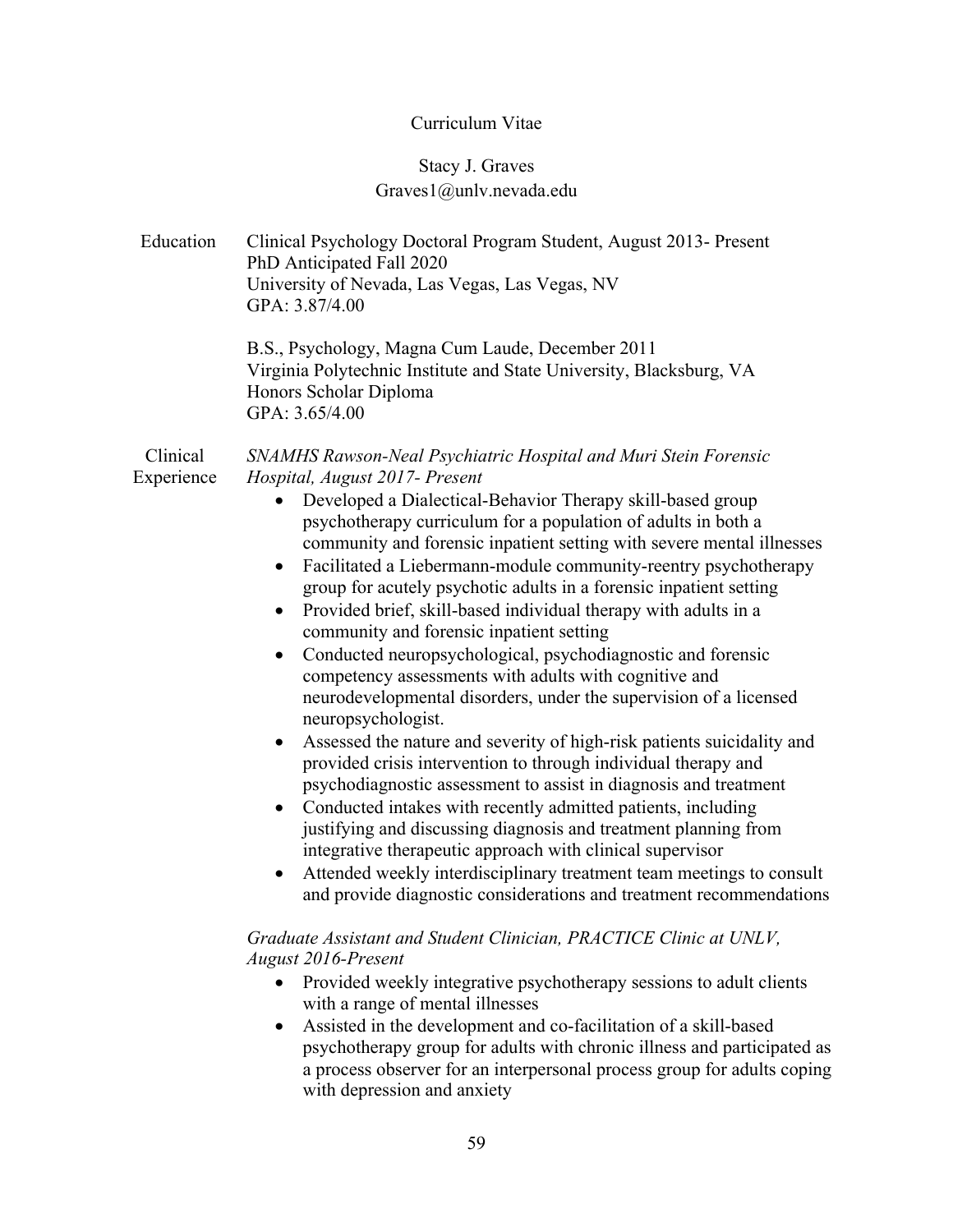- Participated in supervision of group therapy program and assisted in the development and implementation of a group therapy program at a community-based mental health clinic
- Provided crisis intervention to high-risk clients, including assessing the nature and severity of the client's suicidality and safety-planning in session
- Conducted intakes for new clients as well as justifying and discussing diagnosis and treatment planning from integrative therapeutic approach with clinical supervisor
- Attended weekly case round meetings with an interdisciplinary treatment team to consult and provide diagnostic considerations and treatment recommendations
- Presented detailed case-presentations to other clinicians to assist in treatment planning
- Responsible for managing billing, scheduling and administrative tasks at the clinic

#### *Neuropsychological Assessment Practicum Clinician, Center for Applied Neuroscience, Las Vegas, NV, August 2016- May 2017*

- Conducted comprehensive neuropsychological evaluations twice weekly with adults and children with cognitive and developmental disorders, under the supervision of a licensed neuropsychologist.
- Wrote neuropsychological reports weekly with diagnostic information and treatment recommendations
- Participated in supervision with didactic training on various psychological and cognitive disorders

#### *Student Clinician, Sandstone Private Practice, Henderson, NV, August 2015- August 2016*

- Provided weekly integrative psychotherapy sessions to adolescent and adult clients with severe depression, anxiety and related mental health conditions
- Co-facilitated weekly interpersonal group therapy sessions for adolescent girls with social anxiety
- Specialized in psychodynamic and interpersonal therapeutic interventions while also integrating other cognitive and behavioral interventions as needed for each client
- Discussed diagnosis, treatment planning and case conceptualization from psychodynamic therapeutic approach with clinical supervisor during weekly supervision sessions
- Specialized in providing psychotherapy for grief from a psychodynamic and interpersonal approach
- Provided crisis intervention to high-risk clients, including assessing the nature and severity of the client's suicidality and providing safetyplanning in session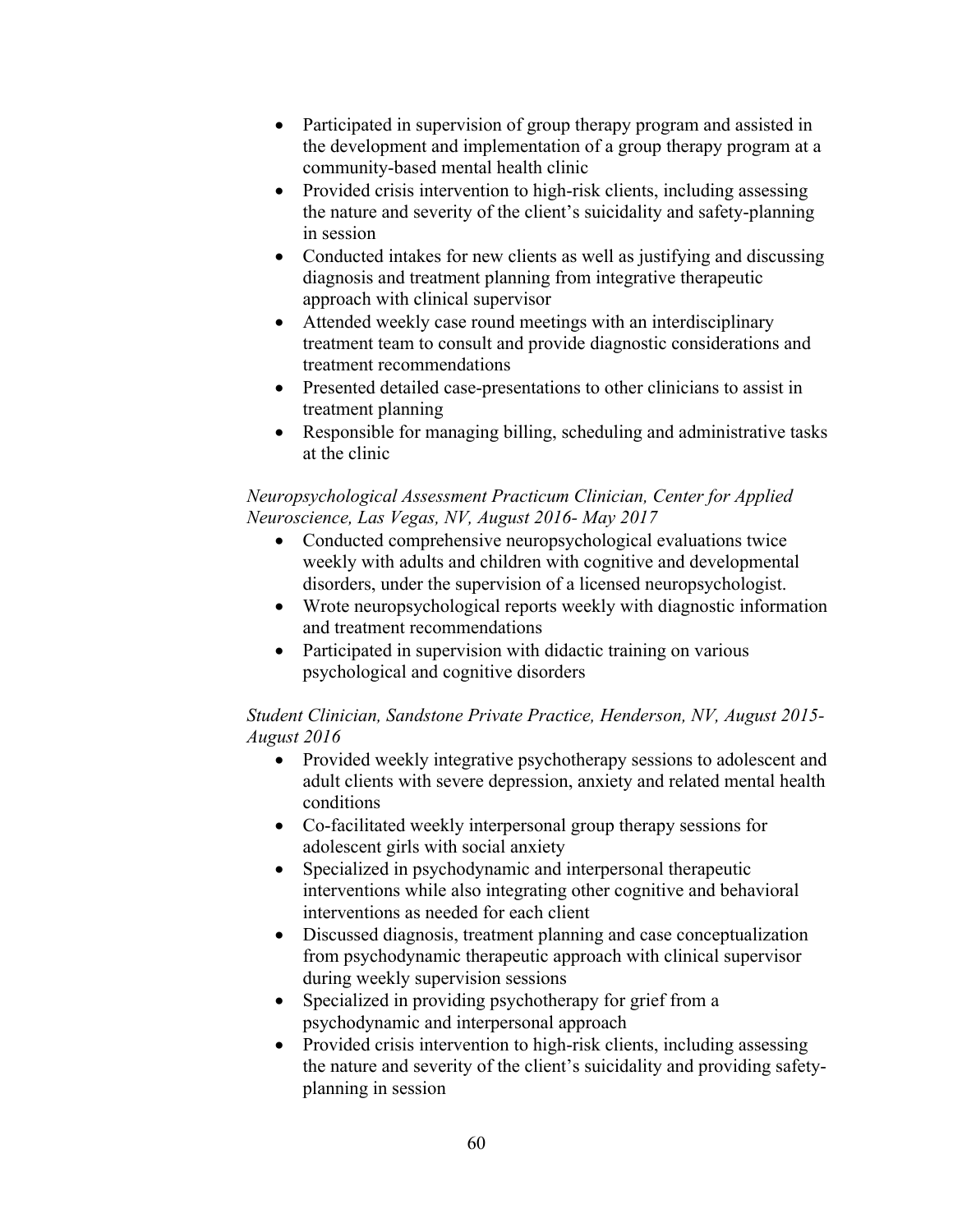- Conducted psychodiagnostic testing to adolescent and adult clients with learning and personality disorders, including scoring assessments, writing psychodiagnostic reports and providing feedback to clients
- Conducted intake interviews for new testing and therapy clients to assess appropriate level of treatment and provide provisional diagnosis
- Participated in weekly group supervision and case consultation meetings with other licensed and student clinicians

#### *Student Clinician, PRACTICE Clinic at UNLV, August 2014- August 2015*

- Provided weekly integrative psychotherapy sessions to adult clients with a range of mental illnesses (5-7 client caseload)
- Provided crisis intervention to high-risk clients, including assessing the nature and severity of the client's suicidality and safety-planning in session
- Conducted intakes for new clients as well as justifying and discussing diagnosis and treatment planning from integrative therapeutic approach with clinical supervisor
- Conducted psychodiagnostic testing to clients with various mental health concerns, including writing integrative psychodiagnostic reports and providing feedback to clients, under the supervision of a licensed psychologist
- Conducted psychotherapy sessions through tele-communication services to provide mental health care for underserviced populations

#### *Administrative Assistant, Family First Psychological Services, September 2012- April 2013*

- Assisted in various administrative tasks for the practice including organizing and managing client invoices, payments and accounts
- Scored psycho-educational assessment measures
- Attended weekly peer consultation meetings for therapy cases

#### *Adult Day Services Recreational Therapy Assessment, September 2011- November 2011*

- Wrote progress notes for interviewed participants under supervision of therapist
- Actively observed and assisted with group activities in Adult Day Services
- Independently administered geriatric recreational therapy assessments
- Administered and developed an understanding of the MMSE, GDS, LSS, MARCC
- Interacted with dementia patients on a weekly basis in group and individual settings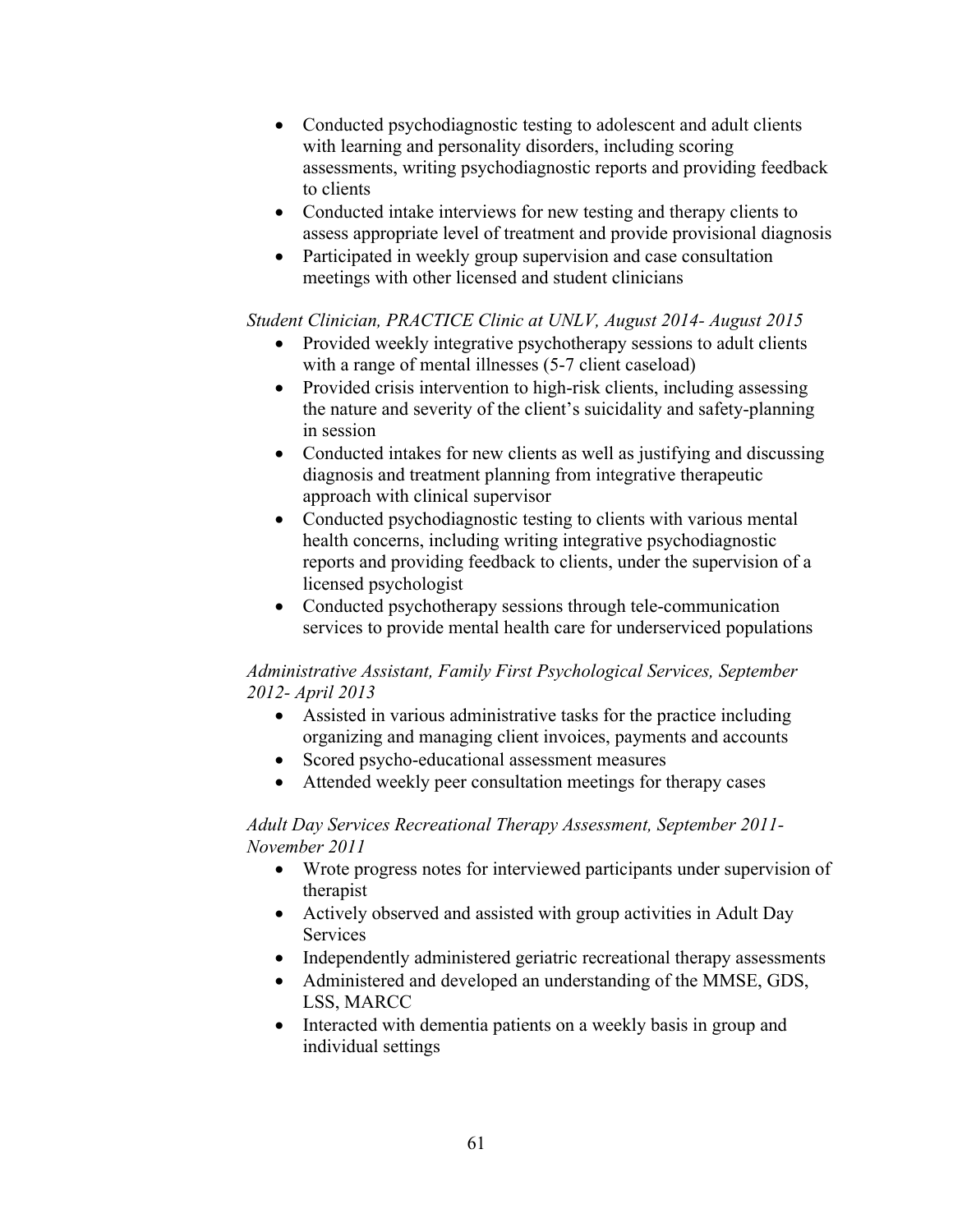*Caregiver Support Group Meeting, October 2011 – November 2011*

- Student organized support group meetings for caregivers of elderly with dementia
- Assisted in planning of activities and helped distribute marketing materials
- Assisted in activities and care of elderly dementia patients during meeting

#### Research Experience *UNLV Neuropsychology Graduate Research Assistant, January 2015- Current*

- Administer neuropsychological assessments and assist in participant recruitment, screening and report writing with children and adolescents diagnosed with ADHD
- Attend weekly lab meetings and contribute to discussion about current and future research projects
- Combine large archival data sets in SPSS and Excel for data analysis
- Assist in data entry of APA self-study material for accreditation visit

#### *UNLV Doctoral Graduate Research Assistant, August 2014-December 2014*

- Project coordinator for a qualitative interview project with Latino caregivers that received services from Nathan Adelson hospice in Las Vegas.
- Responsible for creating and distributing interview materials as well as delegating various research tasks to undergraduate research assistants
- Coordinated financial compensation for participants
- Tracked progress of interviews and collection of interview materials
- Primary correspondent between the principal investigators

#### *UNLV Stressful Transitions and Aging Lab Research Assistant, August 2013- June 2014*

- Primary investigator of electronic problem-solving therapy computer program with older adults pilot study and responsible for scheduling and conducting sessions with participants
- Actively involved in writing sections for research manuscripts with other lab members
- Attended weekly lab meetings and shared responsibility of leading meeting discussion about current and future research projects
- Assisted in organizing and managing lab resources

#### *Research Assistant for Dr. Shannon Jarrott, December 2011- June 2012*

- Assisted in various administrative tasks for research projects evaluating effectiveness of intergenerational education
- Performed data analysis and presented findings in an organized report
- Drafted activity guides for intergenerational activity instructors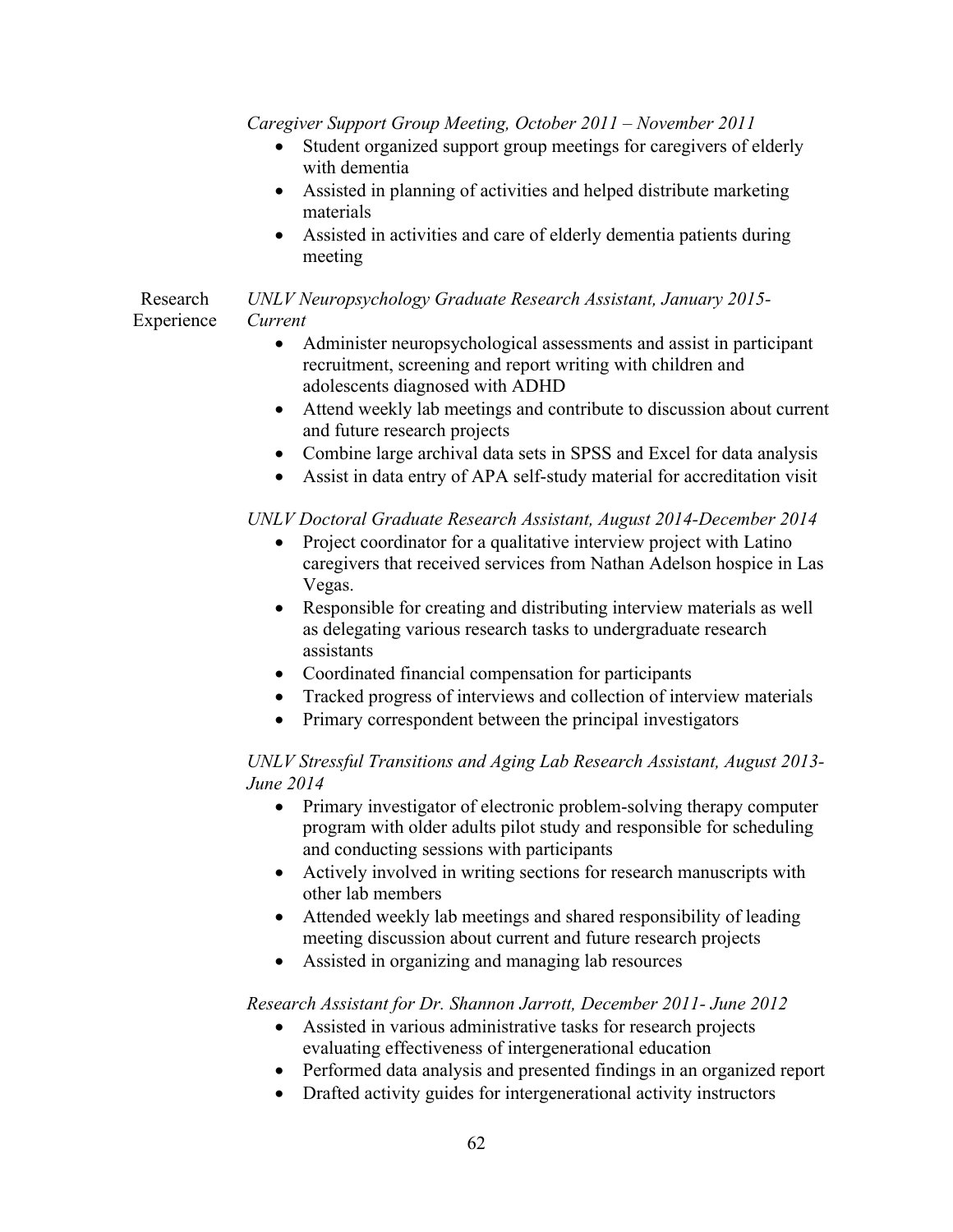#### *Independent Research Contractor, Generations United, December 2011- March 2012*

- Responsible for online survey design using Qualtrics Survey software
- Conducted background research on childcare accreditation standards and intergenerational programming
- Analyzed data using statistical methodology and SPSS software
- Responsible for the design, production and distribution of survey materials
- Prepared statistical reports for the research team to present in evaluation

*Undergraduate Honors Research with Human Development Dept., August 2011- December 2011*

- Researched attitudes on aging in college students and semantic age priming effects
- Primary researcher responsible for developing research question and experimental design
- Attended weekly research discussion meetings including review of research literature and ongoing review of experiment design
- Gained experience with the IRB process and involved with editing IRB amendments
- Responsible for data collection and analysis using SPSS
- Research findings were presented at Quint State Research Conference, February 2012

#### *Virginia Tech Cognition, Emotional and Self-Regulation Lab Research Assistant, September 2010- August 2011*

- Assisted in grant-funded research project on psychopathology in college students
- Administered several common cognitive lab tasks and clinical diagnostic interviews
- Administered galvanic skin response and electrocardiogram tests
- Participated in weekly lab meetings to review current literature on psychopathy and Antisocial Personality Disorder as well as discuss research design and progress of research
- Gained experience with SONA experiment system, E-Prime, and M.I.N.I
- Attended lectures and presented research poster at APS 2011 psychology conference

#### *Banner Sun Health Research Institute: Summer Intern, June 2010- August 2010*

• Longevity research program in Arizona aimed at understanding the psychosocial, cognitive, medical and physical factors contributing to healthy aging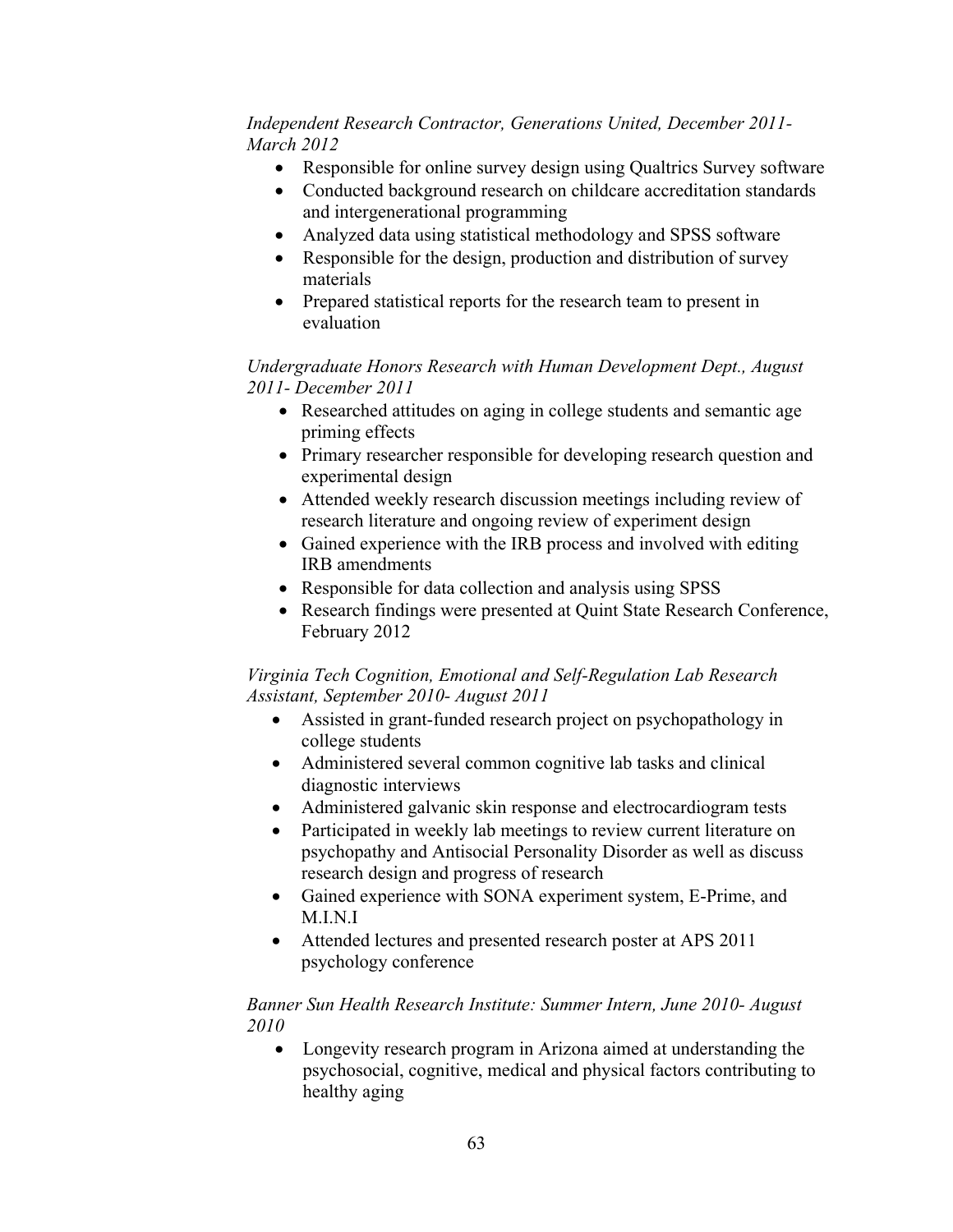- Completed 33 direct interviews and brief cognitive status assessments with 50-104 year olds
- Developed skills for administration and scoring of psychometric tests
- Responsible for scheduling, phone screening and completing inperson interviews with participants
- Transcribed script of focus group on geriatric life satisfaction and intervention methods
- Attended geriatric education lecture series 2-3 hours a week
- Assisted in teaching 5-week memory improvement course for geriatric population
- Shadowed geriatric medical physicians during medical visits with dementia patients
- Observed psychometric testing and group counseling sessions
- Observed a brain autopsy of healthy elderly person
- Presented research in student symposium to professionals from the gerontology field

#### *Virginia Tech Behavioral Neuroscience Lab Research Assistant, October 2009- May 2010*

- Assisted in grant-funded research project entitled "Risk of Fall in the Elderly: A Neuropsychological Approach to Vestibular Function"
- Administered questionnaires and neuropsychology tests of executive functions
- Assisted in fitting and application of electroencephalography (EEG) cap
- Assisted in data collection and analysis of quantitative EEG

#### *Department of Defense Education Activity, Research and Evaluation Intern, June 2009- August 2009*

- Coded and analyzed data from school evaluation surveys from schools internationally
- Researched background information for various grant-funded research proposals on the prevalence of bullying in DoDEA international schools
- Attended and participated in DoDea executive director's meetings

#### Teaching *Introductory Psychology Part-time Instructor, Fall 2015- Spring 2016*

Experience

- Design introductory psychology course for two class sections • Present lectures twice weekly based on textbook and required course material
- Design, administer and grade examinations and written assignments to assess understanding of students' understanding of course material
- Attend bi-weekly teaching course with other introductory psychology teachers to provide supplemental material and discuss course concepts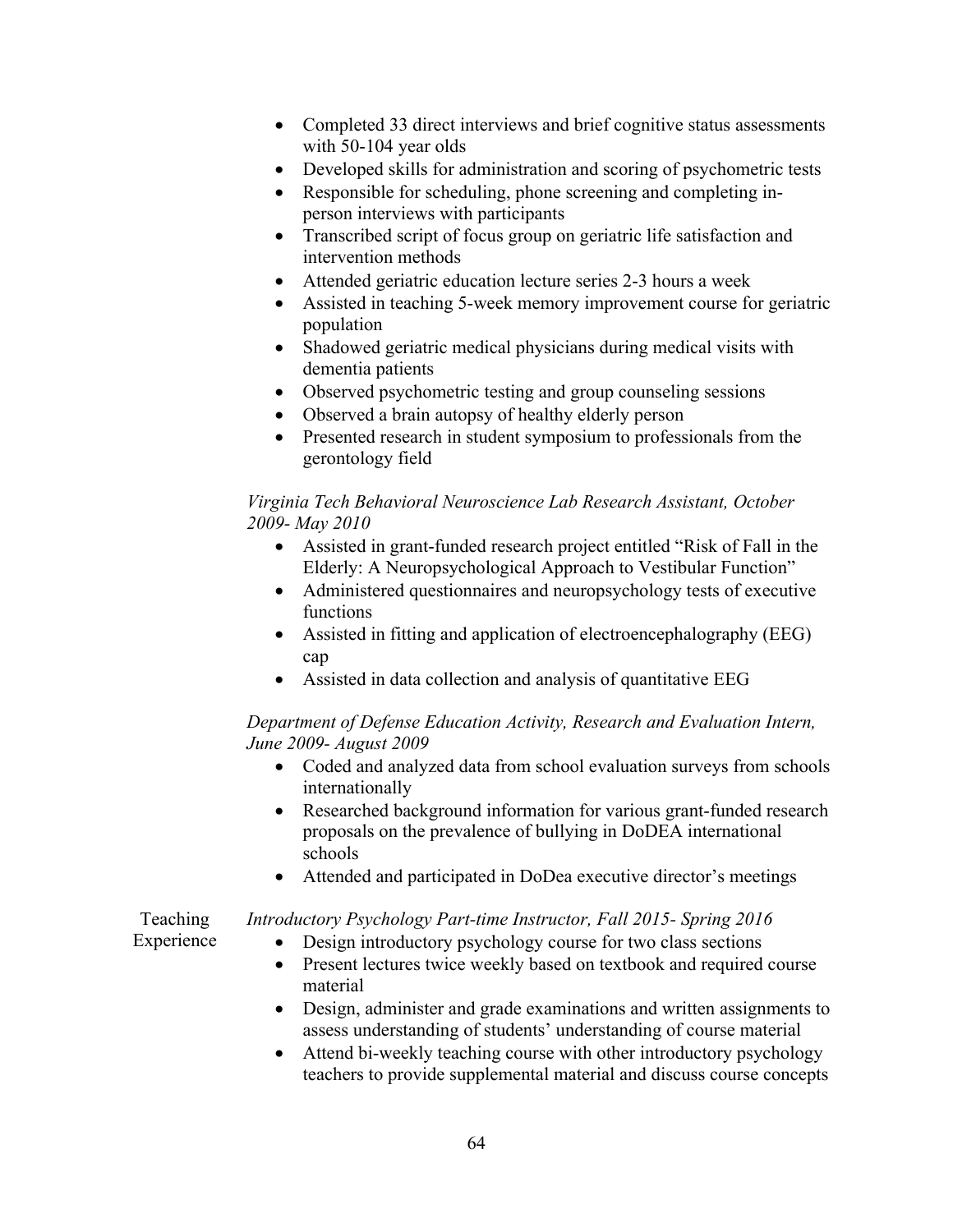|                             | Graduate Teaching Assistant, August 2013- December 2013<br>Assist professor with grading and lecture preparation<br>Attend Psychology of Aging class lectures weekly<br>$\bullet$<br>Host office hours to assist students with course material                                                                                                                                                         |
|-----------------------------|--------------------------------------------------------------------------------------------------------------------------------------------------------------------------------------------------------------------------------------------------------------------------------------------------------------------------------------------------------------------------------------------------------|
|                             | Student Athlete Academic Support Services, August 2010- December 2011<br>Paid tutor position working with student athletes<br>Responsible for supplementary instruction in psychology and related<br>$\bullet$<br>courses<br>Help student athletes with time management, study skills and note-<br>taking skills<br>Responsible for scheduling and evaluating tutor sessions with student-<br>athletes |
| Articles in<br>Preparation  | Graves, S. J., Freeman, A. J., Paul, M. G., Etcoff, L. M., Allen, D.N. (2017).<br>Improving accuracy of ADHD-inattentive diagnoses with symptom<br>rating scales. Manuscript in preparation.                                                                                                                                                                                                           |
|                             | Parke, E. M., Becker, M. L., Graves, S. J., Mayfield, A. R., Paul, M. G.,<br>Freeman, A. J., Allen, D. N. (2017). Social cognition in children with<br>attention-deficit/hyperactivity disorder. Manuscript in preparation.                                                                                                                                                                            |
| Published<br>Works          | Holland, J. M., Graves, S., Klingspon, K. L., & Rozalski, V. (2016).<br>Prolonged grief symptoms related to loss of physical functioning:<br>Examining unique associations with medical service<br>utilization. Disability and Rehabilitation: An International,<br>Multidisciplinary Journal, 38(3), 205-210.<br>DOI:10.3109/09638288.2015.1031830                                                    |
|                             | Graves, S.; Embler, S. & Watkins, S. (2010). Status Report: Implementation<br>of DoDEA Graduation Requirements [White paper].                                                                                                                                                                                                                                                                          |
| Conference<br>Presentations | Graves, S. J., Parke, E. M., Mayfield, A. R., Call, E. T., & Allen, D. N. (2017,<br>October). Social Cognitive Deficits in Children with Attention Deficit<br><i>Hyperactivity Disorder.</i> Poster session presented at the Annual<br>Meeting of the National Academy of Neuropsychology, Boston, MA.                                                                                                 |
|                             | Graves, S. J., Parke, E. M., Etcoff, L. M., & Allen, D. N. (2017, April). The<br>relationship between ADHD symptomatology and BASC-2 ratings.<br>Poster session presented at the American Academy of Pediatric<br>Neuropsychology, Las Vegas, NV.                                                                                                                                                      |